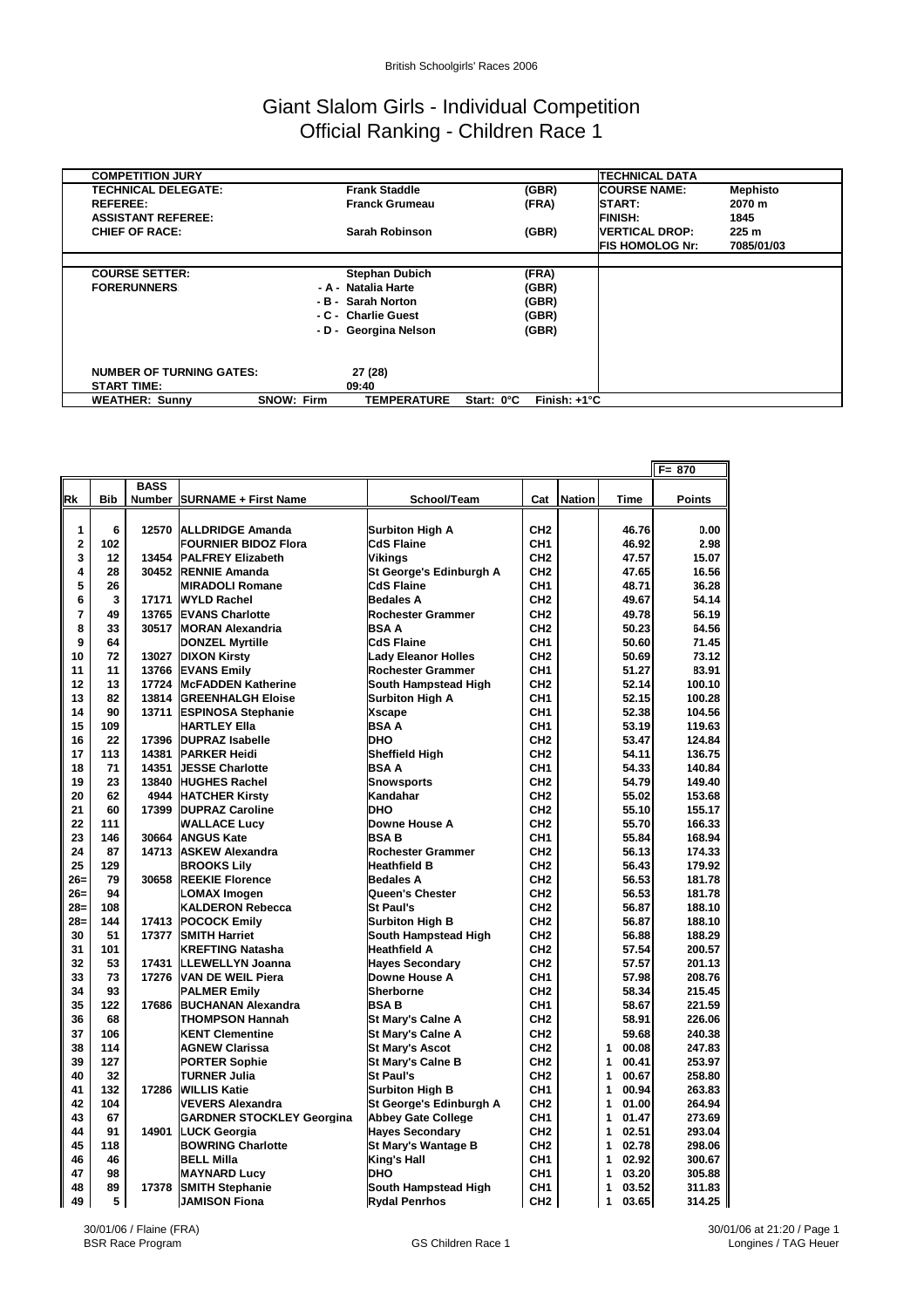#### British Schoolgirls' Races 2006

|    |            | <b>BASS</b> |                             |                            |                 |               |            |               |
|----|------------|-------------|-----------------------------|----------------------------|-----------------|---------------|------------|---------------|
| Rk | <b>Bib</b> | Number      | <b>SURNAME + First Name</b> | School/Team                | Cat             | <b>Nation</b> | Time       | <b>Points</b> |
|    |            |             |                             |                            |                 |               |            |               |
| 50 | 88         |             | <b>ITAYLOR Jasmin</b>       | Vikings                    | CH <sub>1</sub> |               | 03.79<br>1 | 316.85        |
| 51 | 70         |             | L'HEVEDER Ariane            | <b>St Paul's</b>           | CH <sub>2</sub> |               | 03.93<br>1 | 319.46        |
| 52 | 147        |             | <b>WETHERILL Daisv</b>      | <b>Bedales B</b>           | CH <sub>2</sub> |               | 04.32      | 326.72        |
| 53 | 142        |             | <b>NAPIER Phoebe</b>        | <b>St Mary's Wantage B</b> | CH <sub>2</sub> |               | 04.78      | 335.27 ll     |
| 54 | 97         |             | <b>TAYLOR Ophelia</b>       | <b>Cheltenham A</b>        | CH1             |               | 05.00      | 339.37 ll     |
| 55 | 57         |             | <b>LINTOTT Lucinda</b>      | Woldingham                 | CH <sub>2</sub> |               | 05.04      | 340.11 l      |
| 56 | 84         |             | <b>BELL Hollie</b>          | King's Hall                | CH <sub>1</sub> |               | 06.31      | 363.74 l      |
| 57 | 43         |             | <b>ELLIOT Sophie</b>        | <b>Rydal Penrhos</b>       | CH <sub>1</sub> |               | 07.59      | 387.56        |
| 58 | 8          |             | <b>NASH Virginia</b>        | King's Hall                | CH <sub>2</sub> |               | 08.05      | 396.11 ll     |
| 59 | 120        | 13775       | <b>MURPHY Emily</b>         | Surbiton High B            | CH <sub>1</sub> |               | 08.36      | 401.88        |
| 60 | 138        |             | <b>WALKER Rebecca</b>       | <b>Cheltenham B</b>        | CH <sub>2</sub> |               | 08.61      | 406.53 l      |
| 61 | 145        |             | <b>IARMITAGE Augusta</b>    | Downe House B              | CH <sub>2</sub> |               | 11.36      | 457.70 ll     |
| 62 | 95         |             | <b>IMORTON Lauren</b>       | Woldingham                 | CH <sub>2</sub> |               | 13.18      | 491.56 l      |
| 63 | 61         |             | <b>ICLAUSON Alexandra</b>   | Snowsports                 | CH <sub>2</sub> |               | 18.16      | 584.22        |
|    |            |             |                             |                            |                 |               |            |               |

**DID NOT START 1ST RUN**

| .  |                       |                    |     |
|----|-----------------------|--------------------|-----|
| 48 | <b>COATES Beatrix</b> | <b>Millfield B</b> | CH2 |

**The Technical Delegate Frank Staddle (GBR)**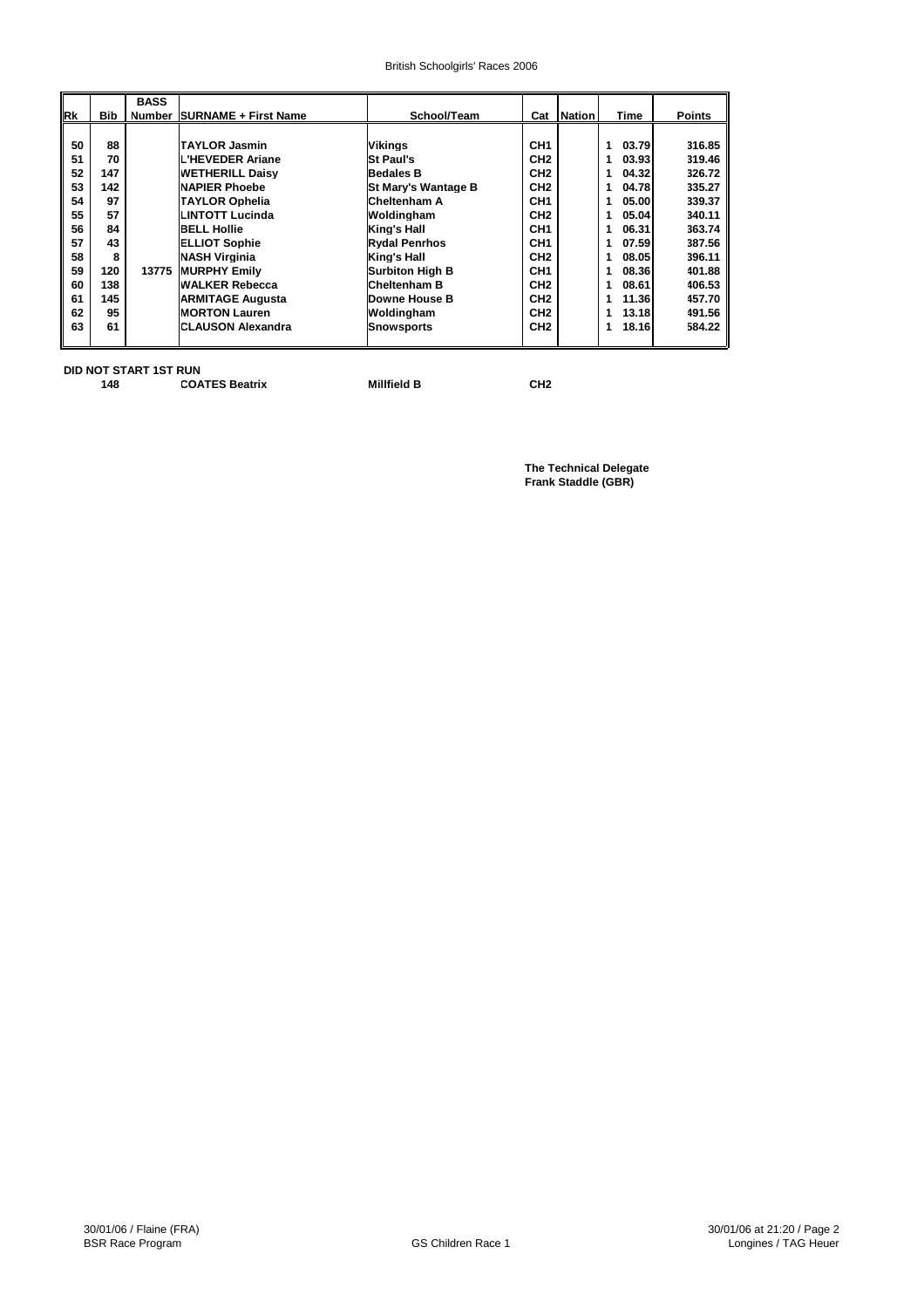| <b>Name of Event</b> |                           | PENALIY CALCULATION                              | British Schoolgirls' Races - GS Girls - Children Race 1 |                   |                    |                      |                    |
|----------------------|---------------------------|--------------------------------------------------|---------------------------------------------------------|-------------------|--------------------|----------------------|--------------------|
| Date                 |                           | 30 January 2006 Discipline                       | <b>Giant Slalom</b>                                     | <b>Name of TD</b> |                    | <b>Frank Staddle</b> |                    |
|                      | The Best 10 at Finish     |                                                  |                                                         |                   |                    |                      |                    |
| <b>Result</b>        | <b>Number</b>             | Name                                             |                                                         | Nat               | <b>Seed Points</b> | Best 5               | <b>Race Points</b> |
| 1                    |                           | 12570 ALLDRIDGE Amanda                           |                                                         |                   | 187.76             | 187.76               | 0.00               |
| $\boldsymbol{2}$     |                           | 13454 PALFREY Elizabeth                          |                                                         |                   | 188.18             | 188.18               | 15.07              |
| 3                    |                           | 30452 RENNIE Amanda                              |                                                         |                   | 184.08             | 184.08               | 16.56              |
| 4                    |                           | 17171 WYLD Rachel                                |                                                         |                   | 224.10             | 224.10               | 54.14              |
| 5                    |                           | 13765 EVANS Charlotte                            |                                                         |                   | 241.23             | 241.23               | 56.19              |
| 6                    |                           | 30517 MORAN Alexandria                           |                                                         |                   | 308.89             |                      |                    |
| 7                    |                           | 13027 DIXON Kirsty                               |                                                         |                   | 288.74             |                      |                    |
| 8                    |                           | 13766 EVANS Emily                                |                                                         |                   | 261.25             |                      |                    |
| 9                    |                           | 13814 GREENHALGH Eloise                          |                                                         |                   | 275.10             |                      |                    |
| 10                   |                           | 13711 ESPINOSA Stephanie                         |                                                         |                   | 313.12             |                      |                    |
|                      |                           |                                                  |                                                         |                   |                    |                      |                    |
|                      | The Best 5 at Start       |                                                  |                                                         |                   |                    |                      |                    |
|                      | <b>Number</b>             | Name                                             |                                                         | <b>Nat</b>        | <b>Seed Points</b> |                      |                    |
|                      |                           | 30452 RENNIE Amanda                              |                                                         |                   | 184.08             |                      |                    |
|                      |                           | 12570 ALLDRIDGE Amanda                           |                                                         |                   | 187.76             |                      |                    |
|                      |                           | 13454 PALFREY Elizabeth                          |                                                         |                   | 188.18             |                      |                    |
|                      |                           | 17171 WYLD Rachel                                |                                                         |                   | 224.10             |                      |                    |
|                      |                           | 13765 EVANS Charlotte                            |                                                         |                   | 241.23             |                      |                    |
| <b>Totals</b>        |                           |                                                  |                                                         |                   |                    |                      |                    |
| <b>(B)</b>           |                           | <b>BASS Points of Best 5 at Start</b>            |                                                         |                   | 1025.35            |                      |                    |
| (A)                  |                           | <b>BASS Points of Best 5 to Finish in Top 10</b> |                                                         |                   |                    | 1025.35              |                    |
| (C)                  |                           | <b>RACE Points of Corresponding Competitors</b>  |                                                         |                   |                    |                      | 141.96             |
|                      |                           |                                                  |                                                         |                   |                    |                      |                    |
|                      | <b>Calculated Penalty</b> |                                                  |                                                         |                   |                    |                      | <b>Penalty</b>     |
|                      |                           | (B)<br>(A)                                       | (C)                                                     |                   | Divide by 10       |                      | <b>Applied</b>     |
|                      |                           | 1025.35<br>1025.35<br>$\mathbf +$                | 141.96                                                  |                   | 1908.74            |                      | 190.87             |
|                      | <b>Category Adder</b>     |                                                  |                                                         |                   |                    |                      | 0.00               |
|                      | <b>Correction Value</b>   |                                                  |                                                         |                   |                    |                      | 0.00               |
|                      | <b>Applied Penalty</b>    |                                                  |                                                         |                   |                    |                      | 190.87             |
|                      |                           |                                                  |                                                         |                   |                    |                      |                    |
|                      | <b>Signature of TD</b>    |                                                  |                                                         |                   |                    | <b>Number</b>        |                    |

# **PENALTY CALCULATION**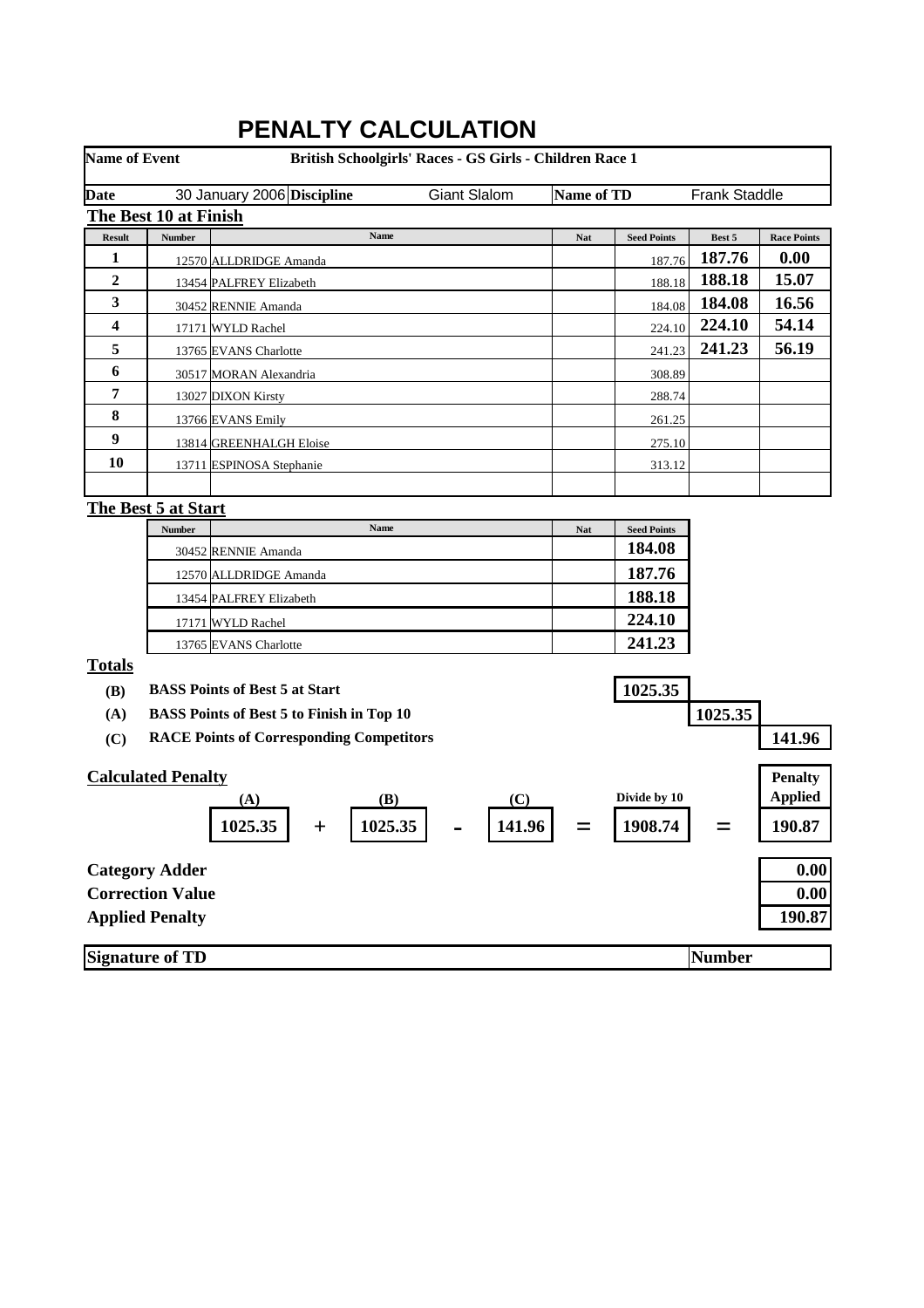

## **Giant Slalom Girls - Individual Competition Official Ranking - Children Race 2**

| <b>COMPETITION JURY</b>         |                   |                       |            |              | ITECHNICAL DATA       |                        |                  |       |
|---------------------------------|-------------------|-----------------------|------------|--------------|-----------------------|------------------------|------------------|-------|
| <b>TECHNICAL DELEGATE:</b>      |                   | <b>Frank Staddle</b>  |            | (GBR)        | <b>COURSE NAME:</b>   |                        | Mephisto         |       |
| <b>REFEREE:</b>                 |                   | <b>Franck Grumeau</b> |            | (FRA)        | <b>START:</b>         |                        | 2070 m           |       |
| <b>ASSISTANT REFEREE:</b>       |                   |                       |            |              | <b>FINISH:</b>        |                        | 1845             |       |
| <b>CHIEF OF RACE:</b>           |                   | Sarah Robinson        |            | (GBR)        | <b>VERTICAL DROP:</b> |                        | 225 <sub>m</sub> |       |
|                                 |                   |                       |            |              |                       | <b>FIS HOMOLOG Nr:</b> | 7085/01/03       |       |
|                                 |                   |                       |            |              |                       |                        |                  |       |
| <b>COURSE SETTER:</b>           |                   |                       |            |              |                       | <b>Sebastian Borel</b> |                  | (FRA) |
| <b>FORERUNNERS:</b>             |                   |                       |            |              |                       | - A - Natalia Harte    |                  | (GBR) |
|                                 |                   |                       |            |              |                       | - B - Sarah Norton     |                  | (GBR) |
|                                 |                   |                       |            |              | - C -                 | <b>Charlie Guest</b>   |                  | (GBR) |
|                                 |                   |                       |            |              |                       | - D - Georgina Nelson  |                  | (GBR) |
|                                 |                   |                       |            |              |                       |                        |                  |       |
|                                 |                   |                       |            |              |                       |                        |                  |       |
| <b>NUMBER OF TURNING GATES:</b> |                   |                       |            |              | 29                    | (30)                   |                  |       |
| <b>START TIME:</b>              |                   |                       |            |              | 12:30                 |                        |                  |       |
| <b>WEATHER: Sunny</b>           | <b>SNOW: Firm</b> | <b>TEMPERATURE</b>    | Start: 0°C | Finish: +1°C |                       |                        |                  |       |

|                         |            |                |                                             |                                   |                                    |               |                                     | $F = 870$        |
|-------------------------|------------|----------------|---------------------------------------------|-----------------------------------|------------------------------------|---------------|-------------------------------------|------------------|
|                         |            | <b>BASS</b>    |                                             |                                   |                                    |               |                                     |                  |
| Rk                      | <b>Bib</b> |                | <b>Number SURNAME + First Name</b>          | School/Team                       | Cat                                | <b>Nation</b> | Time                                | Points           |
|                         |            |                |                                             |                                   |                                    |               |                                     |                  |
| 1                       | 6          | 12570          | <b>ALLDRIDGE Amanda</b>                     | <b>Surbiton High A</b>            | CH <sub>2</sub>                    |               | 50.19                               | 0.00             |
| $\overline{\mathbf{2}}$ | 102        |                | <b>FOURNIER BIDOZ Flora</b>                 | <b>CdS Flaine</b>                 | CH <sub>1</sub>                    |               | 51.16                               | 16.81            |
| 3                       | 28         | 30452          | <b>RENNIE Amanda</b>                        | St George's Edinburgh A           | CH <sub>2</sub>                    |               | 52.11                               | 33.28            |
| 4                       | 12         | 13454          | <b>PALFREY Elizabeth</b>                    | Vikings                           | CH <sub>2</sub>                    |               | 52.18                               | 34.49            |
| 5                       | 26         |                | <b>MIRADOLI Romane</b>                      | <b>CdS Flaine</b>                 | CH <sub>1</sub>                    |               | 52.20                               | 34.84            |
| 6                       | 3          | 17171          | <b>WYLD Rachel</b>                          | <b>Bedales A</b>                  | CH <sub>2</sub>                    |               | 52.31                               | 36.75            |
| 7                       | 49         |                | 13765 EVANS Charlotte                       | <b>Rochester Grammer</b>          | CH <sub>2</sub>                    |               | 52.87                               | 46.46            |
| 8                       | 72         |                | 13027 DIXON Kirsty                          | <b>Lady Eleanor Holles</b>        | CH <sub>2</sub>                    |               | 54.05                               | 66.91            |
| 9                       | 33         |                | 30517 MORAN Alexandria                      | <b>BSAA</b>                       | CH <sub>2</sub>                    |               | 54.66                               | 77.48            |
| 10                      | 11         |                | 13766 EVANS Emily                           | <b>Rochester Grammer</b>          | CH <sub>1</sub>                    |               | 55.28                               | 88.23            |
| 11                      | 82         | 13814          | <b>GREENHALGH Eloise</b>                    | <b>Surbiton High A</b>            | CH <sub>1</sub>                    |               | 56.09                               | 102.27           |
| 12                      | 22         | 17396          | <b>DUPRAZ Isabelle</b>                      | <b>DHO</b>                        | CH <sub>2</sub>                    |               | 56.35                               | 106.78           |
| 13                      | 113        | 14381          | <b>PARKER Heidi</b>                         | <b>Sheffield High</b>             | CH <sub>2</sub>                    |               | 56.62                               | 111.46           |
| 14                      | 109        |                | HARTLEY Ella                                | BSA A                             | CH <sub>1</sub>                    |               | 56.87                               | 115.79           |
| 15                      | 13         |                | 17724 McFADDEN Katherine                    | South Hampstead High              | CH <sub>2</sub>                    |               | 56.99                               | 117.87           |
| 16                      | 23         |                | 13840 HUGHES Rachel                         | <b>Snowsports</b>                 | CH <sub>2</sub>                    |               | 57.43                               | 125.50           |
| $17 =$                  | 71         |                | 14351 JESSE Charlotte                       | <b>BSA A</b>                      | CH <sub>1</sub>                    |               | 57.60                               | 128.45           |
| $17 =$                  | 60         | 17399          | <b>DUPRAZ Caroline</b>                      | <b>DHO</b>                        | CH <sub>2</sub>                    |               | 57.60                               | 128.45           |
| 19                      | 62         | 4944           | <b>HATCHER Kirsty</b>                       | Kandahar                          | CH <sub>2</sub>                    |               | 58.43                               | 142.83           |
| 20                      | 101        |                | <b>KREFTING Natasha</b>                     | <b>Heathfield A</b>               | CH <sub>2</sub>                    |               | 59.13                               | 154.97           |
| 21<br>22                | 79<br>111  | 30658          | <b>REEKIE Florence</b>                      | <b>Bedales A</b><br>Downe House A | CH <sub>2</sub><br>CH <sub>2</sub> |               | 00.06<br>$\mathbf{1}$<br>00.10<br>1 | 171.09           |
| 23                      | 94         |                | <b>WALLACE Lucy</b>                         |                                   | CH <sub>2</sub>                    |               | 00.30<br>1                          | 171.78           |
|                         |            |                | <b>LOMAX Imogen</b>                         | Queen's Chester                   |                                    |               | 00.68<br>1                          | 175.25           |
| 24<br>25                | 73<br>91   | 17276<br>14901 | <b>VAN DE WEIL Piera</b>                    | Downe House A                     | CH <sub>1</sub><br>CH <sub>2</sub> |               | 01.57<br>1                          | 181.84           |
| 26                      | 87         | 14713          | <b>LUCK Georgia</b>                         | <b>Hayes Secondary</b>            | CH <sub>2</sub>                    |               | 1<br>01.88                          | 197.26           |
|                         | 106        |                | <b>ASKEW Alexandra</b>                      | <b>Rochester Grammer</b>          | CH <sub>2</sub>                    |               | 1<br>02.04                          | 202.64           |
| 27<br>28                | 146        | 30664          | <b>KENT Clementine</b><br><b>ANGUS Kate</b> | St Mary's Calne A<br><b>BSAB</b>  | CH <sub>1</sub>                    |               | 1<br>02.20                          | 205.41<br>208.18 |
| 29                      | 5          |                | <b>JAMISON Fiona</b>                        | <b>Rydal Penrhos</b>              | CH <sub>2</sub>                    |               | 1<br>02.21                          | 208.36           |
| 30                      | 68         |                | THOMPSON Hannah                             | St Mary's Calne A                 | CH <sub>2</sub>                    |               | 1<br>02.55                          | 214.25           |
| 31                      | 104        |                | VEVERS Alexandra                            | St George's Edinburgh A           | CH <sub>2</sub>                    |               | 1<br>03.08                          | 223.44           |
| 32                      | 144        | 17413          | <b>POCOCK Emily</b>                         | <b>Surbiton High B</b>            | CH <sub>2</sub>                    |               | 03.31<br>1                          | 227.42           |
| 33                      | 114        |                | <b>AGNEW Clarissa</b>                       | <b>St Mary's Ascot</b>            | CH <sub>2</sub>                    |               | 1<br>03.60                          | 232.45           |
| 34                      | 93         |                | <b>PALMER Emily</b>                         | <b>Sherborne</b>                  | CH <sub>2</sub>                    |               | 03.92<br>1                          | 238.00           |
| 35                      | 122        | 17686          | <b>BUCHANAN Alexandra</b>                   | <b>BSAB</b>                       | CH <sub>1</sub>                    |               | 1<br>05.03                          | 257.24           |
| $36=$                   | 46         |                | <b>BELL Milla</b>                           | King's Hall                       | CH <sub>1</sub>                    |               | 1<br>05.34                          | 262.61           |
| $36=$                   | 32         |                | TURNER Julia                                | St Paul's                         | CH <sub>2</sub>                    |               | 05.34<br>1                          | 262.61           |
| 38                      | 132        | 17286          | <b>WILLIS Katie</b>                         | <b>Surbiton High B</b>            | CH <sub>1</sub>                    |               | 05.93<br>1                          | 272.84           |
| 39                      | 129        |                | <b>BROOKS Lily</b>                          | <b>Heathfield B</b>               | CH <sub>2</sub>                    |               | 1<br>05.95                          | 273.19           |
| 40                      | 127        |                | <b>PORTER Sophie</b>                        | St Mary's Calne B                 | CH <sub>2</sub>                    |               | 1<br>06.71                          | 286.36           |
| 41                      | 70         |                | L'HEVEDER Ariane                            | <b>St Paul's</b>                  | CH <sub>2</sub>                    |               | 1<br>07.22                          | 295.20           |
| 42                      | 89         | 17378          | <b>SMITH Stephanie</b>                      | South Hampstead High              | CH <sub>1</sub>                    |               | 1<br>08.44                          | 316.35           |
| 43                      | 118        |                | <b>BOWRING Charlotte</b>                    | St Mary's Wantage B               | CH <sub>2</sub>                    |               | 1<br>08.46                          | 316.69           |
| 44                      | 8          |                | NASH Virginia                               | King's Hall                       | CH <sub>2</sub>                    |               | 1<br>09.60                          | 336.46           |
| 45                      | 88         |                | TAYLOR Jasmin                               | Vikings                           | CH <sub>1</sub>                    |               | 09.72<br>1                          | 338.54           |
| 46                      | 57         |                | LINTOTT Lucinda                             | Woldingham                        | CH <sub>2</sub>                    |               | 1<br>09.81                          | 340.10           |
| 47                      | 97         |                | <b>TAYLOR Ophelia</b>                       | <b>Cheltenham A</b>               | CH <sub>1</sub>                    |               | 10.00<br>1                          | 343.39           |
| 48                      | 142        |                | <b>NAPIER Phoebe</b>                        | St Mary's Wantage B               | CH <sub>2</sub>                    |               | 11.22<br>1                          | 364.54           |
| 49                      | 98         |                | <b>MAYNARD Lucy</b>                         | DHO                               | CH <sub>1</sub>                    |               | 1<br>11.70                          | 372.86           |
| 50                      | 120        | 13775          | <b>MURPHY Emily</b>                         | <b>Surbiton High B</b>            | CH <sub>1</sub>                    |               | 1<br>11.94                          | 377.02           |
| 51                      | 147        |                | <b>WETHERILL Daisy</b>                      | <b>Bedales B</b>                  | CH <sub>2</sub>                    |               | 12.16<br>1                          | 380.83           |
| 52                      | 84         |                | <b>BELL Hollie</b>                          | King's Hall                       | CH <sub>1</sub>                    |               | 1<br>13.40                          | 402.33           |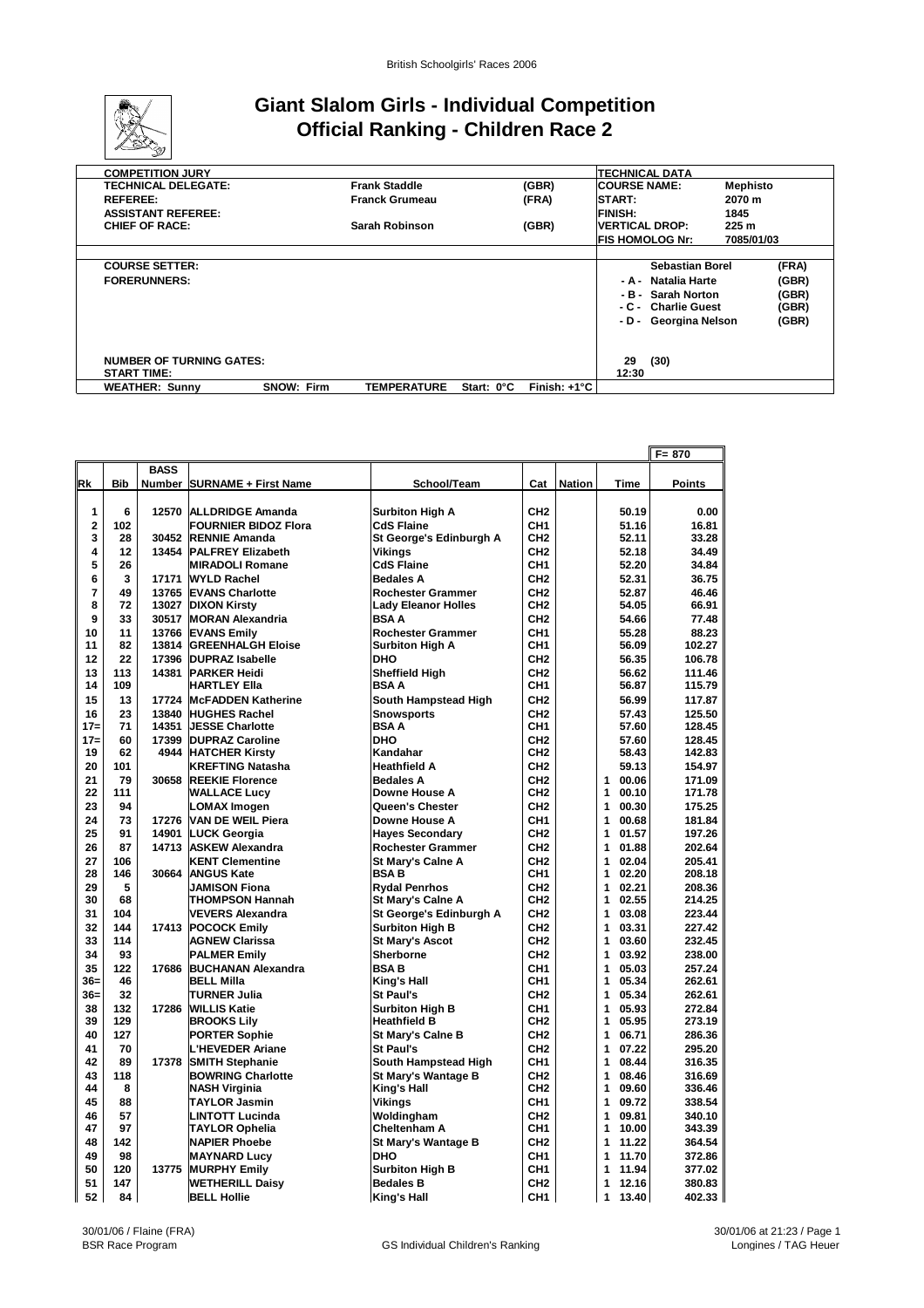#### British Schoolgirls' Races 2006

|           |                             |                               |                                  |                           |                 |               |            |  | l F= 870      |
|-----------|-----------------------------|-------------------------------|----------------------------------|---------------------------|-----------------|---------------|------------|--|---------------|
|           |                             | <b>BASS</b>                   |                                  |                           |                 |               |            |  |               |
| <b>Rk</b> | Bib                         |                               | Number SURNAME + First Name      | School/Team               | Cat             | <b>Nation</b> | Time       |  | <b>Points</b> |
|           |                             |                               |                                  |                           |                 |               |            |  |               |
| 53        | 145                         |                               | <b>ARMITAGE Augusta</b>          | Downe House B             | CH <sub>2</sub> |               | 14.17<br>1 |  | 415.67        |
| 54        | 95                          |                               | <b>MORTON Lauren</b>             | Woldingham                | CH <sub>2</sub> |               | 15.16<br>1 |  | 432.83        |
| 55        | 61                          |                               | <b>CLAUSON Alexandra</b>         | <b>Snowsports</b>         | CH <sub>2</sub> |               | 21.50<br>1 |  | 542.73        |
| 56        | 138                         |                               | <b>WALKER Rebecca</b>            | <b>Cheltenham B</b>       | CH <sub>2</sub> |               | 44.93<br>1 |  | 948.87        |
| 57        | 43                          |                               | <b>ELLIOT Sophie</b>             | <b>Rydal Penrhos</b>      | CH <sub>1</sub> |               | 48.65<br>1 |  | 1013.35       |
| 58        | 67                          |                               | <b>GARDNER STOCKLEY Georgina</b> | <b>Abbey Gate College</b> | CH <sub>1</sub> |               | 01.67<br>2 |  | 1239.04       |
| 59        | 108                         |                               | <b>KALDERON Rebecca</b>          | St Paul's                 | CH <sub>2</sub> |               | 03.17<br>3 |  | 2305.09       |
|           |                             |                               |                                  |                           |                 |               |            |  |               |
|           |                             |                               |                                  |                           |                 |               |            |  |               |
|           |                             | DID NOT START 2ND RUN         |                                  |                           |                 |               |            |  |               |
|           | 148                         |                               | <b>COATES Beatrix</b>            | <b>Millfield B</b>        | CH <sub>2</sub> |               |            |  |               |
|           |                             |                               |                                  |                           |                 |               |            |  |               |
|           |                             | <b>DID NOT FINISH 2ND RUN</b> |                                  |                           |                 |               |            |  |               |
|           | 90                          |                               | 13711 ESPINOSA Stephanie         | Xscape                    | CH <sub>1</sub> |               |            |  |               |
|           | 51                          |                               | 17377 SMITH Harriet              | South Hampstead High      | CH <sub>2</sub> |               |            |  |               |
|           | 53                          |                               | 17431 LLEWELLYN Joanna           | <b>Hayes Secondary</b>    | CH <sub>2</sub> |               |            |  |               |
|           |                             |                               |                                  |                           |                 |               |            |  |               |
|           | <b>DISQUALIFIED 2ND RUN</b> |                               |                                  |                           |                 |               |            |  |               |
|           | 64                          |                               | <b>DONZEL Myrtille</b>           | <b>CdS Flaine</b>         | CH <sub>1</sub> |               | Gate       |  | 9             |
|           |                             |                               |                                  |                           |                 |               |            |  |               |

**The Technical Delegate Frank Staddle (GBR)**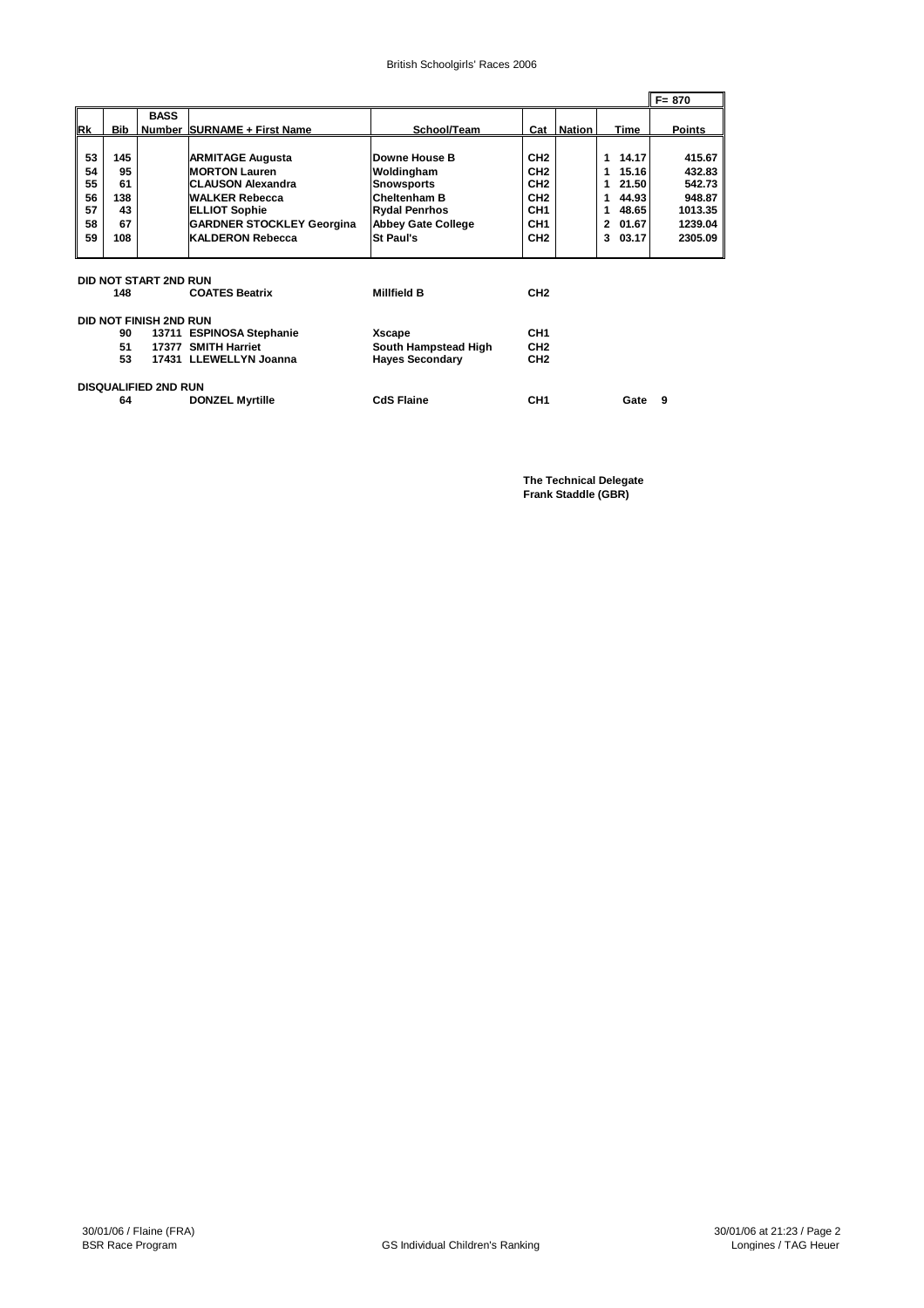| <b>Name of Event</b>    |                                                   |                                                  | British Schoolgirls' Races - GS Girls - Children Race 2 |                   |                    |                      |                                  |
|-------------------------|---------------------------------------------------|--------------------------------------------------|---------------------------------------------------------|-------------------|--------------------|----------------------|----------------------------------|
| <b>Date</b>             |                                                   | 30 January 2006 Discipline                       | Giant Slalom                                            | <b>Name of TD</b> |                    | <b>Frank Staddle</b> |                                  |
|                         | The Best 10 at Finish                             |                                                  |                                                         |                   |                    |                      |                                  |
| <b>Result</b>           | Number                                            | Name                                             |                                                         | <b>Nat</b>        | <b>Seed Points</b> | Best 5               | <b>Race Points</b>               |
| 1                       |                                                   | 12570 ALLDRIDGE Amanda                           |                                                         |                   | 187.76             | 187.76               | 0.00                             |
| $\boldsymbol{2}$        |                                                   | 30452 RENNIE Amanda                              |                                                         |                   | 184.08             | 184.08               | 33.28                            |
| 3                       |                                                   | 13454 PALFREY Elizabeth                          |                                                         |                   | 188.18             | 188.18               | 34.49                            |
| $\overline{\mathbf{4}}$ |                                                   | 17171 WYLD Rachel                                |                                                         |                   | 224.10             | 224.10               | 36.75                            |
| 5                       |                                                   | 13765 EVANS Charlotte                            |                                                         |                   | 241.23             | 241.23               | 46.46                            |
| 6                       |                                                   | 13027 DIXON Kirsty                               |                                                         |                   | 288.74             |                      |                                  |
| 7                       |                                                   | 30517 MORAN Alexandria                           |                                                         |                   | 308.89             |                      |                                  |
| 8                       |                                                   | 13766 EVANS Emily                                |                                                         |                   | 261.25             |                      |                                  |
| 9                       |                                                   | 13814 GREENHALGH Eloise                          |                                                         |                   | 275.10             |                      |                                  |
| 10                      |                                                   | 17396 DUPRAZ Isabelle                            |                                                         |                   | 368.37             |                      |                                  |
|                         |                                                   |                                                  |                                                         |                   |                    |                      |                                  |
|                         | <b>The Best 5 at Start</b>                        |                                                  |                                                         |                   |                    |                      |                                  |
|                         | Number                                            | Name                                             |                                                         | <b>Nat</b>        | <b>Seed Points</b> |                      |                                  |
|                         |                                                   | 30452 RENNIE Amanda                              |                                                         |                   | 184.08             |                      |                                  |
|                         |                                                   | 12570 ALLDRIDGE Amanda                           |                                                         |                   | 187.76             |                      |                                  |
|                         |                                                   | 13454 PALFREY Elizabeth                          |                                                         |                   | 188.18             |                      |                                  |
|                         |                                                   | 17171 WYLD Rachel                                |                                                         |                   | 224.10             |                      |                                  |
|                         |                                                   | 13765 EVANS Charlotte                            |                                                         |                   | 241.23             |                      |                                  |
| <b>Totals</b>           |                                                   | <b>BASS Points of Best 5 at Start</b>            |                                                         |                   | 1025.35            |                      |                                  |
| (B)                     |                                                   | <b>BASS Points of Best 5 to Finish in Top 10</b> |                                                         |                   |                    |                      |                                  |
| (A)<br>(C)              |                                                   | <b>RACE Points of Corresponding Competitors</b>  |                                                         |                   |                    | 1025.35              | 150.98                           |
|                         |                                                   |                                                  |                                                         |                   |                    |                      |                                  |
|                         | <b>Calculated Penalty</b>                         | (B)<br>(A)                                       | (C)                                                     |                   | Divide by 10       |                      | <b>Penalty</b><br><b>Applied</b> |
|                         |                                                   | 1025.35<br>1025.35<br>$\pm$                      | 150.98                                                  |                   | 1899.72            |                      | 189.97                           |
|                         | <b>Category Adder</b>                             |                                                  |                                                         |                   |                    |                      | 0.00                             |
|                         | <b>Correction Value</b><br><b>Applied Penalty</b> |                                                  |                                                         |                   |                    |                      | 0.00<br>189.97                   |
|                         | <b>Signature of TD</b>                            |                                                  |                                                         |                   |                    | <b>Number</b>        |                                  |

# **PENALTY CALCULATION**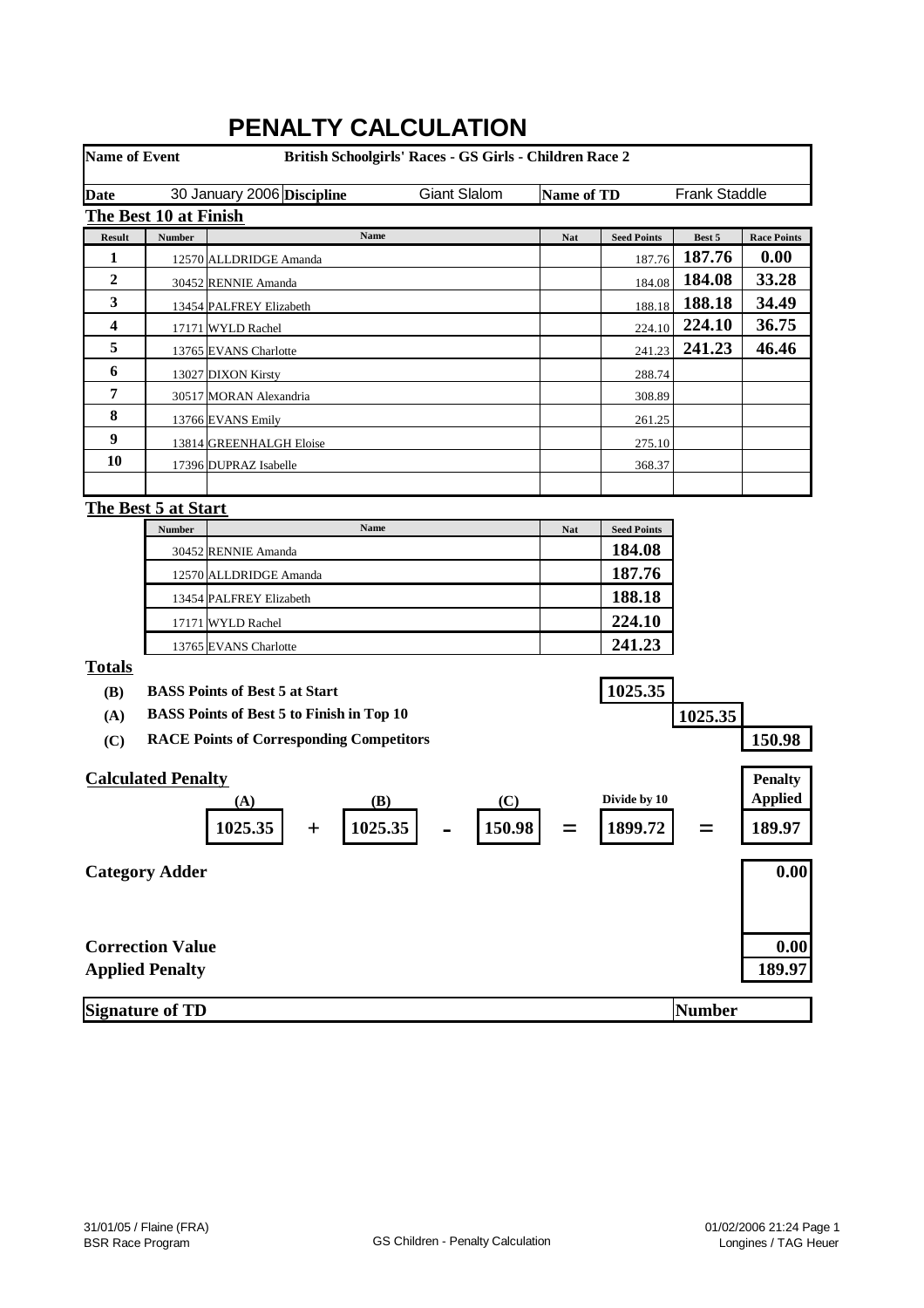

## Giant Slalom Girls - Individual Competition Official Ranking - Juniors

| <b>TECHNICAL DATA</b><br><b>COMPETITION JURY</b><br>(GBR)<br><b>ICOURSE NAME:</b><br><b>TECHNICAL DELEGATE:</b><br><b>Frank Staddle</b><br><b>Mephisto</b><br><b>Franck Grumeau</b><br><b>ISTART:</b><br><b>REFEREE:</b><br>(FRA)<br>2070 m<br><b>FINISH:</b><br><b>ASSISTANT REFEREE:</b><br>1845<br>Sarah Robinson<br>(GBR)<br><b>VERTICAL DROP:</b><br>225 <sub>m</sub><br><b>CHIEF OF RACE:</b><br><b>IFIS HOMOLOG Nr:</b><br>7085/01/03<br>1st Run<br>2nd Run<br><b>COURSE SETTER:</b><br><b>Stephan Dubich</b><br>(FRA)<br>(FRA)<br>Sebastian Borel<br>Natalia Harte<br><b>FORERUNNERS</b><br>(GBR)<br>(GBR)<br>- A - Natalia Harte<br>- A -<br>(GBR)<br>Sarah Norton<br>(GBR)<br><b>Sarah Norton</b><br>- в -<br>-в-<br>(GBR)<br>- C - Charlie Guest<br>- C - Charlie Guest<br>(GBR)<br>- D - Georgina Nelson<br>(GBR)<br>- D - Georgina Nelson<br>(GBR)<br><b>NUMBER OF TURNING GATES:</b><br>27 (28)<br>29<br>(30)<br><b>START TIME:</b><br>12:30<br>09:40 |                       |                                         |                                     |  |
|---------------------------------------------------------------------------------------------------------------------------------------------------------------------------------------------------------------------------------------------------------------------------------------------------------------------------------------------------------------------------------------------------------------------------------------------------------------------------------------------------------------------------------------------------------------------------------------------------------------------------------------------------------------------------------------------------------------------------------------------------------------------------------------------------------------------------------------------------------------------------------------------------------------------------------------------------------------------|-----------------------|-----------------------------------------|-------------------------------------|--|
|                                                                                                                                                                                                                                                                                                                                                                                                                                                                                                                                                                                                                                                                                                                                                                                                                                                                                                                                                                     |                       |                                         |                                     |  |
|                                                                                                                                                                                                                                                                                                                                                                                                                                                                                                                                                                                                                                                                                                                                                                                                                                                                                                                                                                     |                       |                                         |                                     |  |
|                                                                                                                                                                                                                                                                                                                                                                                                                                                                                                                                                                                                                                                                                                                                                                                                                                                                                                                                                                     |                       |                                         |                                     |  |
|                                                                                                                                                                                                                                                                                                                                                                                                                                                                                                                                                                                                                                                                                                                                                                                                                                                                                                                                                                     |                       |                                         |                                     |  |
|                                                                                                                                                                                                                                                                                                                                                                                                                                                                                                                                                                                                                                                                                                                                                                                                                                                                                                                                                                     |                       |                                         |                                     |  |
|                                                                                                                                                                                                                                                                                                                                                                                                                                                                                                                                                                                                                                                                                                                                                                                                                                                                                                                                                                     |                       |                                         |                                     |  |
|                                                                                                                                                                                                                                                                                                                                                                                                                                                                                                                                                                                                                                                                                                                                                                                                                                                                                                                                                                     |                       |                                         |                                     |  |
|                                                                                                                                                                                                                                                                                                                                                                                                                                                                                                                                                                                                                                                                                                                                                                                                                                                                                                                                                                     |                       |                                         |                                     |  |
|                                                                                                                                                                                                                                                                                                                                                                                                                                                                                                                                                                                                                                                                                                                                                                                                                                                                                                                                                                     |                       |                                         |                                     |  |
|                                                                                                                                                                                                                                                                                                                                                                                                                                                                                                                                                                                                                                                                                                                                                                                                                                                                                                                                                                     |                       |                                         |                                     |  |
|                                                                                                                                                                                                                                                                                                                                                                                                                                                                                                                                                                                                                                                                                                                                                                                                                                                                                                                                                                     |                       |                                         |                                     |  |
|                                                                                                                                                                                                                                                                                                                                                                                                                                                                                                                                                                                                                                                                                                                                                                                                                                                                                                                                                                     |                       |                                         |                                     |  |
|                                                                                                                                                                                                                                                                                                                                                                                                                                                                                                                                                                                                                                                                                                                                                                                                                                                                                                                                                                     |                       |                                         |                                     |  |
|                                                                                                                                                                                                                                                                                                                                                                                                                                                                                                                                                                                                                                                                                                                                                                                                                                                                                                                                                                     |                       |                                         |                                     |  |
|                                                                                                                                                                                                                                                                                                                                                                                                                                                                                                                                                                                                                                                                                                                                                                                                                                                                                                                                                                     |                       |                                         |                                     |  |
|                                                                                                                                                                                                                                                                                                                                                                                                                                                                                                                                                                                                                                                                                                                                                                                                                                                                                                                                                                     | <b>WEATHER: Sunny</b> | <b>SNOW: Firm</b><br><b>TEMPERATURE</b> | Finish: $+1^{\circ}C$<br>Start: 0°C |  |

|           |            |             |                             |                            |                 |                    |                       |              |         | $F = 870$     |
|-----------|------------|-------------|-----------------------------|----------------------------|-----------------|--------------------|-----------------------|--------------|---------|---------------|
|           |            | <b>BASS</b> |                             |                            |                 |                    |                       |              |         |               |
| <b>Rk</b> | <b>Bib</b> |             | Number SURNAME + First Name | School/Team                |                 | Cat Nation 1st Run | 2nd Run               |              | Time    | <b>Points</b> |
|           |            |             |                             |                            |                 |                    |                       |              |         |               |
| 1         | 24         | 11126       | <b>RYDING Joanna</b>        | Kandahar                   | JR <sub>2</sub> | 44.13              | 48.58                 |              | 1 32.71 | 0.00          |
| 2         | 1          | 11706       | <b>BRAY Helena</b>          | <b>Sandown Park</b>        | JR <sub>2</sub> | 46.66              | 50.79                 |              | 1 37.45 | 44.48         |
| 3         | 34         | 12357       | <b>SIMONDS Franki</b>       | <b>Lady Eleanor Holles</b> | JR1             | 46.91              | 52.88                 |              | 1 39.79 | 66.44         |
| 4         | 39         | 12855       | <b>EMERTON Alexandra</b>    | <b>Sandown Park</b>        | JR1             | 48.34              | 52.62                 |              | 1 40.96 | 77.42         |
| 5         | 77         | 275015      | DAVIS Hanne                 | <b>Sandown Park</b>        | JR2             | 49.42              | 52.03                 |              | 1 41.45 | 82.02         |
| 6         | 119        | 14582       | <b>ISASSOON Sasha</b>       | <b>Wycombe Abbey B</b>     | JR1             | 50.31              | 54.02                 |              | 1 44.33 | 109.04        |
| 7         | 56         | 13134       | <b>OKELL Abi</b>            | Queen's Chester            | JR1             | 50.90              | 54.77                 |              | 1 45.67 | 121.62        |
| 8         | 37         | 41070       | <b>THELWELL Alice</b>       | <b>Sheffield High</b>      | JR <sub>2</sub> | 51.96              | 53.92                 |              | 1 45.88 | 123.59        |
| 9         | 18         | 13002       | CAMPBELL-WOODWARD Lucv      | Queen's Chester            | JR <sub>2</sub> | 50.82              | 55.21                 | $\mathbf{1}$ | 46.03   | 125.00        |
| 10        | 69         |             | <b>LARSEN Katja</b>         | <b>Aiglon A</b>            | JR <sub>2</sub> | 52.14              | 54.34                 |              | 1 46.48 | 129.22        |
| 11        | 17         |             | <b>HALLEWELL Rachel</b>     | Sherborne                  | JR2             | 51.29              | 56.21                 |              | 1 47.50 | 138.79        |
| 12        | 116        |             | <b>HAWRYLYSHYN Xenia</b>    | <b>Aiglon B</b>            | JR1             | 51.13              | 56.48                 |              | 1 47.61 | 139.82        |
| 13        | 100        |             | <b>BARBER Kathryn</b>       | Kandahar                   | JR1             | 51.12              | 57.07                 |              | 1 48.19 | 145.27        |
| 14        | 75         | 14383       | <b>PARKER Hannah</b>        | <b>Sheffield High</b>      | JR1             | 51.40              | 56.90                 |              | 1 48.30 | 146.30        |
| 15        | 42         |             | <b>CRISP Lara</b>           | <b>St Mary's Wantage A</b> | JR2             | 52.05              | 56.39                 | 1            | 48.44   | 147.61        |
| 16        | 92         |             | <b>INGLIS Eliza</b>         | <b>Wycombe Abbey A</b>     | JR1             | 52.15              | 56.74                 |              | 1 48.89 | 151.83        |
| 17        | 16         |             | <b>ZAFIRIOU Livia</b>       | <b>Wycombe Abbey A</b>     | JR <sub>2</sub> | 52.86              | 56.88                 |              | 1 49.74 | 159.81        |
| 18        | 14         | 13655       | <b>FRASER HAFTER Sophie</b> | <b>Xscape</b>              | JR1             | 53.27              | 57.12                 |              | 1 50.39 | 165.91        |
| 19        | 107        |             | <b>PARKER Grace</b>         | <b>Aiglon A</b>            | JR1             | 53.35              | 57.18                 | 1            | 50.53   | 167.22        |
| 20        | 25         |             | <b>BROOKS Florence</b>      | <b>Heathfield A</b>        | JR1             | 52.93              | 58.09                 |              | 1 51.02 | 171.82        |
| 21        | 99         |             | <b>TUDOR-JONES Georgina</b> | <b>Snowsports</b>          | JR1             | 53.70              | 57.71                 |              | 1 51.41 | 175.48        |
| 22        | 110        | 13123       | <b>PARMENTER Lois</b>       | <b>Lady Eleanor Holles</b> | JR1             | 51.03              | $\mathbf{1}$<br>00.46 |              | 1 51.49 | 176.23        |
| 23        | 41         |             | <b>WYLD Lotty</b>           | <b>Bedales A</b>           | JR <sub>2</sub> | 54.75              | 56.88                 |              | 1 51.63 | 177.55        |
| 24        | 10         |             | <b>HOGG Domini</b>          | <b>St Swithun's</b>        | JR1             | 53.06              | 58.63                 |              | 1 51.69 | 178.11        |
| 25        | 44         | 13137       | <b>MURPHY Alice</b>         | <b>Surbiton High A</b>     | JR1             | 53.06              | 58.84                 |              | 1 51.90 | 180.08        |
| 26        | 128        |             | <b>DUBOIS Alex</b>          | <b>Aiglon B</b>            | JR <sub>2</sub> | 54.45              | 57.55                 |              | 1 52.00 | 181.02        |
| 27        | 54         |             | <b>HIGTON Celine</b>        | <b>Wycombe Abbey A</b>     | JR <sub>2</sub> | 54.07              | 58.58                 |              | 1 52.65 | 187.12        |
| 28        | 134        | 14942       | <b>FREEZE Danielle</b>      | <b>BSAB</b>                | JR1             | 53.27              | 59.55                 |              | 1 52.82 | 188.71        |
| 29        | 15         | 14900       | <b>LUCK Stacey</b>          | <b>Hayes Secondary</b>     | JR1             | 54.56              | 58.74                 |              | 1 53.30 | 193.22        |
| 30        | 36         |             | <b>HASKINS Jade</b>         | <b>Millfield A</b>         | JR1             | 54.58              | $\mathbf{1}$<br>00.15 |              | 1 54.73 | 206.64        |
| 31        | 40         |             | <b>MICHAELS Casey</b>       | <b>St George's Ascot</b>   | JR1             | 56.48              | 58.73                 |              | 1 55.21 | 211.14        |
| 32        | 21         |             | <b>CARMICHAEL Zoe</b>       | <b>Cheltenham A</b>        | JR1             | 55.07              | $\mathbf{1}$<br>00.35 |              | 1 55.42 | 213.11        |
| 33        | 55         |             | <b>CAIRNS India</b>         | Sherborne                  | JR1             | 55.05              | $\mathbf{1}$<br>00.83 |              | 1 55.88 | 217.43        |
| 34        | 50         | 11450       | <b>PHILLIPS Carly</b>       | Vikings                    | JR1             | 55.13              | $\mathbf{1}$<br>00.91 |              | 1 56.04 | 218.93        |
| 35        | 38         |             | <b>THOMSON Annabelle</b>    | <b>St Mary's Ascot</b>     | JR1             | 55.87              | $\mathbf{1}$<br>01.61 |              | 1 57.48 | 232.44        |
| $36 =$    | 30         |             | <b>KENT Sophie</b>          | <b>St Mary's Calne A</b>   | JR1             | 57.03              | $\mathbf{1}$<br>00.69 |              | 1 57.72 | 234.70        |
| $36=$     | 31         |             | <b>STEVENSON Liz</b>        | <b>Aiglon A</b>            | JR1             | 1<br>04.88         | 52.84                 |              | 1 57.72 | 234.70        |
| 38        | 35         |             | <b>JOHNSTON Georgina</b>    | Downe House A              | JR1             | 58.55              | 00.48<br>$\mathbf{1}$ |              | 1 59.03 | 246.99        |
| 39        | 117        |             | <b>BREITMEYER Georgina</b>  | <b>Heathfield B</b>        | JR1             | 56.20              | $\mathbf{1}$<br>02.90 |              | 1 59.10 | 247.65        |
| 40        | 74         |             | RIGBY Isabella              | <b>Millfield A</b>         | JR1             | 56.86              | $\mathbf{1}$<br>02.29 |              | 1 59.15 | 248.12        |
| 41        | 125        |             | <b>ROY Imogen</b>           | St George's Edinburgh B    | JR1             | 54.02              | $\mathbf{1}$<br>05.20 |              | 1 59.22 | 248.77        |
| 42        | 9          |             | <b>HARTLEY Tamsin</b>       | <b>Bryanston</b>           | JR1             | 57.08              | $\mathbf{1}$<br>02.21 |              | 1 59.29 | 249.43        |
| 43        | 143        |             | <b>SALTER Katherine</b>     | <b>Wycombe Abbey B</b>     | JR1             | 58.16              | $\mathbf{1}$<br>01.96 |              | 2 00.12 | 257.22        |
| 44        | 140        |             | PFLUGER Talya               | <b>Aiglon B</b>            | JR <sub>2</sub> | 58.39              | $\mathbf{1}$<br>02.11 |              | 2 00.50 | 260.78        |
| 45        | 63         |             | <b>BREITMEYER Sophie</b>    | <b>Heathfield A</b>        | JR <sub>2</sub> | 59.15              | $\mathbf{1}$<br>01.63 |              | 2 00.78 | 263.41        |
| 46        | 123        |             | <b>ROUND Marissa</b>        | <b>Bedales B</b>           | JR <sub>2</sub> | 57.19              | $\mathbf{1}$<br>03.60 |              | 2 00.79 | 263.51        |

30/01/06 at 21:25 / Page 1 Longines / TAG Heuer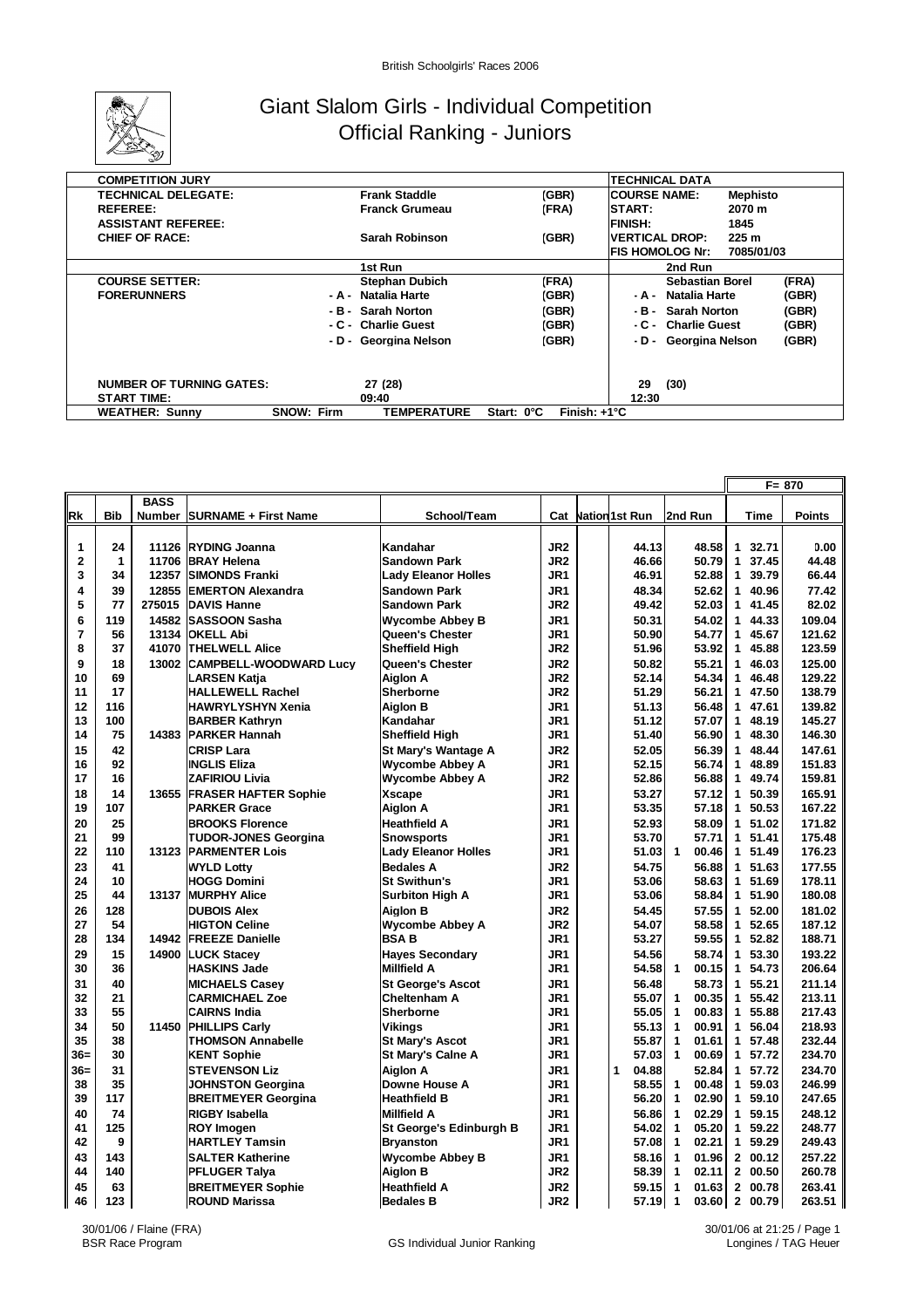|    |                         |                               |                             |                            |                 |                         |                         |         | $F = 870$ |
|----|-------------------------|-------------------------------|-----------------------------|----------------------------|-----------------|-------------------------|-------------------------|---------|-----------|
| Rk | <b>Bib</b>              | <b>BASS</b>                   | Number SURNAME + First Name | School/Team                | Cat             | <b>Nation1st Run</b>    | 2nd Run                 | Time    | Points    |
| 47 | 80                      |                               | <b>WELLER Emily</b>         | St Mary's Wantage A        | JR1             | 55.23                   | 1<br>05.73              | 2 00.96 | 265.10    |
| 48 | 29                      | 13530                         | CAMPBELL-WOODWARD Steph     | <b>Abbey Gate College</b>  | JR1             | 57.48                   | $\mathbf{1}$<br>04.00   | 2 01.48 | 269.98    |
| 49 | $\overline{7}$          |                               | COOKE Sian                  | <b>Henley College</b>      | JR2             | 58.17                   | 1<br>03.58              | 2 01.75 | 272.51    |
| 50 | 59                      |                               | GILLON-LIVESEY Alexandra    | Cheltenham A               | JR1             | 59.65                   | 04.04<br>1              | 2 03.69 | 290.72    |
| 51 | 19                      |                               | <b>PEREIRE Aude</b>         | Woldingham                 | JR1             | 1<br>01.34              | 03.37<br>1              | 2 04.71 | 300.29    |
| 52 | 27                      |                               | <b>CASEY Emma</b>           | Westonbirt                 | JR <sub>2</sub> | 1<br>00.14              | 04.99<br>1              | 2 05.13 | 304.23    |
| 53 | 81                      |                               | <b>PAULSMEIER Mona</b>      | <b>Rydal Penrhos</b>       | JR1             | $\overline{1}$<br>00.77 | 05.98<br>1              | 2 06.75 | 319.43    |
| 54 | 141                     |                               | <b>MACNAMARA Katherine</b>  | <b>Heathfield B</b>        | JR1             | 1<br>01.18              | 1<br>06.94              | 2 08.12 | 332.29    |
| 55 | $\overline{\mathbf{2}}$ |                               | <b>CRONAN Alexandra</b>     | <b>St George's Ascot</b>   | JR1             | 1<br>00.48              | 07.89<br>1              | 2 08.37 | 334.64    |
| 56 | 115                     |                               | <b>ORR-EWING Daisv</b>      | <b>St Mary's Calne B</b>   | JR1             | 1<br>01.07              | 08.51<br>1              | 2 09.58 | 345.99    |
| 57 | 76                      |                               | HADSLEY-CHAPLIN Ella        | <b>St Mary's Ascot</b>     | JR1             | 1<br>06.52              | 04.76<br>1              | 2 11.28 | 361.94    |
| 58 | 47                      |                               | <b>PARRIS Hattie</b>        | <b>Bryanston</b>           | JR1             | 1<br>05.13              | $\mathbf{1}$<br>07.06   | 2 12.19 | 370.48    |
| 59 | 121                     |                               | <b>MOSS Susannah</b>        | Downe House B              | JR1             | 1<br>06.89              | 1<br>08.09              | 2 14.98 | 396.67    |
| 60 | 124                     |                               | <b>FITZROY-STONE Alex</b>   | <b>Millfield B</b>         | JR1             | 1<br>00.16              | 15.82<br>1              | 2 15.98 | 406.05    |
| 61 | 85                      |                               | <b>SKINNER Kate</b>         | <b>Bryanston</b>           | JR1             | 1<br>06.68              | 11.66<br>$\mathbf 1$    | 2 18.34 | 428.20    |
| 62 | 20                      |                               | <b>LEESON Verity</b>        | <b>Wellington College</b>  | JR1             | 1<br>09.08              | 10.11<br>1              | 2 19.19 | 436.17    |
| 63 | 78                      |                               | <b>JUBB Lucy</b>            | <b>St George's Ascot</b>   | JR2             | 1<br>07.73              | 11.47<br>$\mathbf{1}$   | 2 19.20 | 436.27    |
| 64 | 48                      |                               | <b>COOPER Megan</b>         | <b>St Swithun's</b>        | JR1             | 1<br>07.21              | 12.09<br>1              | 2 19.30 | 437.21    |
| 65 | 150                     |                               | <b>BENNETT Alexandra</b>    | <b>Cheltenham B</b>        | JR <sub>2</sub> | 1<br>06.10              | $\mathbf{1}$<br>13.59   | 2 19.69 | 440.87    |
| 66 | 149                     |                               | <b>WALKERS Alison</b>       | St George's Edinburgh B    | JR1             | 1<br>09.45              | 10.72<br>1              | 2 20.17 | 445.37    |
| 67 | 139                     |                               | <b>BROCKLEHURST Camilla</b> | <b>St Mary's Calne B</b>   | JR1             | 1<br>11.08              | 12.88<br>$\mathbf 1$    | 2 23.96 | 480.94    |
| 68 | 130                     |                               | <b>PAYNE Emma</b>           | <b>St Mary's Wantage B</b> | JR1             | 1<br>07.90              | 16.32<br>$\mathbf{1}$   | 2 24.22 | 483.38    |
| 69 | 45                      |                               | <b>CROOKS Danielle</b>      | <b>Henley College</b>      | JR <sub>2</sub> | 1<br>09.81              | 1<br>16.46              | 2 26.27 | 502.61    |
| 70 | 4                       |                               | <b>CRISP Chloe</b>          | <b>St Mary's Wantage A</b> | JR1             | 1<br>27.44              | 59.61                   | 2 27.05 | 509.93    |
| 71 | 65                      |                               | <b>EVANS Kim</b>            | Westonbirt                 | JR1             | 1<br>13.23              | 1<br>14.61              | 2 27.84 | 517.35    |
| 72 | 133                     |                               | <b>BUTCHER Sian</b>         | Downe House B              | JR1             | 1<br>13.03              | 15.97<br>1              | 2 29.00 | 528.23    |
| 73 | 58                      |                               | ROBERTS Nathalie            | <b>Wellington College</b>  | JR <sub>2</sub> | 1<br>15.60              | 13.91<br>$\mathbf{1}$   | 2 29.51 | 533.02    |
| 74 | 96                      |                               | <b>PROWSE Fenella</b>       | <b>Wellington College</b>  | JR <sub>2</sub> | 1<br>13.35              | 22.50<br>1              | 2 35.85 | 592.51    |
| 75 | 136                     |                               | <b>DAVIES Ffion</b>         | <b>Millfield B</b>         | JR2             | 1<br>16.48              | $\mathbf{1}$<br>24.74   | 2 41.22 | 642.90    |
| 76 | 131                     |                               | <b>FLORMAN Katia</b>        | <b>Wycombe Abbey B</b>     | JR1             | 56.06                   | $\overline{2}$<br>23.47 | 3 19.53 | 1002.41   |
| 77 | 86                      |                               | <b>NORRIS Charlie</b>       | <b>St Swithun's</b>        | JR <sub>2</sub> | 1<br>09.22              | 3<br>42.03              | 4 51.25 | 1863.12   |
| 78 | 105                     |                               | <b>NARICI Sarah</b>         | <b>Abbey Gate College</b>  | JR1             | 1<br>05.04              | 18.76<br>4              | 5 23.80 | 2168.57   |
|    |                         | <b>DID NOT START 1ST RUN</b>  |                             |                            |                 |                         |                         |         |           |
|    | 83                      |                               | <b>SPURWAY Jocelyn</b>      | <b>Henley College</b>      | JR2             |                         |                         |         |           |
|    | 103                     |                               | <b>SEEL Natasha</b>         | Westonbirt                 | JR <sub>1</sub> |                         |                         |         |           |
|    |                         | <b>DID NOT FINISH 1ST RUN</b> |                             |                            |                 |                         |                         |         |           |
|    | 66                      |                               | 30387 ROBERTSON Joanna      | St George's Edinburgh A    | JR1             |                         |                         |         |           |
|    | 112                     |                               | <b>JACKSON Francesca</b>    | <b>Millfield A</b>         | JR <sub>1</sub> |                         |                         |         |           |
|    | 126                     |                               | <b>NOONAN Victoria</b>      | <b>Cheltenham B</b>        | JR <sub>1</sub> |                         |                         |         |           |
|    |                         | <b>DID NOT FINISH 2ND RUN</b> |                             |                            |                 |                         |                         |         |           |
|    | 52                      |                               | 14872 BULLEN Michelle       | <b>Xscape</b>              | JR1             |                         |                         |         |           |
|    | 135                     |                               | <b>WYLD Alexandra</b>       | <b>Bedales B</b>           | JR1             |                         |                         |         |           |
|    |                         | <b>DISQUALIFIED 2ND RUN</b>   |                             |                            |                 |                         |                         |         |           |
|    | 137                     |                               | <b>RENNIE Jenna</b>         | St George's Edinburgh B    | JR <sub>2</sub> | Gate 21                 |                         |         |           |

**The Technical Delegate Frank Staddle**

 $\overline{a}$ 

 $\blacksquare$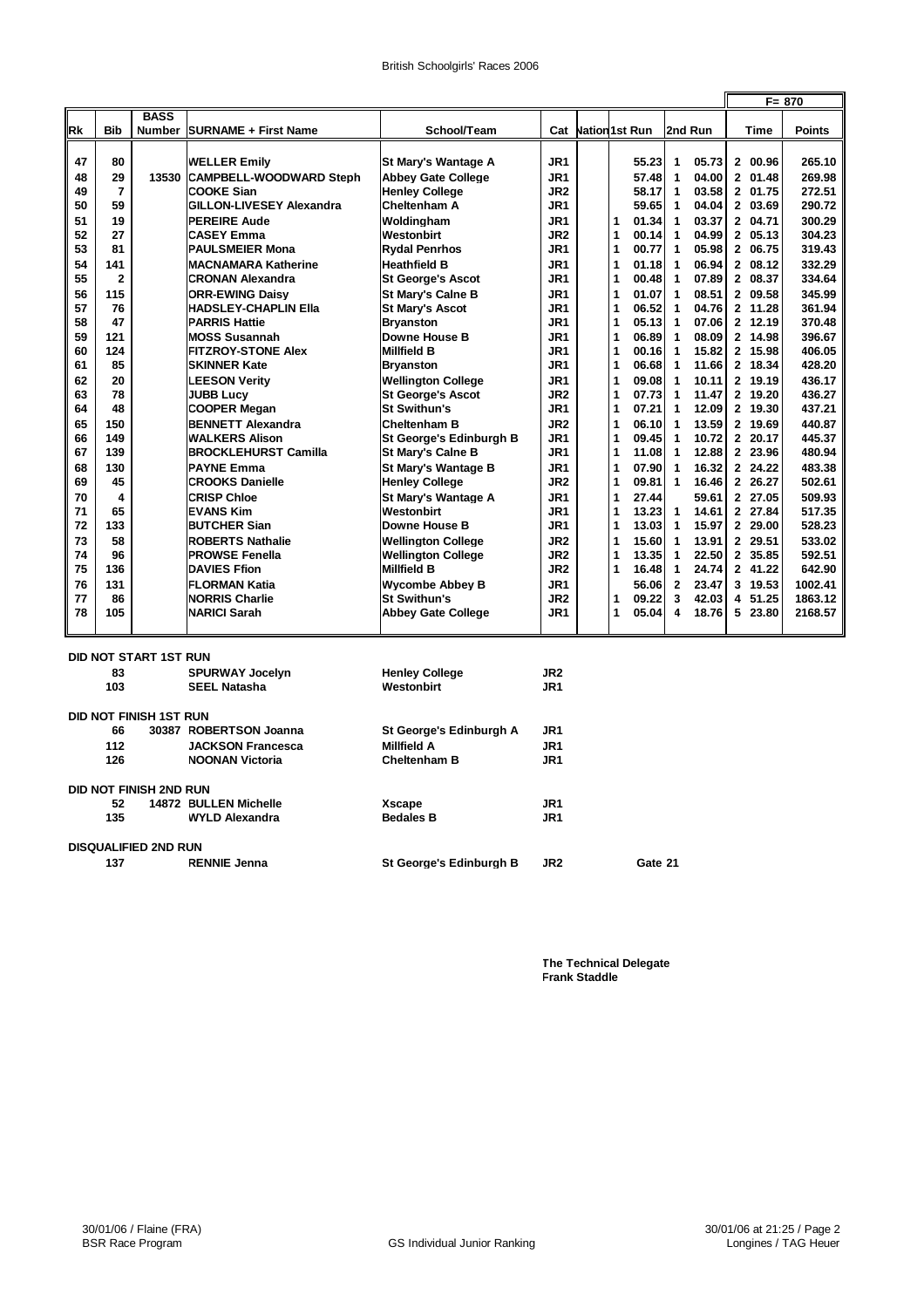| <b>Name of Event</b> |                           | British Schoolgirls' Races - GS Girls - Junior   |                     |                   |                    |                      |                    |
|----------------------|---------------------------|--------------------------------------------------|---------------------|-------------------|--------------------|----------------------|--------------------|
| <b>Date</b>          |                           | 30 January 2006 Discipline                       | <b>Giant Slalom</b> | <b>Name of TD</b> |                    | <b>Frank Staddle</b> |                    |
|                      | The Best 10 at Finish     |                                                  |                     |                   |                    |                      |                    |
| <b>Result</b>        | <b>Number</b>             | Name                                             |                     | Nat               | <b>Seed Points</b> | Best 5               | <b>Race Points</b> |
| 1                    |                           | 11126 RYDING Joanna                              |                     |                   | 79.01              | 79.01                | 0.00               |
| $\boldsymbol{2}$     |                           | 11706 BRAY Helena                                |                     |                   | 111.65             | 111.65               | 44.48              |
| 3                    |                           | 12357 SIMONDS Franki                             |                     |                   | 110.88             | 110.88               | 66.44              |
| 4                    |                           | 12855 EMERTON Alexandra                          |                     |                   | 159.77             | 159.77               | 77.42              |
| 5                    |                           | 275015 DAVIS Hanne                               |                     |                   | 194.00             | 194.00               | 82.02              |
| 6                    |                           | 14582 SASSOON Sasha                              |                     |                   | 237.32             |                      |                    |
| 7                    |                           | 13134 OKELL Abi                                  |                     |                   | 207.78             |                      |                    |
| 8                    |                           | 41070 THELWELL Alice                             |                     |                   | 194.42             |                      |                    |
| 9                    |                           | 13002 CAMPBELL-WOODWARD Lucy                     |                     |                   | 275.41             |                      |                    |
| 10                   |                           | 14383 PARKER Hannah                              |                     |                   | 223.93             |                      |                    |
|                      |                           |                                                  |                     |                   |                    |                      |                    |
|                      | The Best 5 at Start       |                                                  |                     |                   |                    |                      |                    |
|                      | <b>Number</b>             | Name                                             |                     | <b>Nat</b>        | <b>Seed Points</b> |                      |                    |
|                      |                           | 11126 RYDING Joanna                              |                     |                   | 79.01              |                      |                    |
|                      |                           | 12357 SIMONDS Franki                             |                     |                   | 110.88             |                      |                    |
|                      |                           | 11706 BRAY Helena                                |                     |                   | 111.65             |                      |                    |
|                      |                           | 12855 EMERTON Alexandra                          |                     |                   | 159.77             |                      |                    |
|                      |                           | 275015 DAVIS Hanne                               |                     |                   | 194.00             |                      |                    |
| <b>Totals</b>        |                           |                                                  |                     |                   |                    |                      |                    |
| (B)                  |                           | <b>BASS Points of Best 5 at Start</b>            |                     |                   | 655.31             |                      |                    |
| (A)                  |                           | <b>BASS Points of Best 5 to Finish in Top 10</b> |                     |                   |                    | 655.31               |                    |
| (C)                  |                           | <b>RACE Points of Corresponding Competitors</b>  |                     |                   |                    |                      | 270.36             |
|                      |                           |                                                  |                     |                   |                    |                      |                    |
|                      | <b>Calculated Penalty</b> |                                                  |                     |                   |                    |                      | <b>Penalty</b>     |
|                      |                           | (B)<br>(A)                                       | (C)                 |                   | Divide by 10       |                      | <b>Applied</b>     |
|                      |                           | 655.31<br>655.31<br>$+$                          | 270.36              |                   | 1040.26            |                      | 104.03             |
|                      | <b>Category Adder</b>     |                                                  |                     |                   |                    |                      | 0.00               |
|                      | <b>Correction Value</b>   |                                                  |                     |                   |                    |                      | 0.00               |
|                      | <b>Applied Penalty</b>    |                                                  |                     |                   |                    |                      | 104.03             |
|                      |                           |                                                  |                     |                   |                    |                      |                    |
|                      | <b>Signature of TD</b>    |                                                  |                     |                   |                    | Number               |                    |

# **PENALTY CALCULATION**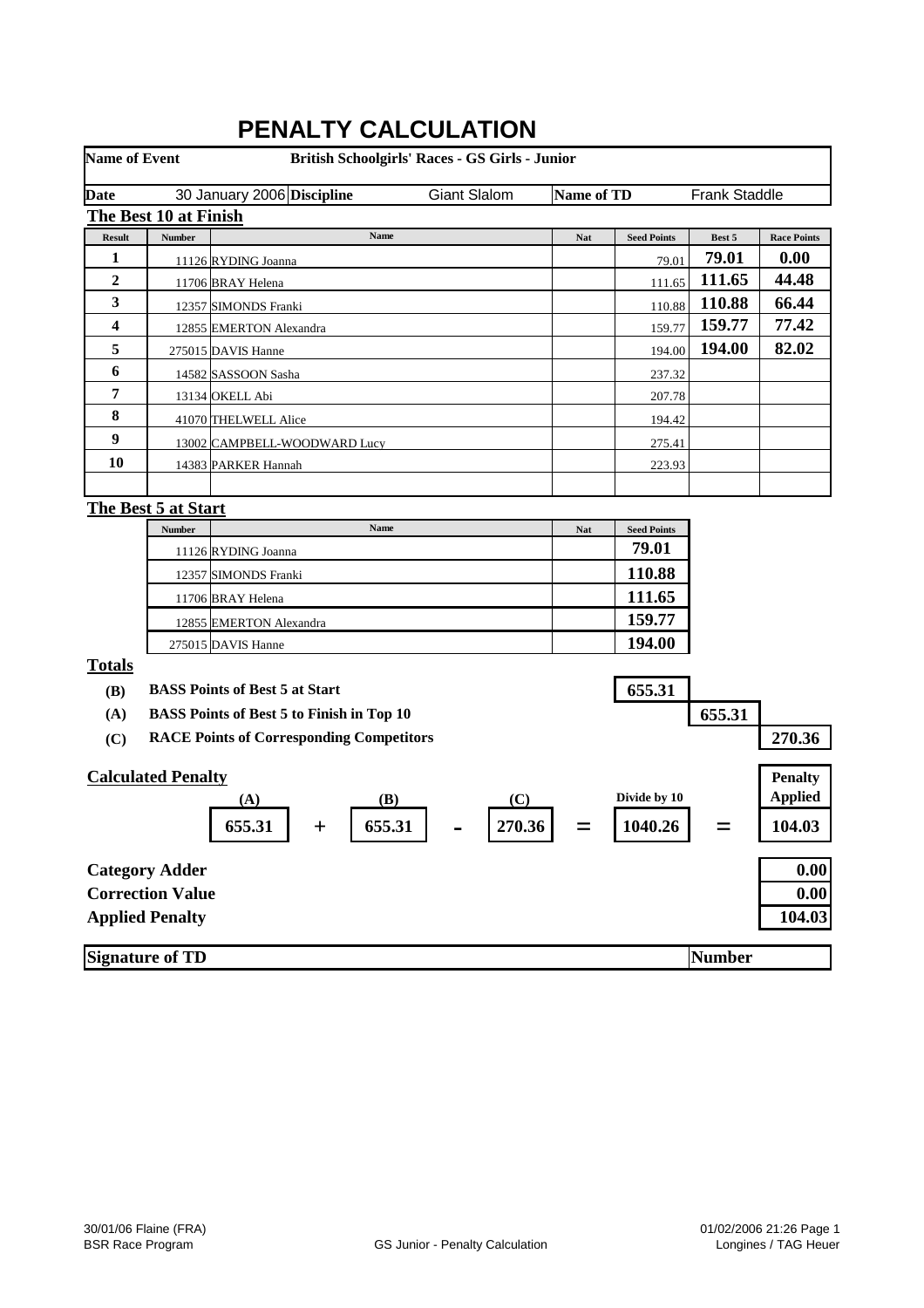

### **Giant Slalom Girls - Individual Competition Official Ranking**

|                    | <b>COMPETITION JURY</b>         |                   |                       |            |                       | <b>TECHNICAL DATA</b>   |                       |                  |       |
|--------------------|---------------------------------|-------------------|-----------------------|------------|-----------------------|-------------------------|-----------------------|------------------|-------|
|                    | <b>TECHNICAL DELEGATE:</b>      |                   | <b>Frank Staddle</b>  |            | (GBR)                 | <b>COURSE NAME:</b>     |                       | <b>Mephisto</b>  |       |
| <b>REFEREE:</b>    |                                 |                   | <b>Franck Grumeau</b> |            | (FRA)                 | <b>START:</b>           |                       | 2070 m           |       |
|                    | <b>ASSISTANT REFEREE:</b>       |                   |                       |            |                       | <b>FINISH:</b>          |                       | 1845             |       |
|                    | <b>CHIEF OF RACE:</b>           |                   | Sarah Robinson        |            | (GBR)                 | <b>VERTICAL DROP:</b>   |                       | 225 <sub>m</sub> |       |
|                    |                                 |                   |                       |            |                       | <b>IFIS HOMOLOG Nr:</b> |                       | 7085/01/03       |       |
|                    |                                 |                   | 1st Run               |            |                       |                         | 2nd Run               |                  |       |
|                    | <b>COURSE SETTER:</b>           |                   | <b>Stephan Dubich</b> |            | (FRA)                 |                         | Sebastian Borel       |                  | (FRA) |
|                    | <b>FORERUNNERS:</b>             |                   | - A - Natalia Harte   |            | (GBR)                 |                         | - A - Natalia Harte   |                  | (GBR) |
|                    |                                 |                   | - B - Sarah Norton    |            | (GBR)                 |                         | - B - Sarah Norton    |                  | (GBR) |
|                    |                                 |                   | - C - Charlie Guest   |            | (GBR)                 |                         | - C - Charlie Guest   |                  | (GBR) |
|                    |                                 |                   | - D - Georgina Nelson |            | (GBR)                 |                         | - D - Georgina Nelson |                  | (GBR) |
|                    |                                 |                   |                       |            |                       |                         |                       |                  |       |
|                    |                                 |                   |                       |            |                       |                         |                       |                  |       |
|                    | <b>NUMBER OF TURNING GATES:</b> |                   | 27 (28)               |            |                       | 29                      | (30)                  |                  |       |
| <b>START TIME:</b> |                                 |                   | 09:40                 |            |                       | 12:30                   |                       |                  |       |
|                    | <b>WEATHER: Sunny</b>           | <b>SNOW: Firm</b> | <b>TEMPERATURE</b>    | Start: 0°C | Finish: $+1^{\circ}C$ |                         |                       |                  |       |

|                |              |             |                               |                            |                 |                       |                       |                |             | F= 870        |
|----------------|--------------|-------------|-------------------------------|----------------------------|-----------------|-----------------------|-----------------------|----------------|-------------|---------------|
|                |              | <b>BASS</b> |                               |                            |                 |                       |                       |                |             |               |
| Rk             | <b>Bib</b>   |             | Number SURNAME + First Name   | School/Team                | Cat             | <b>Nation 1st Run</b> | 2nd Run               |                | <b>Time</b> | <b>Points</b> |
|                |              |             |                               |                            |                 |                       |                       |                |             |               |
| $\mathbf{1}$   | 24           | 11126       | <b>RYDING Joanna</b>          | Kandahar                   | JR <sub>2</sub> | 44.13                 | 48.58                 | 1              | 32.71       | 0.00          |
| $\mathbf 2$    | 6            | 12570       | <b>ALLDRIDGE Amanda</b>       | <b>Surbiton High A</b>     | CH <sub>2</sub> | 46.76                 | 50.19                 | 1              | 36.95       | 39.79         |
| 3              | $\mathbf{1}$ | 11706       | <b>BRAY Helena</b>            | <b>Sandown Park</b>        | JR <sub>2</sub> | 46.66                 | 50.79                 | $\overline{1}$ | 37.45       | 44.48         |
| 4              | 102          |             | <b>FOURNIER BIDOZ Flora</b>   | <b>CdS Flaine</b>          | CH <sub>1</sub> | 46.92                 | 51.16                 | $\mathbf{1}$   | 38.08       | 50.39         |
| 5              | 12           | 13454       | <b>PALFREY Elizabeth</b>      | <b>Vikings</b>             | CH <sub>2</sub> | 47.57                 | $52.18$ 1             |                | 39.75       | 66.06         |
| 6              | 28           | 30452       | <b>RENNIE Amanda</b>          | St George's Edinburgh A    | CH <sub>2</sub> | 47.65                 | 52.11                 | 1              | 39.76       | 66.16         |
| $\overline{7}$ | 34           | 12357       | <b>SIMONDS Franki</b>         | <b>Lady Eleanor Holles</b> | JR <sub>1</sub> | 46.91                 | 52.88                 | $\mathbf{1}$   | 39.79       | 66.44         |
| 8              | 26           |             | <b>MIRADOLI Romane</b>        | <b>CdS Flaine</b>          | CH <sub>1</sub> | 48.71                 | 52.20                 | 1              | 40.91       | 76.95         |
| 9              | 39           | 12855       | <b>EMERTON Alexandra</b>      | <b>Sandown Park</b>        | JR1             | 48.34                 | 52.62                 | 1              | 40.96       | 77.42         |
| 10             | 77           | 275015      | <b>DAVIS Hanne</b>            | <b>Sandown Park</b>        | JR <sub>2</sub> | 49.42                 | 52.03                 | $\mathbf{1}$   | 41.45       | 82.02         |
| 11             | 3            | 17171       | <b>WYLD Rachel</b>            | <b>Bedales A</b>           | CH <sub>2</sub> | 49.67                 | 52.31                 | 1              | 41.98       | 86.99         |
| 12             | 49           | 13765       | <b>EVANS Charlotte</b>        | <b>Rochester Grammer</b>   | CH <sub>2</sub> | 49.78                 | 52.87                 | 1              | 42.65       | 93.28         |
| 13             | 119          | 14582       | <b>SASSOON Sasha</b>          | <b>Wycombe Abbey B</b>     | JR1             | 50.31                 | 54.02                 | $\mathbf{1}$   | 44.33       | 109.04        |
| 14             | 72           | 13027       | <b>DIXON Kirsty</b>           | <b>Lady Eleanor Holles</b> | CH <sub>2</sub> | 50.69                 | 54.05                 | $\mathbf{1}$   | 44.74       | 112.89        |
| 15             | 33           | 30517       | <b>MORAN Alexandria</b>       | <b>BSAA</b>                | CH <sub>2</sub> | 50.23                 | 54.66                 | $\mathbf{1}$   | 44.89       | 114.30        |
| 16             | 56           | 13134       | <b>OKELL Abi</b>              | Queen's Chester            | JR1             | 50.90                 | 54.77                 | $\mathbf{1}$   | 45.67       | 121.62        |
| 17             | 37           | 41070       | <b>THELWELL Alice</b>         | <b>Sheffield High</b>      | JR <sub>2</sub> | 51.96                 | 53.92                 | $\mathbf{1}$   | 45.88       | 123.59        |
| 18             | 18           | 13002       | <b>CAMPBELL-WOODWARD Lucy</b> | Queen's Chester            | JR <sub>2</sub> | 50.82                 | 55.21                 | $\mathbf{1}$   | 46.03       | 125.00        |
| 19             | 69           |             | <b>LARSEN Katja</b>           | Aiglon A                   | JR <sub>2</sub> | 52.14                 | 54.34                 | 1              | 46.48       | 129.22        |
| 20             | 11           | 13766       | <b>EVANS Emily</b>            | <b>Rochester Grammer</b>   | CH <sub>1</sub> | 51.27                 | 55.28                 | 1              | 46.55       | 129.88        |
| 21             | 17           |             | <b>HALLEWELL Rachel</b>       | <b>Sherborne</b>           | JR <sub>2</sub> | 51.29                 | 56.21                 | 1              | 47.50       | 138.79        |
| 22             | 116          |             | <b>HAWRYLYSHYN Xenia</b>      | <b>Aiglon B</b>            | JR1             | 51.13                 | 56.48                 | $\mathbf{1}$   | 47.61       | 139.82        |
| 23             | 100          |             | <b>BARBER Kathryn</b>         | Kandahar                   | JR1             | 51.12                 | 57.07                 | $\mathbf{1}$   | 48.19       | 145.27        |
| 24             | 82           | 13814       | <b>GREENHALGH Eloise</b>      | <b>Surbiton High A</b>     | CH <sub>1</sub> | 52.15                 | 56.09                 | $\mathbf{1}$   | 48.24       | 145.74        |
| 25             | 75           | 14383       | <b>PARKER Hannah</b>          | <b>Sheffield High</b>      | JR1             | 51.40                 | 56.90                 | $\mathbf{1}$   | 48.30       | 146.30        |
| 26             | 42           |             | <b>CRISP Lara</b>             | St Mary's Wantage A        | JR <sub>2</sub> | 52.05                 | 56.39                 | $\mathbf{1}$   | 48.44       | 147.61        |
| 27             | 92           |             | <b>INGLIS Eliza</b>           | <b>Wycombe Abbey A</b>     | JR <sub>1</sub> | 52.15                 | 56.74                 | $\mathbf{1}$   | 48.89       | 151.83        |
| 28             | 13           | 17724       | <b>McFADDEN Katherine</b>     | South Hampstead High       | CH <sub>2</sub> | 52.14                 | 56.99                 | $\mathbf{1}$   | 49.13       | 154.09        |
| 29             | 16           |             | <b>ZAFIRIOU Livia</b>         | <b>Wycombe Abbey A</b>     | JR <sub>2</sub> | 52.86                 | 56.88                 | 1              | 49.74       | 159.81        |
| 30             | 22           | 17396       | <b>DUPRAZ Isabelle</b>        | <b>DHO</b>                 | CH <sub>2</sub> | 53.47                 | 56.35                 | 1              | 49.82       | 160.56        |
| 31             | 109          |             | <b>HARTLEY Ella</b>           | <b>BSAA</b>                | CH <sub>1</sub> | 53.19                 | 56.87                 | 1              | 50.06       | 162.81        |
| 32             | 14           | 13655       | <b>FRASER HAFTER Sophie</b>   | <b>Xscape</b>              | JR1             | 53.27                 | 57.12                 | $\mathbf{1}$   | 50.39       | 165.91        |
| 33             | 107          |             | <b>PARKER Grace</b>           | <b>Aiglon A</b>            | JR <sub>1</sub> | 53.35                 | 57.18                 | $\mathbf{1}$   | 50.53       | 167.22        |
| 34             | 113          | 14381       | <b>PARKER Heidi</b>           | <b>Sheffield High</b>      | CH <sub>2</sub> | 54.11                 | 56.62                 | $\mathbf{1}$   | 50.73       | 169.10        |
| 35             | 25           |             | <b>BROOKS Florence</b>        | <b>Heathfield A</b>        | JR1             | 52.93                 | 58.09                 | $\mathbf{1}$   | 51.02       | 171.82        |
| 36             | 99           |             | <b>TUDOR-JONES Georgina</b>   | <b>Snowsports</b>          | JR <sub>1</sub> | 53.70                 | 57.71                 | $\mathbf{1}$   | 51.41       | 175.48        |
| 37             | 110          | 13123       | <b>PARMENTER Lois</b>         | <b>Lady Eleanor Holles</b> | JR1             | 51.03                 | $\mathbf{1}$<br>00.46 | $\mathbf{1}$   | 51.49       | 176.23        |
| 38             | 41           |             | <b>WYLD Lotty</b>             | <b>Bedales A</b>           | JR <sub>2</sub> | 54.75                 | 56.88                 | $\mathbf{1}$   | 51.63       | 177.55        |
| 39             | 10           |             | <b>HOGG Domini</b>            | <b>St Swithun's</b>        | JR1             | 53.06                 | 58.63                 | $\mathbf{1}$   | 51.69       | 178.11        |
| 40             | 44           | 13137       | <b>MURPHY Alice</b>           | <b>Surbiton High A</b>     | JR <sub>1</sub> | 53.06                 | 58.84                 | $\mathbf{1}$   | 51.90       | 180.08        |
| 41             | 71           | 14351       | JESSE Charlotte               | <b>BSAA</b>                | CH <sub>1</sub> | 54.33                 | 57.60                 | $\mathbf{1}$   | 51.93       | 180.36        |
| 42             | 128          |             | <b>DUBOIS Alex</b>            | <b>Aiglon B</b>            | JR <sub>2</sub> | 54.45                 | 57.55                 | $\mathbf{1}$   | 52.00       | 181.02        |
| 43             | 23           | 13840       | <b>HUGHES Rachel</b>          | <b>Snowsports</b>          | CH <sub>2</sub> | 54.79                 | 57.43                 | $\mathbf{1}$   | 52.22       | 183.08        |
| 44<br>45       | 54<br>60     |             | <b>HIGTON Celine</b>          | <b>Wycombe Abbey A</b>     | JR <sub>2</sub> | 54.07                 | 58.58                 | $\mathbf{1}$   | 52.65       | 187.12        |
|                |              | 17399       | <b>DUPRAZ Caroline</b>        | <b>DHO</b>                 | CH <sub>2</sub> | 55.10                 | 57.60                 | $\mathbf{1}$   | 52.70       | 187.59        |
| 46             | 134          | 14942       | <b>FREEZE Danielle</b>        | <b>BSAB</b>                | JR <sub>1</sub> | 53.27                 | 59.55                 | 1              | 52.82       | 188.71        |
| 47             | 15           |             | 14900 LUCK Stacey             | <b>Hayes Secondary</b>     | JR <sub>1</sub> | 54.56                 | 58.74 1               |                | 53.30       | 193.22        |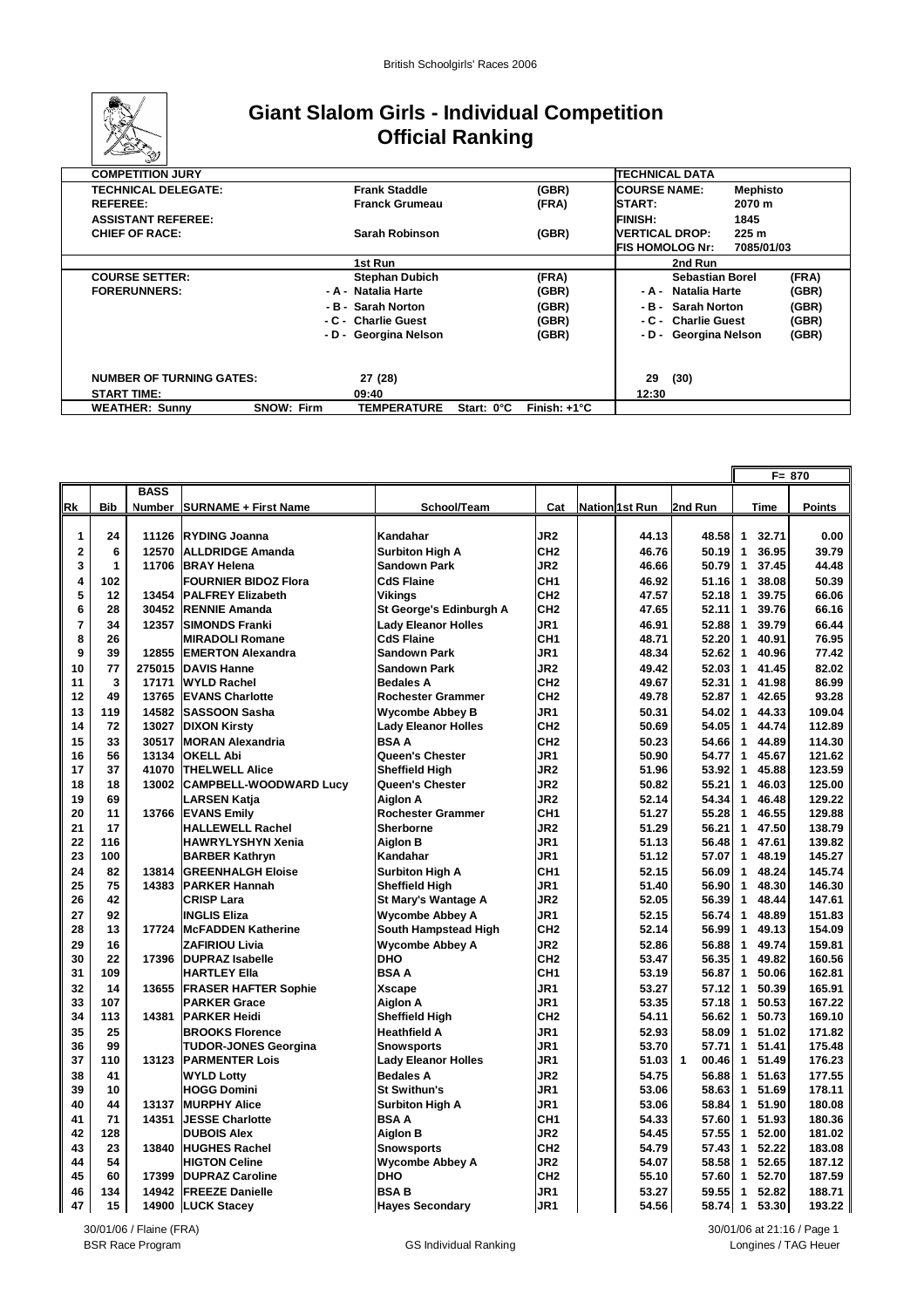| <b>Nation 1st Run</b><br>48<br>62<br>Kandahar<br>CH <sub>2</sub><br>55.02<br>53.45<br>194.63<br>4944<br><b>HATCHER Kirsty</b><br>58.43<br>1<br>49<br>36<br>JR1<br>54.73<br>206.64<br><b>HASKINS Jade</b><br><b>Millfield A</b><br>54.58<br>$\mathbf{1}$<br>00.15<br>1<br>50<br>40<br>JR1<br>56.48<br>58.73<br>1<br>55.21<br>211.14<br><b>MICHAELS Casey</b><br><b>St George's Ascot</b><br>51<br>21<br><b>Cheltenham A</b><br>JR1<br>55.07<br>00.35<br>55.42<br>213.11<br><b>CARMICHAEL Zoe</b><br>$\mathbf 1$<br>1<br>52<br>111<br>Downe House A<br>CH <sub>2</sub><br>$\mathbf{1}$<br>00.10<br>$\mathbf{1}$<br>55.80<br>216.68<br><b>WALLACE Lucy</b><br>55.70<br>53<br>55<br>JR1<br>00.83<br>1<br>55.88<br>217.43<br><b>CAIRNS India</b><br>Sherborne<br>55.05<br>$\mathbf 1$<br>54<br>50<br>JR1<br>00.91<br>$\mathbf{1}$<br>56.04<br>218.93<br>11450<br><b>PHILLIPS Carly</b><br>Vikings<br>55.13<br>$\mathbf 1$<br>55<br>79<br>224.09<br>30658<br><b>REEKIE Florence</b><br><b>Bedales A</b><br>CH <sub>2</sub><br>56.53<br>00.06<br>1<br>56.59<br>$\mathbf 1$<br>56<br>56.67<br>101<br>CH <sub>2</sub><br>57.54<br>59.13<br>224.84<br><b>IKREFTING Natasha</b><br><b>Heathfield A</b><br>1<br>57<br>94<br>00.30<br>226.34<br>CH <sub>2</sub><br>56.53<br>56.83<br><b>LOMAX Imogen</b><br>Queen's Chester<br>$\overline{\mathbf{1}}$<br>1<br>58<br>38<br>57.48<br>232.44<br><b>THOMSON Annabelle</b><br>JR1<br>55.87<br>01.61<br><b>St Mary's Ascot</b><br>$\mathbf 1$<br>1<br>$59=$<br>30<br><b>KENT Sophie</b><br>JR1<br>57.03<br>00.69<br>1<br>57.72<br>234.70<br>St Mary's Calne A<br>$\mathbf 1$<br>59=<br>31<br><b>Aiglon A</b><br>JR1<br>04.88<br>52.84<br>1<br>57.72<br>234.70<br><b>STEVENSON Liz</b><br>1<br>61<br>87<br><b>Rochester Grammer</b><br>CH <sub>2</sub><br>01.88<br>$\mathbf{1}$<br>58.01<br>237.42<br>14713<br><b>ASKEW Alexandra</b><br>56.13<br>1<br>62<br>146<br>30664<br><b>ANGUS Kate</b><br><b>BSAB</b><br>CH <sub>1</sub><br>55.84<br>02.20<br>1<br>58.04<br>237.70<br>$\mathbf{1}$<br>63<br>73<br>Downe House A<br>CH <sub>1</sub><br>00.68<br>1<br>58.66<br>243.52<br>17276<br>VAN DE WEIL Piera<br>57.98<br>$\mathbf 1$<br>64<br>35<br>59.03<br>246.99<br>Downe House A<br>JR1<br>58.55<br>00.48<br>1<br>JOHNSTON Georgina<br>$\mathbf 1$<br>65<br>117<br>JR1<br>02.90<br>59.10<br>247.65<br><b>BREITMEYER Georgina</b><br><b>Heathfield B</b><br>56.20<br>$\mathbf 1$<br>1<br>66<br>02.29<br>74<br><b>RIGBY Isabella</b><br><b>Millfield A</b><br>JR1<br>56.86<br>1<br>59.15<br>248.12<br>$\overline{\mathbf{1}}$<br>67<br>125<br>05.20<br>248.77<br>JR1<br>1<br>59.22<br><b>ROY Imogen</b><br>St George's Edinburgh B<br>54.02<br>$\mathbf 1$<br>68<br>9<br>JR1<br>02.21<br>1<br>59.29<br>249.43<br><b>HARTLEY Tamsin</b><br><b>Bryanston</b><br>57.08<br>$\mathbf 1$<br>69<br>143<br><b>SALTER Katherine</b><br><b>Wycombe Abbey B</b><br>JR1<br>01.96<br>$\mathbf{2}$<br>00.12<br>257.22<br>58.16<br>$\mathbf 1$<br>70<br>144<br>17413<br><b>POCOCK Emily</b><br><b>Surbiton High B</b><br>CH <sub>2</sub><br>03.31<br>$\mathbf{2}$<br>00.18<br>257.78<br>56.87<br>1<br>71<br>140<br>JR2<br>58.39<br>02.11<br>$\mathbf{2}$<br>00.50<br>260.78<br><b>PFLUGER Talya</b><br>Aiglon B<br>$\mathbf{1}$<br>72<br>63<br><b>Heathfield A</b><br>JR2<br>01.63<br>$\mathbf{2}$<br>00.78<br>263.41<br><b>BREITMEYER Sophie</b><br>59.15<br>$\mathbf 1$<br>73<br>00.79<br>123<br><b>Bedales B</b><br>JR2<br>03.60<br>$\mathbf{2}$<br>263.51<br><b>ROUND Marissa</b><br>57.19<br>$\mathbf{1}$<br>80<br>05.73<br>00.96<br>265.10<br>74<br>JR1<br>55.23<br>$\mathbf{2}$<br><b>WELLER Emily</b><br>St Mary's Wantage A<br>$\mathbf 1$<br>75<br>68<br><b>THOMPSON Hannah</b><br>CH <sub>2</sub><br>58.91<br>02.55<br>$\mathbf{2}$<br>01.46<br>269.79<br>St Mary's Calne A<br>$\mathbf 1$<br>29<br>76<br>13530<br>JR1<br>57.48<br>04.00<br>$\mathbf{2}$<br>01.48<br>269.98<br>CAMPBELL-WOODWARD Steph<br><b>Abbey Gate College</b><br>$\mathbf 1$<br>02.04<br>77<br>106<br><b>KENT Clementine</b><br>St Mary's Calne A<br>CH <sub>2</sub><br>59.68<br>$\mathbf{2}$<br>01.72<br>272.23<br>$\mathbf 1$<br>78<br>$\overline{7}$<br><b>COOKE Sian</b><br>JR2<br>03.58<br>$\mathbf{2}$<br>01.75<br>272.51<br><b>Henley College</b><br>58.17<br>$\mathbf 1$<br>79<br>93<br>CH <sub>2</sub><br>58.34<br>03.92<br>$\mathbf{2}$<br>02.26<br>277.30<br>Sherborne<br>$\mathbf 1$<br><b>PALMER Emily</b><br>CH <sub>2</sub><br>05.95<br>$\mathbf{2}$<br>80<br>129<br>56.43<br>02.38<br>278.43<br><b>BROOKS Lily</b><br><b>Heathfield B</b><br>$\mathbf 1$<br>03.68<br>81<br>114<br>CH <sub>2</sub><br>00.08<br>03.60<br>$\mathbf{2}$<br>290.63<br><b>AGNEW Clarissa</b><br><b>St Mary's Ascot</b><br>1<br>$\mathbf 1$<br>82<br>59<br><b>GILLON-LIVESEY Alexandra</b><br>JR1<br>59.65<br>04.04<br>$\mathbf{2}$<br>03.69<br>290.72<br><b>Cheltenham A</b><br>$\mathbf 1$<br>83<br>122<br><b>BSAB</b><br>CH <sub>1</sub><br>05.03<br>03.70<br>290.81<br>17686<br><b>BUCHANAN Alexandra</b><br>58.67<br>$\mathbf{2}$<br>$\mathbf 1$<br>$84-$<br>91<br>14901<br><b>Hayes Secondary</b><br>CH <sub>2</sub><br>02.51<br>01.57<br>$\mathbf{2}$<br>04.08<br>294.38<br>LUCK Georgia<br>1<br>$\mathbf 1$<br>294.38<br>$84 -$<br>104<br><b>VEVERS Alexandra</b><br>St George's Edinburgh A<br>CH <sub>2</sub><br>1<br>01.00<br>$\mathbf{1}$<br>03.08<br>$\mathbf{2}$<br>04.08<br>86<br>19<br>JR1<br>1<br>01.34<br>03.37<br>2 04.71<br>300.29<br><b>PEREIRE Aude</b><br>Woldingham<br>$\mathbf 1$<br>87<br>27<br>Westonbirt<br>JR2<br>00.14<br>04.99<br>$\mathbf{2}$<br>05.13<br>304.23<br><b>CASEY Emma</b><br>1<br>$\overline{1}$<br>5<br>02.21<br>05.86<br>88<br>CH <sub>2</sub><br>03.65<br>$\mathbf{2}$<br>311.08<br><b>JAMISON Fiona</b><br><b>Rydal Penrhos</b><br>1<br>$\mathbf 1$<br>00.67<br>05.34<br>06.01<br>89<br>32<br><b>St Paul's</b><br>CH <sub>2</sub><br>$\mathbf{2}$<br>312.49<br>TURNER Julia<br>1<br>$\mathbf{1}$<br>90<br>81<br>JR1<br>00.77<br>05.98<br>$\mathbf{2}$<br>06.75<br>319.43<br><b>PAULSMEIER Mona</b><br><b>Rydal Penrhos</b><br>1<br>$\mathbf 1$<br>91<br>132<br>CH <sub>1</sub><br>05.93<br>320.56<br>17286<br><b>WILLIS Katie</b><br>00.94<br>$\mathbf{1}$<br>$\mathbf{2}$<br>06.87<br><b>Surbiton High B</b><br>1<br>92<br>127<br>PORTER Sophie<br>CH <sub>2</sub><br>06.71<br>2 07.12<br>322.91<br>St Mary's Calne B<br>1<br>00.41<br>$\mathbf{1}$<br>93<br>JR <sub>1</sub><br>2 08.12<br>332.29<br>141<br><b>MACNAMARA Katherine</b><br>1<br>01.18<br>$\mathbf{1}$<br>06.94<br>Heathfield B<br>94<br>333.60<br>46<br><b>BELL Milla</b><br>King's Hall<br>CH <sub>1</sub><br>1<br>02.92<br>05.34<br>2 08.26<br>1<br>95<br>JR1<br>00.48<br>07.89<br>334.64<br>2<br><b>CRONAN Alexandra</b><br><b>St George's Ascot</b><br>1<br>1<br>$\mathbf{2}$<br>08.37<br>96<br>JR1<br>08.51<br>345.99<br>115<br><b>ORR-EWING Daisy</b><br><b>St Mary's Calne B</b><br>1<br>01.07<br>1<br>$\mathbf{2}$<br>09.58<br>97<br>70<br>CH <sub>2</sub><br>03.93<br>07.22<br>2 11.15<br>360.72<br><b>L'HEVEDER Ariane</b><br>St Paul's<br>1<br>$\mathbf 1$<br>98<br>CH <sub>2</sub><br>02.78<br>08.46<br>2 11.24<br>361.57<br>118<br><b>BOWRING Charlotte</b><br>St Mary's Wantage B<br>1<br>$\mathbf 1$<br>99<br>76<br><b>St Mary's Ascot</b><br>JR1<br>06.52<br>04.76<br>2 11.28<br>361.94<br><b>HADSLEY-CHAPLIN Ella</b><br>1<br>-1<br>100<br>89<br>CH <sub>1</sub><br>03.52<br>08.44<br>368.33<br>17378<br><b>SMITH Stephanie</b><br>South Hampstead High<br>1<br>2 11.96<br>-1<br>47<br>JR1<br>05.13<br>370.48<br>101<br><b>PARRIS Hattie</b><br><b>Bryanston</b><br>1<br>07.06<br>2 12.19<br>$\mathbf 1$<br>102<br><b>TAYLOR Jasmin</b><br>CH <sub>1</sub><br>1<br>03.79<br>09.72<br>2 13.51<br>382.87<br>88<br>Vikings<br>1<br>103<br>57<br>CH <sub>2</sub><br>05.04<br>395.45<br><b>LINTOTT Lucinda</b><br>Woldingham<br>1<br>1<br>09.81<br>2 14.85<br>DHO<br>CH <sub>1</sub><br>395.92<br>104<br>98<br><b>MAYNARD Lucy</b><br>1<br>03.20<br>11.70<br>2 14.90<br>$\mathbf 1$<br>396.67<br>105<br><b>MOSS Susannah</b><br>JR1<br>06.89<br>08.09<br>2 14.98<br>121<br>Downe House B<br>1<br>-1<br>97<br>CH <sub>1</sub><br>05.00<br>10.00<br>2 15.00<br>396.85<br>106<br><b>TAYLOR Ophelia</b><br><b>Cheltenham A</b><br>1<br>-1<br>107<br>JR1<br>00.16<br>15.82<br>406.05<br>124<br><b>FITZROY-STONE Alex</b><br><b>Millfield B</b><br>1<br>2 15.98<br>$\overline{\mathbf{1}}$<br>406.24<br>108<br>142<br><b>NAPIER Phoebe</b><br>CH <sub>2</sub><br>1<br>04.78<br>11.22<br>2 16.00<br>St Mary's Wantage B<br>-1<br>109<br>147<br>CH <sub>2</sub><br>1<br>410.74<br><b>WETHERILL Daisy</b><br><b>Bedales B</b><br>04.32<br>12.16<br>2 16.48<br>$\mathbf 1$<br>CH <sub>2</sub><br>421.72<br>110<br>8<br><b>NASH Virginia</b><br>1<br>08.05<br>09.60<br>2 17.65<br>King's Hall<br>-1<br>111<br>85<br><b>SKINNER Kate</b><br>JR1<br>1<br>06.68<br>11.66<br>2 18.34<br>428.20<br><b>Bryanston</b><br>1<br>112<br>JR1<br>09.08<br>2 19.19<br>436.17<br>20<br><b>LEESON Verity</b><br><b>Wellington College</b><br>1<br>10.11<br>$\mathbf 1$<br>113<br>78<br>JR2<br>07.73<br>11.47<br>2 19.20<br>436.27<br><b>JUBB Lucy</b><br><b>St George's Ascot</b><br>1<br>$\mathbf 1$<br>114<br>JR1<br>07.21<br>12.09<br>2 19.30<br>437.21<br>48<br>COOPER Megan<br><b>St Swithun's</b><br>1<br>$\mathbf 1$<br>115<br>06.10<br>13.59<br>2 19.69<br>440.87<br>150<br><b>BENNETT Alexandra</b><br><b>Cheltenham B</b><br>JR2<br>1<br>$\blacksquare$<br>116<br>84<br>CH <sub>1</sub><br>1<br>06.31<br>13.40<br>2 19.71<br>441.05<br><b>BELL Hollie</b><br>King's Hall<br>-1<br>117<br>445.37<br>149<br><b>WALKERS Alison</b><br>St George's Edinburgh B<br>JR1<br>1<br>09.45<br>10.72<br>2 20.17<br>$\overline{\mathbf{1}}$<br>118<br>CH <sub>1</sub><br>446.59<br>120<br>13775<br><b>MURPHY Emily</b><br><b>Surbiton High B</b><br>1<br>08.36 1<br>11.94<br>$\mathbf{2}$<br>20.30<br>480.94<br>119<br>139<br><b>BROCKLEHURST Camilla</b><br><b>St Mary's Calne B</b><br>JR1<br>11.08<br>12.88<br>2 23.96<br>1<br>-1<br>120<br>$07.90$ 1<br>16.32 2 24.22<br>483.38<br>130<br><b>PAYNE Emma</b><br>St Mary's Wantage B<br>UR1<br>1 | Rk | <b>Bib</b> | <b>BASS</b><br>Number | <b>SURNAME + First Name</b> | School/Team | Cat |  | 2nd Run | Time | <b>Points</b> |
|------------------------------------------------------------------------------------------------------------------------------------------------------------------------------------------------------------------------------------------------------------------------------------------------------------------------------------------------------------------------------------------------------------------------------------------------------------------------------------------------------------------------------------------------------------------------------------------------------------------------------------------------------------------------------------------------------------------------------------------------------------------------------------------------------------------------------------------------------------------------------------------------------------------------------------------------------------------------------------------------------------------------------------------------------------------------------------------------------------------------------------------------------------------------------------------------------------------------------------------------------------------------------------------------------------------------------------------------------------------------------------------------------------------------------------------------------------------------------------------------------------------------------------------------------------------------------------------------------------------------------------------------------------------------------------------------------------------------------------------------------------------------------------------------------------------------------------------------------------------------------------------------------------------------------------------------------------------------------------------------------------------------------------------------------------------------------------------------------------------------------------------------------------------------------------------------------------------------------------------------------------------------------------------------------------------------------------------------------------------------------------------------------------------------------------------------------------------------------------------------------------------------------------------------------------------------------------------------------------------------------------------------------------------------------------------------------------------------------------------------------------------------------------------------------------------------------------------------------------------------------------------------------------------------------------------------------------------------------------------------------------------------------------------------------------------------------------------------------------------------------------------------------------------------------------------------------------------------------------------------------------------------------------------------------------------------------------------------------------------------------------------------------------------------------------------------------------------------------------------------------------------------------------------------------------------------------------------------------------------------------------------------------------------------------------------------------------------------------------------------------------------------------------------------------------------------------------------------------------------------------------------------------------------------------------------------------------------------------------------------------------------------------------------------------------------------------------------------------------------------------------------------------------------------------------------------------------------------------------------------------------------------------------------------------------------------------------------------------------------------------------------------------------------------------------------------------------------------------------------------------------------------------------------------------------------------------------------------------------------------------------------------------------------------------------------------------------------------------------------------------------------------------------------------------------------------------------------------------------------------------------------------------------------------------------------------------------------------------------------------------------------------------------------------------------------------------------------------------------------------------------------------------------------------------------------------------------------------------------------------------------------------------------------------------------------------------------------------------------------------------------------------------------------------------------------------------------------------------------------------------------------------------------------------------------------------------------------------------------------------------------------------------------------------------------------------------------------------------------------------------------------------------------------------------------------------------------------------------------------------------------------------------------------------------------------------------------------------------------------------------------------------------------------------------------------------------------------------------------------------------------------------------------------------------------------------------------------------------------------------------------------------------------------------------------------------------------------------------------------------------------------------------------------------------------------------------------------------------------------------------------------------------------------------------------------------------------------------------------------------------------------------------------------------------------------------------------------------------------------------------------------------------------------------------------------------------------------------------------------------------------------------------------------------------------------------------------------------------------------------------------------------------------------------------------------------------------------------------------------------------------------------------------------------------------------------------------------------------------------------------------------------------------------------------------------------------------------------------------------------------------------------------------------------------------------------------------------------------------------------------------------------------------------------------------------------------------------------------------------------------------------------------------------------------------------------------------------------------------------------------------------------------------------------------------------------------------------------------------------------------------------------------------------------------------------------------------------------------------------------------------------------------------------------------------------------------------------------------------------------------------------------------------------------------------------------------------------------------------------------------------------------------------------------------------------------------------------------------------------------------------------------------------------------------------------------------------------------------------------------------------------------------------------------------------------------------------------------------------------------------------------------------------------------------------------------------------------------------------------------------------------------------------------------------------------------------------------------------------------------------------------------------------------------------------------------------------------------------------------------------------------------------------------------------------------------------------------------------------------------------------------------------------------------------------------------------------------------------------------------------------------------------------------------------------------------------------------------------------------------------------------------------------------------------------------------------------------------------------------------------------------------------------------------------------------------------------------------------------------------------------------------------------------------------------------------------------------------------------------------------------------------------------------------------------------------------------------------------------------------------------------------------------------------------------------------------------------------------------------------------------------------------------------------------------------------------------------------------------------------------------------|----|------------|-----------------------|-----------------------------|-------------|-----|--|---------|------|---------------|
|                                                                                                                                                                                                                                                                                                                                                                                                                                                                                                                                                                                                                                                                                                                                                                                                                                                                                                                                                                                                                                                                                                                                                                                                                                                                                                                                                                                                                                                                                                                                                                                                                                                                                                                                                                                                                                                                                                                                                                                                                                                                                                                                                                                                                                                                                                                                                                                                                                                                                                                                                                                                                                                                                                                                                                                                                                                                                                                                                                                                                                                                                                                                                                                                                                                                                                                                                                                                                                                                                                                                                                                                                                                                                                                                                                                                                                                                                                                                                                                                                                                                                                                                                                                                                                                                                                                                                                                                                                                                                                                                                                                                                                                                                                                                                                                                                                                                                                                                                                                                                                                                                                                                                                                                                                                                                                                                                                                                                                                                                                                                                                                                                                                                                                                                                                                                                                                                                                                                                                                                                                                                                                                                                                                                                                                                                                                                                                                                                                                                                                                                                                                                                                                                                                                                                                                                                                                                                                                                                                                                                                                                                                                                                                                                                                                                                                                                                                                                                                                                                                                                                                                                                                                                                                                                                                                                                                                                                                                                                                                                                                                                                                                                                                                                                                                                                                                                                                                                                                                                                                                                                                                                                                                                                                                                                                                                                                                                                                                                                                                                                                                                                                                                                                                                                                                                                                                                                                                                                                                                                                                                                                                                                                                                                                                                                                                                                                                                                                                                                                                                                                                                                                                                          |    |            |                       |                             |             |     |  |         |      |               |
|                                                                                                                                                                                                                                                                                                                                                                                                                                                                                                                                                                                                                                                                                                                                                                                                                                                                                                                                                                                                                                                                                                                                                                                                                                                                                                                                                                                                                                                                                                                                                                                                                                                                                                                                                                                                                                                                                                                                                                                                                                                                                                                                                                                                                                                                                                                                                                                                                                                                                                                                                                                                                                                                                                                                                                                                                                                                                                                                                                                                                                                                                                                                                                                                                                                                                                                                                                                                                                                                                                                                                                                                                                                                                                                                                                                                                                                                                                                                                                                                                                                                                                                                                                                                                                                                                                                                                                                                                                                                                                                                                                                                                                                                                                                                                                                                                                                                                                                                                                                                                                                                                                                                                                                                                                                                                                                                                                                                                                                                                                                                                                                                                                                                                                                                                                                                                                                                                                                                                                                                                                                                                                                                                                                                                                                                                                                                                                                                                                                                                                                                                                                                                                                                                                                                                                                                                                                                                                                                                                                                                                                                                                                                                                                                                                                                                                                                                                                                                                                                                                                                                                                                                                                                                                                                                                                                                                                                                                                                                                                                                                                                                                                                                                                                                                                                                                                                                                                                                                                                                                                                                                                                                                                                                                                                                                                                                                                                                                                                                                                                                                                                                                                                                                                                                                                                                                                                                                                                                                                                                                                                                                                                                                                                                                                                                                                                                                                                                                                                                                                                                                                                                                                                          |    |            |                       |                             |             |     |  |         |      |               |
|                                                                                                                                                                                                                                                                                                                                                                                                                                                                                                                                                                                                                                                                                                                                                                                                                                                                                                                                                                                                                                                                                                                                                                                                                                                                                                                                                                                                                                                                                                                                                                                                                                                                                                                                                                                                                                                                                                                                                                                                                                                                                                                                                                                                                                                                                                                                                                                                                                                                                                                                                                                                                                                                                                                                                                                                                                                                                                                                                                                                                                                                                                                                                                                                                                                                                                                                                                                                                                                                                                                                                                                                                                                                                                                                                                                                                                                                                                                                                                                                                                                                                                                                                                                                                                                                                                                                                                                                                                                                                                                                                                                                                                                                                                                                                                                                                                                                                                                                                                                                                                                                                                                                                                                                                                                                                                                                                                                                                                                                                                                                                                                                                                                                                                                                                                                                                                                                                                                                                                                                                                                                                                                                                                                                                                                                                                                                                                                                                                                                                                                                                                                                                                                                                                                                                                                                                                                                                                                                                                                                                                                                                                                                                                                                                                                                                                                                                                                                                                                                                                                                                                                                                                                                                                                                                                                                                                                                                                                                                                                                                                                                                                                                                                                                                                                                                                                                                                                                                                                                                                                                                                                                                                                                                                                                                                                                                                                                                                                                                                                                                                                                                                                                                                                                                                                                                                                                                                                                                                                                                                                                                                                                                                                                                                                                                                                                                                                                                                                                                                                                                                                                                                                                          |    |            |                       |                             |             |     |  |         |      |               |
|                                                                                                                                                                                                                                                                                                                                                                                                                                                                                                                                                                                                                                                                                                                                                                                                                                                                                                                                                                                                                                                                                                                                                                                                                                                                                                                                                                                                                                                                                                                                                                                                                                                                                                                                                                                                                                                                                                                                                                                                                                                                                                                                                                                                                                                                                                                                                                                                                                                                                                                                                                                                                                                                                                                                                                                                                                                                                                                                                                                                                                                                                                                                                                                                                                                                                                                                                                                                                                                                                                                                                                                                                                                                                                                                                                                                                                                                                                                                                                                                                                                                                                                                                                                                                                                                                                                                                                                                                                                                                                                                                                                                                                                                                                                                                                                                                                                                                                                                                                                                                                                                                                                                                                                                                                                                                                                                                                                                                                                                                                                                                                                                                                                                                                                                                                                                                                                                                                                                                                                                                                                                                                                                                                                                                                                                                                                                                                                                                                                                                                                                                                                                                                                                                                                                                                                                                                                                                                                                                                                                                                                                                                                                                                                                                                                                                                                                                                                                                                                                                                                                                                                                                                                                                                                                                                                                                                                                                                                                                                                                                                                                                                                                                                                                                                                                                                                                                                                                                                                                                                                                                                                                                                                                                                                                                                                                                                                                                                                                                                                                                                                                                                                                                                                                                                                                                                                                                                                                                                                                                                                                                                                                                                                                                                                                                                                                                                                                                                                                                                                                                                                                                                                                          |    |            |                       |                             |             |     |  |         |      |               |
|                                                                                                                                                                                                                                                                                                                                                                                                                                                                                                                                                                                                                                                                                                                                                                                                                                                                                                                                                                                                                                                                                                                                                                                                                                                                                                                                                                                                                                                                                                                                                                                                                                                                                                                                                                                                                                                                                                                                                                                                                                                                                                                                                                                                                                                                                                                                                                                                                                                                                                                                                                                                                                                                                                                                                                                                                                                                                                                                                                                                                                                                                                                                                                                                                                                                                                                                                                                                                                                                                                                                                                                                                                                                                                                                                                                                                                                                                                                                                                                                                                                                                                                                                                                                                                                                                                                                                                                                                                                                                                                                                                                                                                                                                                                                                                                                                                                                                                                                                                                                                                                                                                                                                                                                                                                                                                                                                                                                                                                                                                                                                                                                                                                                                                                                                                                                                                                                                                                                                                                                                                                                                                                                                                                                                                                                                                                                                                                                                                                                                                                                                                                                                                                                                                                                                                                                                                                                                                                                                                                                                                                                                                                                                                                                                                                                                                                                                                                                                                                                                                                                                                                                                                                                                                                                                                                                                                                                                                                                                                                                                                                                                                                                                                                                                                                                                                                                                                                                                                                                                                                                                                                                                                                                                                                                                                                                                                                                                                                                                                                                                                                                                                                                                                                                                                                                                                                                                                                                                                                                                                                                                                                                                                                                                                                                                                                                                                                                                                                                                                                                                                                                                                                                          |    |            |                       |                             |             |     |  |         |      |               |
|                                                                                                                                                                                                                                                                                                                                                                                                                                                                                                                                                                                                                                                                                                                                                                                                                                                                                                                                                                                                                                                                                                                                                                                                                                                                                                                                                                                                                                                                                                                                                                                                                                                                                                                                                                                                                                                                                                                                                                                                                                                                                                                                                                                                                                                                                                                                                                                                                                                                                                                                                                                                                                                                                                                                                                                                                                                                                                                                                                                                                                                                                                                                                                                                                                                                                                                                                                                                                                                                                                                                                                                                                                                                                                                                                                                                                                                                                                                                                                                                                                                                                                                                                                                                                                                                                                                                                                                                                                                                                                                                                                                                                                                                                                                                                                                                                                                                                                                                                                                                                                                                                                                                                                                                                                                                                                                                                                                                                                                                                                                                                                                                                                                                                                                                                                                                                                                                                                                                                                                                                                                                                                                                                                                                                                                                                                                                                                                                                                                                                                                                                                                                                                                                                                                                                                                                                                                                                                                                                                                                                                                                                                                                                                                                                                                                                                                                                                                                                                                                                                                                                                                                                                                                                                                                                                                                                                                                                                                                                                                                                                                                                                                                                                                                                                                                                                                                                                                                                                                                                                                                                                                                                                                                                                                                                                                                                                                                                                                                                                                                                                                                                                                                                                                                                                                                                                                                                                                                                                                                                                                                                                                                                                                                                                                                                                                                                                                                                                                                                                                                                                                                                                                                          |    |            |                       |                             |             |     |  |         |      |               |
|                                                                                                                                                                                                                                                                                                                                                                                                                                                                                                                                                                                                                                                                                                                                                                                                                                                                                                                                                                                                                                                                                                                                                                                                                                                                                                                                                                                                                                                                                                                                                                                                                                                                                                                                                                                                                                                                                                                                                                                                                                                                                                                                                                                                                                                                                                                                                                                                                                                                                                                                                                                                                                                                                                                                                                                                                                                                                                                                                                                                                                                                                                                                                                                                                                                                                                                                                                                                                                                                                                                                                                                                                                                                                                                                                                                                                                                                                                                                                                                                                                                                                                                                                                                                                                                                                                                                                                                                                                                                                                                                                                                                                                                                                                                                                                                                                                                                                                                                                                                                                                                                                                                                                                                                                                                                                                                                                                                                                                                                                                                                                                                                                                                                                                                                                                                                                                                                                                                                                                                                                                                                                                                                                                                                                                                                                                                                                                                                                                                                                                                                                                                                                                                                                                                                                                                                                                                                                                                                                                                                                                                                                                                                                                                                                                                                                                                                                                                                                                                                                                                                                                                                                                                                                                                                                                                                                                                                                                                                                                                                                                                                                                                                                                                                                                                                                                                                                                                                                                                                                                                                                                                                                                                                                                                                                                                                                                                                                                                                                                                                                                                                                                                                                                                                                                                                                                                                                                                                                                                                                                                                                                                                                                                                                                                                                                                                                                                                                                                                                                                                                                                                                                                                          |    |            |                       |                             |             |     |  |         |      |               |
|                                                                                                                                                                                                                                                                                                                                                                                                                                                                                                                                                                                                                                                                                                                                                                                                                                                                                                                                                                                                                                                                                                                                                                                                                                                                                                                                                                                                                                                                                                                                                                                                                                                                                                                                                                                                                                                                                                                                                                                                                                                                                                                                                                                                                                                                                                                                                                                                                                                                                                                                                                                                                                                                                                                                                                                                                                                                                                                                                                                                                                                                                                                                                                                                                                                                                                                                                                                                                                                                                                                                                                                                                                                                                                                                                                                                                                                                                                                                                                                                                                                                                                                                                                                                                                                                                                                                                                                                                                                                                                                                                                                                                                                                                                                                                                                                                                                                                                                                                                                                                                                                                                                                                                                                                                                                                                                                                                                                                                                                                                                                                                                                                                                                                                                                                                                                                                                                                                                                                                                                                                                                                                                                                                                                                                                                                                                                                                                                                                                                                                                                                                                                                                                                                                                                                                                                                                                                                                                                                                                                                                                                                                                                                                                                                                                                                                                                                                                                                                                                                                                                                                                                                                                                                                                                                                                                                                                                                                                                                                                                                                                                                                                                                                                                                                                                                                                                                                                                                                                                                                                                                                                                                                                                                                                                                                                                                                                                                                                                                                                                                                                                                                                                                                                                                                                                                                                                                                                                                                                                                                                                                                                                                                                                                                                                                                                                                                                                                                                                                                                                                                                                                                                                          |    |            |                       |                             |             |     |  |         |      |               |
|                                                                                                                                                                                                                                                                                                                                                                                                                                                                                                                                                                                                                                                                                                                                                                                                                                                                                                                                                                                                                                                                                                                                                                                                                                                                                                                                                                                                                                                                                                                                                                                                                                                                                                                                                                                                                                                                                                                                                                                                                                                                                                                                                                                                                                                                                                                                                                                                                                                                                                                                                                                                                                                                                                                                                                                                                                                                                                                                                                                                                                                                                                                                                                                                                                                                                                                                                                                                                                                                                                                                                                                                                                                                                                                                                                                                                                                                                                                                                                                                                                                                                                                                                                                                                                                                                                                                                                                                                                                                                                                                                                                                                                                                                                                                                                                                                                                                                                                                                                                                                                                                                                                                                                                                                                                                                                                                                                                                                                                                                                                                                                                                                                                                                                                                                                                                                                                                                                                                                                                                                                                                                                                                                                                                                                                                                                                                                                                                                                                                                                                                                                                                                                                                                                                                                                                                                                                                                                                                                                                                                                                                                                                                                                                                                                                                                                                                                                                                                                                                                                                                                                                                                                                                                                                                                                                                                                                                                                                                                                                                                                                                                                                                                                                                                                                                                                                                                                                                                                                                                                                                                                                                                                                                                                                                                                                                                                                                                                                                                                                                                                                                                                                                                                                                                                                                                                                                                                                                                                                                                                                                                                                                                                                                                                                                                                                                                                                                                                                                                                                                                                                                                                                                          |    |            |                       |                             |             |     |  |         |      |               |
|                                                                                                                                                                                                                                                                                                                                                                                                                                                                                                                                                                                                                                                                                                                                                                                                                                                                                                                                                                                                                                                                                                                                                                                                                                                                                                                                                                                                                                                                                                                                                                                                                                                                                                                                                                                                                                                                                                                                                                                                                                                                                                                                                                                                                                                                                                                                                                                                                                                                                                                                                                                                                                                                                                                                                                                                                                                                                                                                                                                                                                                                                                                                                                                                                                                                                                                                                                                                                                                                                                                                                                                                                                                                                                                                                                                                                                                                                                                                                                                                                                                                                                                                                                                                                                                                                                                                                                                                                                                                                                                                                                                                                                                                                                                                                                                                                                                                                                                                                                                                                                                                                                                                                                                                                                                                                                                                                                                                                                                                                                                                                                                                                                                                                                                                                                                                                                                                                                                                                                                                                                                                                                                                                                                                                                                                                                                                                                                                                                                                                                                                                                                                                                                                                                                                                                                                                                                                                                                                                                                                                                                                                                                                                                                                                                                                                                                                                                                                                                                                                                                                                                                                                                                                                                                                                                                                                                                                                                                                                                                                                                                                                                                                                                                                                                                                                                                                                                                                                                                                                                                                                                                                                                                                                                                                                                                                                                                                                                                                                                                                                                                                                                                                                                                                                                                                                                                                                                                                                                                                                                                                                                                                                                                                                                                                                                                                                                                                                                                                                                                                                                                                                                                                          |    |            |                       |                             |             |     |  |         |      |               |
|                                                                                                                                                                                                                                                                                                                                                                                                                                                                                                                                                                                                                                                                                                                                                                                                                                                                                                                                                                                                                                                                                                                                                                                                                                                                                                                                                                                                                                                                                                                                                                                                                                                                                                                                                                                                                                                                                                                                                                                                                                                                                                                                                                                                                                                                                                                                                                                                                                                                                                                                                                                                                                                                                                                                                                                                                                                                                                                                                                                                                                                                                                                                                                                                                                                                                                                                                                                                                                                                                                                                                                                                                                                                                                                                                                                                                                                                                                                                                                                                                                                                                                                                                                                                                                                                                                                                                                                                                                                                                                                                                                                                                                                                                                                                                                                                                                                                                                                                                                                                                                                                                                                                                                                                                                                                                                                                                                                                                                                                                                                                                                                                                                                                                                                                                                                                                                                                                                                                                                                                                                                                                                                                                                                                                                                                                                                                                                                                                                                                                                                                                                                                                                                                                                                                                                                                                                                                                                                                                                                                                                                                                                                                                                                                                                                                                                                                                                                                                                                                                                                                                                                                                                                                                                                                                                                                                                                                                                                                                                                                                                                                                                                                                                                                                                                                                                                                                                                                                                                                                                                                                                                                                                                                                                                                                                                                                                                                                                                                                                                                                                                                                                                                                                                                                                                                                                                                                                                                                                                                                                                                                                                                                                                                                                                                                                                                                                                                                                                                                                                                                                                                                                                                          |    |            |                       |                             |             |     |  |         |      |               |
|                                                                                                                                                                                                                                                                                                                                                                                                                                                                                                                                                                                                                                                                                                                                                                                                                                                                                                                                                                                                                                                                                                                                                                                                                                                                                                                                                                                                                                                                                                                                                                                                                                                                                                                                                                                                                                                                                                                                                                                                                                                                                                                                                                                                                                                                                                                                                                                                                                                                                                                                                                                                                                                                                                                                                                                                                                                                                                                                                                                                                                                                                                                                                                                                                                                                                                                                                                                                                                                                                                                                                                                                                                                                                                                                                                                                                                                                                                                                                                                                                                                                                                                                                                                                                                                                                                                                                                                                                                                                                                                                                                                                                                                                                                                                                                                                                                                                                                                                                                                                                                                                                                                                                                                                                                                                                                                                                                                                                                                                                                                                                                                                                                                                                                                                                                                                                                                                                                                                                                                                                                                                                                                                                                                                                                                                                                                                                                                                                                                                                                                                                                                                                                                                                                                                                                                                                                                                                                                                                                                                                                                                                                                                                                                                                                                                                                                                                                                                                                                                                                                                                                                                                                                                                                                                                                                                                                                                                                                                                                                                                                                                                                                                                                                                                                                                                                                                                                                                                                                                                                                                                                                                                                                                                                                                                                                                                                                                                                                                                                                                                                                                                                                                                                                                                                                                                                                                                                                                                                                                                                                                                                                                                                                                                                                                                                                                                                                                                                                                                                                                                                                                                                                                          |    |            |                       |                             |             |     |  |         |      |               |
|                                                                                                                                                                                                                                                                                                                                                                                                                                                                                                                                                                                                                                                                                                                                                                                                                                                                                                                                                                                                                                                                                                                                                                                                                                                                                                                                                                                                                                                                                                                                                                                                                                                                                                                                                                                                                                                                                                                                                                                                                                                                                                                                                                                                                                                                                                                                                                                                                                                                                                                                                                                                                                                                                                                                                                                                                                                                                                                                                                                                                                                                                                                                                                                                                                                                                                                                                                                                                                                                                                                                                                                                                                                                                                                                                                                                                                                                                                                                                                                                                                                                                                                                                                                                                                                                                                                                                                                                                                                                                                                                                                                                                                                                                                                                                                                                                                                                                                                                                                                                                                                                                                                                                                                                                                                                                                                                                                                                                                                                                                                                                                                                                                                                                                                                                                                                                                                                                                                                                                                                                                                                                                                                                                                                                                                                                                                                                                                                                                                                                                                                                                                                                                                                                                                                                                                                                                                                                                                                                                                                                                                                                                                                                                                                                                                                                                                                                                                                                                                                                                                                                                                                                                                                                                                                                                                                                                                                                                                                                                                                                                                                                                                                                                                                                                                                                                                                                                                                                                                                                                                                                                                                                                                                                                                                                                                                                                                                                                                                                                                                                                                                                                                                                                                                                                                                                                                                                                                                                                                                                                                                                                                                                                                                                                                                                                                                                                                                                                                                                                                                                                                                                                                                          |    |            |                       |                             |             |     |  |         |      |               |
|                                                                                                                                                                                                                                                                                                                                                                                                                                                                                                                                                                                                                                                                                                                                                                                                                                                                                                                                                                                                                                                                                                                                                                                                                                                                                                                                                                                                                                                                                                                                                                                                                                                                                                                                                                                                                                                                                                                                                                                                                                                                                                                                                                                                                                                                                                                                                                                                                                                                                                                                                                                                                                                                                                                                                                                                                                                                                                                                                                                                                                                                                                                                                                                                                                                                                                                                                                                                                                                                                                                                                                                                                                                                                                                                                                                                                                                                                                                                                                                                                                                                                                                                                                                                                                                                                                                                                                                                                                                                                                                                                                                                                                                                                                                                                                                                                                                                                                                                                                                                                                                                                                                                                                                                                                                                                                                                                                                                                                                                                                                                                                                                                                                                                                                                                                                                                                                                                                                                                                                                                                                                                                                                                                                                                                                                                                                                                                                                                                                                                                                                                                                                                                                                                                                                                                                                                                                                                                                                                                                                                                                                                                                                                                                                                                                                                                                                                                                                                                                                                                                                                                                                                                                                                                                                                                                                                                                                                                                                                                                                                                                                                                                                                                                                                                                                                                                                                                                                                                                                                                                                                                                                                                                                                                                                                                                                                                                                                                                                                                                                                                                                                                                                                                                                                                                                                                                                                                                                                                                                                                                                                                                                                                                                                                                                                                                                                                                                                                                                                                                                                                                                                                                                          |    |            |                       |                             |             |     |  |         |      |               |
|                                                                                                                                                                                                                                                                                                                                                                                                                                                                                                                                                                                                                                                                                                                                                                                                                                                                                                                                                                                                                                                                                                                                                                                                                                                                                                                                                                                                                                                                                                                                                                                                                                                                                                                                                                                                                                                                                                                                                                                                                                                                                                                                                                                                                                                                                                                                                                                                                                                                                                                                                                                                                                                                                                                                                                                                                                                                                                                                                                                                                                                                                                                                                                                                                                                                                                                                                                                                                                                                                                                                                                                                                                                                                                                                                                                                                                                                                                                                                                                                                                                                                                                                                                                                                                                                                                                                                                                                                                                                                                                                                                                                                                                                                                                                                                                                                                                                                                                                                                                                                                                                                                                                                                                                                                                                                                                                                                                                                                                                                                                                                                                                                                                                                                                                                                                                                                                                                                                                                                                                                                                                                                                                                                                                                                                                                                                                                                                                                                                                                                                                                                                                                                                                                                                                                                                                                                                                                                                                                                                                                                                                                                                                                                                                                                                                                                                                                                                                                                                                                                                                                                                                                                                                                                                                                                                                                                                                                                                                                                                                                                                                                                                                                                                                                                                                                                                                                                                                                                                                                                                                                                                                                                                                                                                                                                                                                                                                                                                                                                                                                                                                                                                                                                                                                                                                                                                                                                                                                                                                                                                                                                                                                                                                                                                                                                                                                                                                                                                                                                                                                                                                                                                                          |    |            |                       |                             |             |     |  |         |      |               |
|                                                                                                                                                                                                                                                                                                                                                                                                                                                                                                                                                                                                                                                                                                                                                                                                                                                                                                                                                                                                                                                                                                                                                                                                                                                                                                                                                                                                                                                                                                                                                                                                                                                                                                                                                                                                                                                                                                                                                                                                                                                                                                                                                                                                                                                                                                                                                                                                                                                                                                                                                                                                                                                                                                                                                                                                                                                                                                                                                                                                                                                                                                                                                                                                                                                                                                                                                                                                                                                                                                                                                                                                                                                                                                                                                                                                                                                                                                                                                                                                                                                                                                                                                                                                                                                                                                                                                                                                                                                                                                                                                                                                                                                                                                                                                                                                                                                                                                                                                                                                                                                                                                                                                                                                                                                                                                                                                                                                                                                                                                                                                                                                                                                                                                                                                                                                                                                                                                                                                                                                                                                                                                                                                                                                                                                                                                                                                                                                                                                                                                                                                                                                                                                                                                                                                                                                                                                                                                                                                                                                                                                                                                                                                                                                                                                                                                                                                                                                                                                                                                                                                                                                                                                                                                                                                                                                                                                                                                                                                                                                                                                                                                                                                                                                                                                                                                                                                                                                                                                                                                                                                                                                                                                                                                                                                                                                                                                                                                                                                                                                                                                                                                                                                                                                                                                                                                                                                                                                                                                                                                                                                                                                                                                                                                                                                                                                                                                                                                                                                                                                                                                                                                                                          |    |            |                       |                             |             |     |  |         |      |               |
|                                                                                                                                                                                                                                                                                                                                                                                                                                                                                                                                                                                                                                                                                                                                                                                                                                                                                                                                                                                                                                                                                                                                                                                                                                                                                                                                                                                                                                                                                                                                                                                                                                                                                                                                                                                                                                                                                                                                                                                                                                                                                                                                                                                                                                                                                                                                                                                                                                                                                                                                                                                                                                                                                                                                                                                                                                                                                                                                                                                                                                                                                                                                                                                                                                                                                                                                                                                                                                                                                                                                                                                                                                                                                                                                                                                                                                                                                                                                                                                                                                                                                                                                                                                                                                                                                                                                                                                                                                                                                                                                                                                                                                                                                                                                                                                                                                                                                                                                                                                                                                                                                                                                                                                                                                                                                                                                                                                                                                                                                                                                                                                                                                                                                                                                                                                                                                                                                                                                                                                                                                                                                                                                                                                                                                                                                                                                                                                                                                                                                                                                                                                                                                                                                                                                                                                                                                                                                                                                                                                                                                                                                                                                                                                                                                                                                                                                                                                                                                                                                                                                                                                                                                                                                                                                                                                                                                                                                                                                                                                                                                                                                                                                                                                                                                                                                                                                                                                                                                                                                                                                                                                                                                                                                                                                                                                                                                                                                                                                                                                                                                                                                                                                                                                                                                                                                                                                                                                                                                                                                                                                                                                                                                                                                                                                                                                                                                                                                                                                                                                                                                                                                                                                          |    |            |                       |                             |             |     |  |         |      |               |
|                                                                                                                                                                                                                                                                                                                                                                                                                                                                                                                                                                                                                                                                                                                                                                                                                                                                                                                                                                                                                                                                                                                                                                                                                                                                                                                                                                                                                                                                                                                                                                                                                                                                                                                                                                                                                                                                                                                                                                                                                                                                                                                                                                                                                                                                                                                                                                                                                                                                                                                                                                                                                                                                                                                                                                                                                                                                                                                                                                                                                                                                                                                                                                                                                                                                                                                                                                                                                                                                                                                                                                                                                                                                                                                                                                                                                                                                                                                                                                                                                                                                                                                                                                                                                                                                                                                                                                                                                                                                                                                                                                                                                                                                                                                                                                                                                                                                                                                                                                                                                                                                                                                                                                                                                                                                                                                                                                                                                                                                                                                                                                                                                                                                                                                                                                                                                                                                                                                                                                                                                                                                                                                                                                                                                                                                                                                                                                                                                                                                                                                                                                                                                                                                                                                                                                                                                                                                                                                                                                                                                                                                                                                                                                                                                                                                                                                                                                                                                                                                                                                                                                                                                                                                                                                                                                                                                                                                                                                                                                                                                                                                                                                                                                                                                                                                                                                                                                                                                                                                                                                                                                                                                                                                                                                                                                                                                                                                                                                                                                                                                                                                                                                                                                                                                                                                                                                                                                                                                                                                                                                                                                                                                                                                                                                                                                                                                                                                                                                                                                                                                                                                                                                                          |    |            |                       |                             |             |     |  |         |      |               |
|                                                                                                                                                                                                                                                                                                                                                                                                                                                                                                                                                                                                                                                                                                                                                                                                                                                                                                                                                                                                                                                                                                                                                                                                                                                                                                                                                                                                                                                                                                                                                                                                                                                                                                                                                                                                                                                                                                                                                                                                                                                                                                                                                                                                                                                                                                                                                                                                                                                                                                                                                                                                                                                                                                                                                                                                                                                                                                                                                                                                                                                                                                                                                                                                                                                                                                                                                                                                                                                                                                                                                                                                                                                                                                                                                                                                                                                                                                                                                                                                                                                                                                                                                                                                                                                                                                                                                                                                                                                                                                                                                                                                                                                                                                                                                                                                                                                                                                                                                                                                                                                                                                                                                                                                                                                                                                                                                                                                                                                                                                                                                                                                                                                                                                                                                                                                                                                                                                                                                                                                                                                                                                                                                                                                                                                                                                                                                                                                                                                                                                                                                                                                                                                                                                                                                                                                                                                                                                                                                                                                                                                                                                                                                                                                                                                                                                                                                                                                                                                                                                                                                                                                                                                                                                                                                                                                                                                                                                                                                                                                                                                                                                                                                                                                                                                                                                                                                                                                                                                                                                                                                                                                                                                                                                                                                                                                                                                                                                                                                                                                                                                                                                                                                                                                                                                                                                                                                                                                                                                                                                                                                                                                                                                                                                                                                                                                                                                                                                                                                                                                                                                                                                                                          |    |            |                       |                             |             |     |  |         |      |               |
|                                                                                                                                                                                                                                                                                                                                                                                                                                                                                                                                                                                                                                                                                                                                                                                                                                                                                                                                                                                                                                                                                                                                                                                                                                                                                                                                                                                                                                                                                                                                                                                                                                                                                                                                                                                                                                                                                                                                                                                                                                                                                                                                                                                                                                                                                                                                                                                                                                                                                                                                                                                                                                                                                                                                                                                                                                                                                                                                                                                                                                                                                                                                                                                                                                                                                                                                                                                                                                                                                                                                                                                                                                                                                                                                                                                                                                                                                                                                                                                                                                                                                                                                                                                                                                                                                                                                                                                                                                                                                                                                                                                                                                                                                                                                                                                                                                                                                                                                                                                                                                                                                                                                                                                                                                                                                                                                                                                                                                                                                                                                                                                                                                                                                                                                                                                                                                                                                                                                                                                                                                                                                                                                                                                                                                                                                                                                                                                                                                                                                                                                                                                                                                                                                                                                                                                                                                                                                                                                                                                                                                                                                                                                                                                                                                                                                                                                                                                                                                                                                                                                                                                                                                                                                                                                                                                                                                                                                                                                                                                                                                                                                                                                                                                                                                                                                                                                                                                                                                                                                                                                                                                                                                                                                                                                                                                                                                                                                                                                                                                                                                                                                                                                                                                                                                                                                                                                                                                                                                                                                                                                                                                                                                                                                                                                                                                                                                                                                                                                                                                                                                                                                                                                          |    |            |                       |                             |             |     |  |         |      |               |
|                                                                                                                                                                                                                                                                                                                                                                                                                                                                                                                                                                                                                                                                                                                                                                                                                                                                                                                                                                                                                                                                                                                                                                                                                                                                                                                                                                                                                                                                                                                                                                                                                                                                                                                                                                                                                                                                                                                                                                                                                                                                                                                                                                                                                                                                                                                                                                                                                                                                                                                                                                                                                                                                                                                                                                                                                                                                                                                                                                                                                                                                                                                                                                                                                                                                                                                                                                                                                                                                                                                                                                                                                                                                                                                                                                                                                                                                                                                                                                                                                                                                                                                                                                                                                                                                                                                                                                                                                                                                                                                                                                                                                                                                                                                                                                                                                                                                                                                                                                                                                                                                                                                                                                                                                                                                                                                                                                                                                                                                                                                                                                                                                                                                                                                                                                                                                                                                                                                                                                                                                                                                                                                                                                                                                                                                                                                                                                                                                                                                                                                                                                                                                                                                                                                                                                                                                                                                                                                                                                                                                                                                                                                                                                                                                                                                                                                                                                                                                                                                                                                                                                                                                                                                                                                                                                                                                                                                                                                                                                                                                                                                                                                                                                                                                                                                                                                                                                                                                                                                                                                                                                                                                                                                                                                                                                                                                                                                                                                                                                                                                                                                                                                                                                                                                                                                                                                                                                                                                                                                                                                                                                                                                                                                                                                                                                                                                                                                                                                                                                                                                                                                                                                                          |    |            |                       |                             |             |     |  |         |      |               |
|                                                                                                                                                                                                                                                                                                                                                                                                                                                                                                                                                                                                                                                                                                                                                                                                                                                                                                                                                                                                                                                                                                                                                                                                                                                                                                                                                                                                                                                                                                                                                                                                                                                                                                                                                                                                                                                                                                                                                                                                                                                                                                                                                                                                                                                                                                                                                                                                                                                                                                                                                                                                                                                                                                                                                                                                                                                                                                                                                                                                                                                                                                                                                                                                                                                                                                                                                                                                                                                                                                                                                                                                                                                                                                                                                                                                                                                                                                                                                                                                                                                                                                                                                                                                                                                                                                                                                                                                                                                                                                                                                                                                                                                                                                                                                                                                                                                                                                                                                                                                                                                                                                                                                                                                                                                                                                                                                                                                                                                                                                                                                                                                                                                                                                                                                                                                                                                                                                                                                                                                                                                                                                                                                                                                                                                                                                                                                                                                                                                                                                                                                                                                                                                                                                                                                                                                                                                                                                                                                                                                                                                                                                                                                                                                                                                                                                                                                                                                                                                                                                                                                                                                                                                                                                                                                                                                                                                                                                                                                                                                                                                                                                                                                                                                                                                                                                                                                                                                                                                                                                                                                                                                                                                                                                                                                                                                                                                                                                                                                                                                                                                                                                                                                                                                                                                                                                                                                                                                                                                                                                                                                                                                                                                                                                                                                                                                                                                                                                                                                                                                                                                                                                                                          |    |            |                       |                             |             |     |  |         |      |               |
|                                                                                                                                                                                                                                                                                                                                                                                                                                                                                                                                                                                                                                                                                                                                                                                                                                                                                                                                                                                                                                                                                                                                                                                                                                                                                                                                                                                                                                                                                                                                                                                                                                                                                                                                                                                                                                                                                                                                                                                                                                                                                                                                                                                                                                                                                                                                                                                                                                                                                                                                                                                                                                                                                                                                                                                                                                                                                                                                                                                                                                                                                                                                                                                                                                                                                                                                                                                                                                                                                                                                                                                                                                                                                                                                                                                                                                                                                                                                                                                                                                                                                                                                                                                                                                                                                                                                                                                                                                                                                                                                                                                                                                                                                                                                                                                                                                                                                                                                                                                                                                                                                                                                                                                                                                                                                                                                                                                                                                                                                                                                                                                                                                                                                                                                                                                                                                                                                                                                                                                                                                                                                                                                                                                                                                                                                                                                                                                                                                                                                                                                                                                                                                                                                                                                                                                                                                                                                                                                                                                                                                                                                                                                                                                                                                                                                                                                                                                                                                                                                                                                                                                                                                                                                                                                                                                                                                                                                                                                                                                                                                                                                                                                                                                                                                                                                                                                                                                                                                                                                                                                                                                                                                                                                                                                                                                                                                                                                                                                                                                                                                                                                                                                                                                                                                                                                                                                                                                                                                                                                                                                                                                                                                                                                                                                                                                                                                                                                                                                                                                                                                                                                                                                          |    |            |                       |                             |             |     |  |         |      |               |
|                                                                                                                                                                                                                                                                                                                                                                                                                                                                                                                                                                                                                                                                                                                                                                                                                                                                                                                                                                                                                                                                                                                                                                                                                                                                                                                                                                                                                                                                                                                                                                                                                                                                                                                                                                                                                                                                                                                                                                                                                                                                                                                                                                                                                                                                                                                                                                                                                                                                                                                                                                                                                                                                                                                                                                                                                                                                                                                                                                                                                                                                                                                                                                                                                                                                                                                                                                                                                                                                                                                                                                                                                                                                                                                                                                                                                                                                                                                                                                                                                                                                                                                                                                                                                                                                                                                                                                                                                                                                                                                                                                                                                                                                                                                                                                                                                                                                                                                                                                                                                                                                                                                                                                                                                                                                                                                                                                                                                                                                                                                                                                                                                                                                                                                                                                                                                                                                                                                                                                                                                                                                                                                                                                                                                                                                                                                                                                                                                                                                                                                                                                                                                                                                                                                                                                                                                                                                                                                                                                                                                                                                                                                                                                                                                                                                                                                                                                                                                                                                                                                                                                                                                                                                                                                                                                                                                                                                                                                                                                                                                                                                                                                                                                                                                                                                                                                                                                                                                                                                                                                                                                                                                                                                                                                                                                                                                                                                                                                                                                                                                                                                                                                                                                                                                                                                                                                                                                                                                                                                                                                                                                                                                                                                                                                                                                                                                                                                                                                                                                                                                                                                                                                                          |    |            |                       |                             |             |     |  |         |      |               |
|                                                                                                                                                                                                                                                                                                                                                                                                                                                                                                                                                                                                                                                                                                                                                                                                                                                                                                                                                                                                                                                                                                                                                                                                                                                                                                                                                                                                                                                                                                                                                                                                                                                                                                                                                                                                                                                                                                                                                                                                                                                                                                                                                                                                                                                                                                                                                                                                                                                                                                                                                                                                                                                                                                                                                                                                                                                                                                                                                                                                                                                                                                                                                                                                                                                                                                                                                                                                                                                                                                                                                                                                                                                                                                                                                                                                                                                                                                                                                                                                                                                                                                                                                                                                                                                                                                                                                                                                                                                                                                                                                                                                                                                                                                                                                                                                                                                                                                                                                                                                                                                                                                                                                                                                                                                                                                                                                                                                                                                                                                                                                                                                                                                                                                                                                                                                                                                                                                                                                                                                                                                                                                                                                                                                                                                                                                                                                                                                                                                                                                                                                                                                                                                                                                                                                                                                                                                                                                                                                                                                                                                                                                                                                                                                                                                                                                                                                                                                                                                                                                                                                                                                                                                                                                                                                                                                                                                                                                                                                                                                                                                                                                                                                                                                                                                                                                                                                                                                                                                                                                                                                                                                                                                                                                                                                                                                                                                                                                                                                                                                                                                                                                                                                                                                                                                                                                                                                                                                                                                                                                                                                                                                                                                                                                                                                                                                                                                                                                                                                                                                                                                                                                                                          |    |            |                       |                             |             |     |  |         |      |               |
|                                                                                                                                                                                                                                                                                                                                                                                                                                                                                                                                                                                                                                                                                                                                                                                                                                                                                                                                                                                                                                                                                                                                                                                                                                                                                                                                                                                                                                                                                                                                                                                                                                                                                                                                                                                                                                                                                                                                                                                                                                                                                                                                                                                                                                                                                                                                                                                                                                                                                                                                                                                                                                                                                                                                                                                                                                                                                                                                                                                                                                                                                                                                                                                                                                                                                                                                                                                                                                                                                                                                                                                                                                                                                                                                                                                                                                                                                                                                                                                                                                                                                                                                                                                                                                                                                                                                                                                                                                                                                                                                                                                                                                                                                                                                                                                                                                                                                                                                                                                                                                                                                                                                                                                                                                                                                                                                                                                                                                                                                                                                                                                                                                                                                                                                                                                                                                                                                                                                                                                                                                                                                                                                                                                                                                                                                                                                                                                                                                                                                                                                                                                                                                                                                                                                                                                                                                                                                                                                                                                                                                                                                                                                                                                                                                                                                                                                                                                                                                                                                                                                                                                                                                                                                                                                                                                                                                                                                                                                                                                                                                                                                                                                                                                                                                                                                                                                                                                                                                                                                                                                                                                                                                                                                                                                                                                                                                                                                                                                                                                                                                                                                                                                                                                                                                                                                                                                                                                                                                                                                                                                                                                                                                                                                                                                                                                                                                                                                                                                                                                                                                                                                                                                          |    |            |                       |                             |             |     |  |         |      |               |
|                                                                                                                                                                                                                                                                                                                                                                                                                                                                                                                                                                                                                                                                                                                                                                                                                                                                                                                                                                                                                                                                                                                                                                                                                                                                                                                                                                                                                                                                                                                                                                                                                                                                                                                                                                                                                                                                                                                                                                                                                                                                                                                                                                                                                                                                                                                                                                                                                                                                                                                                                                                                                                                                                                                                                                                                                                                                                                                                                                                                                                                                                                                                                                                                                                                                                                                                                                                                                                                                                                                                                                                                                                                                                                                                                                                                                                                                                                                                                                                                                                                                                                                                                                                                                                                                                                                                                                                                                                                                                                                                                                                                                                                                                                                                                                                                                                                                                                                                                                                                                                                                                                                                                                                                                                                                                                                                                                                                                                                                                                                                                                                                                                                                                                                                                                                                                                                                                                                                                                                                                                                                                                                                                                                                                                                                                                                                                                                                                                                                                                                                                                                                                                                                                                                                                                                                                                                                                                                                                                                                                                                                                                                                                                                                                                                                                                                                                                                                                                                                                                                                                                                                                                                                                                                                                                                                                                                                                                                                                                                                                                                                                                                                                                                                                                                                                                                                                                                                                                                                                                                                                                                                                                                                                                                                                                                                                                                                                                                                                                                                                                                                                                                                                                                                                                                                                                                                                                                                                                                                                                                                                                                                                                                                                                                                                                                                                                                                                                                                                                                                                                                                                                                                          |    |            |                       |                             |             |     |  |         |      |               |
|                                                                                                                                                                                                                                                                                                                                                                                                                                                                                                                                                                                                                                                                                                                                                                                                                                                                                                                                                                                                                                                                                                                                                                                                                                                                                                                                                                                                                                                                                                                                                                                                                                                                                                                                                                                                                                                                                                                                                                                                                                                                                                                                                                                                                                                                                                                                                                                                                                                                                                                                                                                                                                                                                                                                                                                                                                                                                                                                                                                                                                                                                                                                                                                                                                                                                                                                                                                                                                                                                                                                                                                                                                                                                                                                                                                                                                                                                                                                                                                                                                                                                                                                                                                                                                                                                                                                                                                                                                                                                                                                                                                                                                                                                                                                                                                                                                                                                                                                                                                                                                                                                                                                                                                                                                                                                                                                                                                                                                                                                                                                                                                                                                                                                                                                                                                                                                                                                                                                                                                                                                                                                                                                                                                                                                                                                                                                                                                                                                                                                                                                                                                                                                                                                                                                                                                                                                                                                                                                                                                                                                                                                                                                                                                                                                                                                                                                                                                                                                                                                                                                                                                                                                                                                                                                                                                                                                                                                                                                                                                                                                                                                                                                                                                                                                                                                                                                                                                                                                                                                                                                                                                                                                                                                                                                                                                                                                                                                                                                                                                                                                                                                                                                                                                                                                                                                                                                                                                                                                                                                                                                                                                                                                                                                                                                                                                                                                                                                                                                                                                                                                                                                                                                          |    |            |                       |                             |             |     |  |         |      |               |
|                                                                                                                                                                                                                                                                                                                                                                                                                                                                                                                                                                                                                                                                                                                                                                                                                                                                                                                                                                                                                                                                                                                                                                                                                                                                                                                                                                                                                                                                                                                                                                                                                                                                                                                                                                                                                                                                                                                                                                                                                                                                                                                                                                                                                                                                                                                                                                                                                                                                                                                                                                                                                                                                                                                                                                                                                                                                                                                                                                                                                                                                                                                                                                                                                                                                                                                                                                                                                                                                                                                                                                                                                                                                                                                                                                                                                                                                                                                                                                                                                                                                                                                                                                                                                                                                                                                                                                                                                                                                                                                                                                                                                                                                                                                                                                                                                                                                                                                                                                                                                                                                                                                                                                                                                                                                                                                                                                                                                                                                                                                                                                                                                                                                                                                                                                                                                                                                                                                                                                                                                                                                                                                                                                                                                                                                                                                                                                                                                                                                                                                                                                                                                                                                                                                                                                                                                                                                                                                                                                                                                                                                                                                                                                                                                                                                                                                                                                                                                                                                                                                                                                                                                                                                                                                                                                                                                                                                                                                                                                                                                                                                                                                                                                                                                                                                                                                                                                                                                                                                                                                                                                                                                                                                                                                                                                                                                                                                                                                                                                                                                                                                                                                                                                                                                                                                                                                                                                                                                                                                                                                                                                                                                                                                                                                                                                                                                                                                                                                                                                                                                                                                                                                                          |    |            |                       |                             |             |     |  |         |      |               |
|                                                                                                                                                                                                                                                                                                                                                                                                                                                                                                                                                                                                                                                                                                                                                                                                                                                                                                                                                                                                                                                                                                                                                                                                                                                                                                                                                                                                                                                                                                                                                                                                                                                                                                                                                                                                                                                                                                                                                                                                                                                                                                                                                                                                                                                                                                                                                                                                                                                                                                                                                                                                                                                                                                                                                                                                                                                                                                                                                                                                                                                                                                                                                                                                                                                                                                                                                                                                                                                                                                                                                                                                                                                                                                                                                                                                                                                                                                                                                                                                                                                                                                                                                                                                                                                                                                                                                                                                                                                                                                                                                                                                                                                                                                                                                                                                                                                                                                                                                                                                                                                                                                                                                                                                                                                                                                                                                                                                                                                                                                                                                                                                                                                                                                                                                                                                                                                                                                                                                                                                                                                                                                                                                                                                                                                                                                                                                                                                                                                                                                                                                                                                                                                                                                                                                                                                                                                                                                                                                                                                                                                                                                                                                                                                                                                                                                                                                                                                                                                                                                                                                                                                                                                                                                                                                                                                                                                                                                                                                                                                                                                                                                                                                                                                                                                                                                                                                                                                                                                                                                                                                                                                                                                                                                                                                                                                                                                                                                                                                                                                                                                                                                                                                                                                                                                                                                                                                                                                                                                                                                                                                                                                                                                                                                                                                                                                                                                                                                                                                                                                                                                                                                                                          |    |            |                       |                             |             |     |  |         |      |               |
|                                                                                                                                                                                                                                                                                                                                                                                                                                                                                                                                                                                                                                                                                                                                                                                                                                                                                                                                                                                                                                                                                                                                                                                                                                                                                                                                                                                                                                                                                                                                                                                                                                                                                                                                                                                                                                                                                                                                                                                                                                                                                                                                                                                                                                                                                                                                                                                                                                                                                                                                                                                                                                                                                                                                                                                                                                                                                                                                                                                                                                                                                                                                                                                                                                                                                                                                                                                                                                                                                                                                                                                                                                                                                                                                                                                                                                                                                                                                                                                                                                                                                                                                                                                                                                                                                                                                                                                                                                                                                                                                                                                                                                                                                                                                                                                                                                                                                                                                                                                                                                                                                                                                                                                                                                                                                                                                                                                                                                                                                                                                                                                                                                                                                                                                                                                                                                                                                                                                                                                                                                                                                                                                                                                                                                                                                                                                                                                                                                                                                                                                                                                                                                                                                                                                                                                                                                                                                                                                                                                                                                                                                                                                                                                                                                                                                                                                                                                                                                                                                                                                                                                                                                                                                                                                                                                                                                                                                                                                                                                                                                                                                                                                                                                                                                                                                                                                                                                                                                                                                                                                                                                                                                                                                                                                                                                                                                                                                                                                                                                                                                                                                                                                                                                                                                                                                                                                                                                                                                                                                                                                                                                                                                                                                                                                                                                                                                                                                                                                                                                                                                                                                                                                          |    |            |                       |                             |             |     |  |         |      |               |
|                                                                                                                                                                                                                                                                                                                                                                                                                                                                                                                                                                                                                                                                                                                                                                                                                                                                                                                                                                                                                                                                                                                                                                                                                                                                                                                                                                                                                                                                                                                                                                                                                                                                                                                                                                                                                                                                                                                                                                                                                                                                                                                                                                                                                                                                                                                                                                                                                                                                                                                                                                                                                                                                                                                                                                                                                                                                                                                                                                                                                                                                                                                                                                                                                                                                                                                                                                                                                                                                                                                                                                                                                                                                                                                                                                                                                                                                                                                                                                                                                                                                                                                                                                                                                                                                                                                                                                                                                                                                                                                                                                                                                                                                                                                                                                                                                                                                                                                                                                                                                                                                                                                                                                                                                                                                                                                                                                                                                                                                                                                                                                                                                                                                                                                                                                                                                                                                                                                                                                                                                                                                                                                                                                                                                                                                                                                                                                                                                                                                                                                                                                                                                                                                                                                                                                                                                                                                                                                                                                                                                                                                                                                                                                                                                                                                                                                                                                                                                                                                                                                                                                                                                                                                                                                                                                                                                                                                                                                                                                                                                                                                                                                                                                                                                                                                                                                                                                                                                                                                                                                                                                                                                                                                                                                                                                                                                                                                                                                                                                                                                                                                                                                                                                                                                                                                                                                                                                                                                                                                                                                                                                                                                                                                                                                                                                                                                                                                                                                                                                                                                                                                                                                                          |    |            |                       |                             |             |     |  |         |      |               |
|                                                                                                                                                                                                                                                                                                                                                                                                                                                                                                                                                                                                                                                                                                                                                                                                                                                                                                                                                                                                                                                                                                                                                                                                                                                                                                                                                                                                                                                                                                                                                                                                                                                                                                                                                                                                                                                                                                                                                                                                                                                                                                                                                                                                                                                                                                                                                                                                                                                                                                                                                                                                                                                                                                                                                                                                                                                                                                                                                                                                                                                                                                                                                                                                                                                                                                                                                                                                                                                                                                                                                                                                                                                                                                                                                                                                                                                                                                                                                                                                                                                                                                                                                                                                                                                                                                                                                                                                                                                                                                                                                                                                                                                                                                                                                                                                                                                                                                                                                                                                                                                                                                                                                                                                                                                                                                                                                                                                                                                                                                                                                                                                                                                                                                                                                                                                                                                                                                                                                                                                                                                                                                                                                                                                                                                                                                                                                                                                                                                                                                                                                                                                                                                                                                                                                                                                                                                                                                                                                                                                                                                                                                                                                                                                                                                                                                                                                                                                                                                                                                                                                                                                                                                                                                                                                                                                                                                                                                                                                                                                                                                                                                                                                                                                                                                                                                                                                                                                                                                                                                                                                                                                                                                                                                                                                                                                                                                                                                                                                                                                                                                                                                                                                                                                                                                                                                                                                                                                                                                                                                                                                                                                                                                                                                                                                                                                                                                                                                                                                                                                                                                                                                                                          |    |            |                       |                             |             |     |  |         |      |               |
|                                                                                                                                                                                                                                                                                                                                                                                                                                                                                                                                                                                                                                                                                                                                                                                                                                                                                                                                                                                                                                                                                                                                                                                                                                                                                                                                                                                                                                                                                                                                                                                                                                                                                                                                                                                                                                                                                                                                                                                                                                                                                                                                                                                                                                                                                                                                                                                                                                                                                                                                                                                                                                                                                                                                                                                                                                                                                                                                                                                                                                                                                                                                                                                                                                                                                                                                                                                                                                                                                                                                                                                                                                                                                                                                                                                                                                                                                                                                                                                                                                                                                                                                                                                                                                                                                                                                                                                                                                                                                                                                                                                                                                                                                                                                                                                                                                                                                                                                                                                                                                                                                                                                                                                                                                                                                                                                                                                                                                                                                                                                                                                                                                                                                                                                                                                                                                                                                                                                                                                                                                                                                                                                                                                                                                                                                                                                                                                                                                                                                                                                                                                                                                                                                                                                                                                                                                                                                                                                                                                                                                                                                                                                                                                                                                                                                                                                                                                                                                                                                                                                                                                                                                                                                                                                                                                                                                                                                                                                                                                                                                                                                                                                                                                                                                                                                                                                                                                                                                                                                                                                                                                                                                                                                                                                                                                                                                                                                                                                                                                                                                                                                                                                                                                                                                                                                                                                                                                                                                                                                                                                                                                                                                                                                                                                                                                                                                                                                                                                                                                                                                                                                                                                          |    |            |                       |                             |             |     |  |         |      |               |
|                                                                                                                                                                                                                                                                                                                                                                                                                                                                                                                                                                                                                                                                                                                                                                                                                                                                                                                                                                                                                                                                                                                                                                                                                                                                                                                                                                                                                                                                                                                                                                                                                                                                                                                                                                                                                                                                                                                                                                                                                                                                                                                                                                                                                                                                                                                                                                                                                                                                                                                                                                                                                                                                                                                                                                                                                                                                                                                                                                                                                                                                                                                                                                                                                                                                                                                                                                                                                                                                                                                                                                                                                                                                                                                                                                                                                                                                                                                                                                                                                                                                                                                                                                                                                                                                                                                                                                                                                                                                                                                                                                                                                                                                                                                                                                                                                                                                                                                                                                                                                                                                                                                                                                                                                                                                                                                                                                                                                                                                                                                                                                                                                                                                                                                                                                                                                                                                                                                                                                                                                                                                                                                                                                                                                                                                                                                                                                                                                                                                                                                                                                                                                                                                                                                                                                                                                                                                                                                                                                                                                                                                                                                                                                                                                                                                                                                                                                                                                                                                                                                                                                                                                                                                                                                                                                                                                                                                                                                                                                                                                                                                                                                                                                                                                                                                                                                                                                                                                                                                                                                                                                                                                                                                                                                                                                                                                                                                                                                                                                                                                                                                                                                                                                                                                                                                                                                                                                                                                                                                                                                                                                                                                                                                                                                                                                                                                                                                                                                                                                                                                                                                                                                                          |    |            |                       |                             |             |     |  |         |      |               |
|                                                                                                                                                                                                                                                                                                                                                                                                                                                                                                                                                                                                                                                                                                                                                                                                                                                                                                                                                                                                                                                                                                                                                                                                                                                                                                                                                                                                                                                                                                                                                                                                                                                                                                                                                                                                                                                                                                                                                                                                                                                                                                                                                                                                                                                                                                                                                                                                                                                                                                                                                                                                                                                                                                                                                                                                                                                                                                                                                                                                                                                                                                                                                                                                                                                                                                                                                                                                                                                                                                                                                                                                                                                                                                                                                                                                                                                                                                                                                                                                                                                                                                                                                                                                                                                                                                                                                                                                                                                                                                                                                                                                                                                                                                                                                                                                                                                                                                                                                                                                                                                                                                                                                                                                                                                                                                                                                                                                                                                                                                                                                                                                                                                                                                                                                                                                                                                                                                                                                                                                                                                                                                                                                                                                                                                                                                                                                                                                                                                                                                                                                                                                                                                                                                                                                                                                                                                                                                                                                                                                                                                                                                                                                                                                                                                                                                                                                                                                                                                                                                                                                                                                                                                                                                                                                                                                                                                                                                                                                                                                                                                                                                                                                                                                                                                                                                                                                                                                                                                                                                                                                                                                                                                                                                                                                                                                                                                                                                                                                                                                                                                                                                                                                                                                                                                                                                                                                                                                                                                                                                                                                                                                                                                                                                                                                                                                                                                                                                                                                                                                                                                                                                                                          |    |            |                       |                             |             |     |  |         |      |               |
|                                                                                                                                                                                                                                                                                                                                                                                                                                                                                                                                                                                                                                                                                                                                                                                                                                                                                                                                                                                                                                                                                                                                                                                                                                                                                                                                                                                                                                                                                                                                                                                                                                                                                                                                                                                                                                                                                                                                                                                                                                                                                                                                                                                                                                                                                                                                                                                                                                                                                                                                                                                                                                                                                                                                                                                                                                                                                                                                                                                                                                                                                                                                                                                                                                                                                                                                                                                                                                                                                                                                                                                                                                                                                                                                                                                                                                                                                                                                                                                                                                                                                                                                                                                                                                                                                                                                                                                                                                                                                                                                                                                                                                                                                                                                                                                                                                                                                                                                                                                                                                                                                                                                                                                                                                                                                                                                                                                                                                                                                                                                                                                                                                                                                                                                                                                                                                                                                                                                                                                                                                                                                                                                                                                                                                                                                                                                                                                                                                                                                                                                                                                                                                                                                                                                                                                                                                                                                                                                                                                                                                                                                                                                                                                                                                                                                                                                                                                                                                                                                                                                                                                                                                                                                                                                                                                                                                                                                                                                                                                                                                                                                                                                                                                                                                                                                                                                                                                                                                                                                                                                                                                                                                                                                                                                                                                                                                                                                                                                                                                                                                                                                                                                                                                                                                                                                                                                                                                                                                                                                                                                                                                                                                                                                                                                                                                                                                                                                                                                                                                                                                                                                                                                          |    |            |                       |                             |             |     |  |         |      |               |
|                                                                                                                                                                                                                                                                                                                                                                                                                                                                                                                                                                                                                                                                                                                                                                                                                                                                                                                                                                                                                                                                                                                                                                                                                                                                                                                                                                                                                                                                                                                                                                                                                                                                                                                                                                                                                                                                                                                                                                                                                                                                                                                                                                                                                                                                                                                                                                                                                                                                                                                                                                                                                                                                                                                                                                                                                                                                                                                                                                                                                                                                                                                                                                                                                                                                                                                                                                                                                                                                                                                                                                                                                                                                                                                                                                                                                                                                                                                                                                                                                                                                                                                                                                                                                                                                                                                                                                                                                                                                                                                                                                                                                                                                                                                                                                                                                                                                                                                                                                                                                                                                                                                                                                                                                                                                                                                                                                                                                                                                                                                                                                                                                                                                                                                                                                                                                                                                                                                                                                                                                                                                                                                                                                                                                                                                                                                                                                                                                                                                                                                                                                                                                                                                                                                                                                                                                                                                                                                                                                                                                                                                                                                                                                                                                                                                                                                                                                                                                                                                                                                                                                                                                                                                                                                                                                                                                                                                                                                                                                                                                                                                                                                                                                                                                                                                                                                                                                                                                                                                                                                                                                                                                                                                                                                                                                                                                                                                                                                                                                                                                                                                                                                                                                                                                                                                                                                                                                                                                                                                                                                                                                                                                                                                                                                                                                                                                                                                                                                                                                                                                                                                                                                                          |    |            |                       |                             |             |     |  |         |      |               |
|                                                                                                                                                                                                                                                                                                                                                                                                                                                                                                                                                                                                                                                                                                                                                                                                                                                                                                                                                                                                                                                                                                                                                                                                                                                                                                                                                                                                                                                                                                                                                                                                                                                                                                                                                                                                                                                                                                                                                                                                                                                                                                                                                                                                                                                                                                                                                                                                                                                                                                                                                                                                                                                                                                                                                                                                                                                                                                                                                                                                                                                                                                                                                                                                                                                                                                                                                                                                                                                                                                                                                                                                                                                                                                                                                                                                                                                                                                                                                                                                                                                                                                                                                                                                                                                                                                                                                                                                                                                                                                                                                                                                                                                                                                                                                                                                                                                                                                                                                                                                                                                                                                                                                                                                                                                                                                                                                                                                                                                                                                                                                                                                                                                                                                                                                                                                                                                                                                                                                                                                                                                                                                                                                                                                                                                                                                                                                                                                                                                                                                                                                                                                                                                                                                                                                                                                                                                                                                                                                                                                                                                                                                                                                                                                                                                                                                                                                                                                                                                                                                                                                                                                                                                                                                                                                                                                                                                                                                                                                                                                                                                                                                                                                                                                                                                                                                                                                                                                                                                                                                                                                                                                                                                                                                                                                                                                                                                                                                                                                                                                                                                                                                                                                                                                                                                                                                                                                                                                                                                                                                                                                                                                                                                                                                                                                                                                                                                                                                                                                                                                                                                                                                                                          |    |            |                       |                             |             |     |  |         |      |               |
|                                                                                                                                                                                                                                                                                                                                                                                                                                                                                                                                                                                                                                                                                                                                                                                                                                                                                                                                                                                                                                                                                                                                                                                                                                                                                                                                                                                                                                                                                                                                                                                                                                                                                                                                                                                                                                                                                                                                                                                                                                                                                                                                                                                                                                                                                                                                                                                                                                                                                                                                                                                                                                                                                                                                                                                                                                                                                                                                                                                                                                                                                                                                                                                                                                                                                                                                                                                                                                                                                                                                                                                                                                                                                                                                                                                                                                                                                                                                                                                                                                                                                                                                                                                                                                                                                                                                                                                                                                                                                                                                                                                                                                                                                                                                                                                                                                                                                                                                                                                                                                                                                                                                                                                                                                                                                                                                                                                                                                                                                                                                                                                                                                                                                                                                                                                                                                                                                                                                                                                                                                                                                                                                                                                                                                                                                                                                                                                                                                                                                                                                                                                                                                                                                                                                                                                                                                                                                                                                                                                                                                                                                                                                                                                                                                                                                                                                                                                                                                                                                                                                                                                                                                                                                                                                                                                                                                                                                                                                                                                                                                                                                                                                                                                                                                                                                                                                                                                                                                                                                                                                                                                                                                                                                                                                                                                                                                                                                                                                                                                                                                                                                                                                                                                                                                                                                                                                                                                                                                                                                                                                                                                                                                                                                                                                                                                                                                                                                                                                                                                                                                                                                                                                          |    |            |                       |                             |             |     |  |         |      |               |
|                                                                                                                                                                                                                                                                                                                                                                                                                                                                                                                                                                                                                                                                                                                                                                                                                                                                                                                                                                                                                                                                                                                                                                                                                                                                                                                                                                                                                                                                                                                                                                                                                                                                                                                                                                                                                                                                                                                                                                                                                                                                                                                                                                                                                                                                                                                                                                                                                                                                                                                                                                                                                                                                                                                                                                                                                                                                                                                                                                                                                                                                                                                                                                                                                                                                                                                                                                                                                                                                                                                                                                                                                                                                                                                                                                                                                                                                                                                                                                                                                                                                                                                                                                                                                                                                                                                                                                                                                                                                                                                                                                                                                                                                                                                                                                                                                                                                                                                                                                                                                                                                                                                                                                                                                                                                                                                                                                                                                                                                                                                                                                                                                                                                                                                                                                                                                                                                                                                                                                                                                                                                                                                                                                                                                                                                                                                                                                                                                                                                                                                                                                                                                                                                                                                                                                                                                                                                                                                                                                                                                                                                                                                                                                                                                                                                                                                                                                                                                                                                                                                                                                                                                                                                                                                                                                                                                                                                                                                                                                                                                                                                                                                                                                                                                                                                                                                                                                                                                                                                                                                                                                                                                                                                                                                                                                                                                                                                                                                                                                                                                                                                                                                                                                                                                                                                                                                                                                                                                                                                                                                                                                                                                                                                                                                                                                                                                                                                                                                                                                                                                                                                                                                                          |    |            |                       |                             |             |     |  |         |      |               |
|                                                                                                                                                                                                                                                                                                                                                                                                                                                                                                                                                                                                                                                                                                                                                                                                                                                                                                                                                                                                                                                                                                                                                                                                                                                                                                                                                                                                                                                                                                                                                                                                                                                                                                                                                                                                                                                                                                                                                                                                                                                                                                                                                                                                                                                                                                                                                                                                                                                                                                                                                                                                                                                                                                                                                                                                                                                                                                                                                                                                                                                                                                                                                                                                                                                                                                                                                                                                                                                                                                                                                                                                                                                                                                                                                                                                                                                                                                                                                                                                                                                                                                                                                                                                                                                                                                                                                                                                                                                                                                                                                                                                                                                                                                                                                                                                                                                                                                                                                                                                                                                                                                                                                                                                                                                                                                                                                                                                                                                                                                                                                                                                                                                                                                                                                                                                                                                                                                                                                                                                                                                                                                                                                                                                                                                                                                                                                                                                                                                                                                                                                                                                                                                                                                                                                                                                                                                                                                                                                                                                                                                                                                                                                                                                                                                                                                                                                                                                                                                                                                                                                                                                                                                                                                                                                                                                                                                                                                                                                                                                                                                                                                                                                                                                                                                                                                                                                                                                                                                                                                                                                                                                                                                                                                                                                                                                                                                                                                                                                                                                                                                                                                                                                                                                                                                                                                                                                                                                                                                                                                                                                                                                                                                                                                                                                                                                                                                                                                                                                                                                                                                                                                                                          |    |            |                       |                             |             |     |  |         |      |               |
|                                                                                                                                                                                                                                                                                                                                                                                                                                                                                                                                                                                                                                                                                                                                                                                                                                                                                                                                                                                                                                                                                                                                                                                                                                                                                                                                                                                                                                                                                                                                                                                                                                                                                                                                                                                                                                                                                                                                                                                                                                                                                                                                                                                                                                                                                                                                                                                                                                                                                                                                                                                                                                                                                                                                                                                                                                                                                                                                                                                                                                                                                                                                                                                                                                                                                                                                                                                                                                                                                                                                                                                                                                                                                                                                                                                                                                                                                                                                                                                                                                                                                                                                                                                                                                                                                                                                                                                                                                                                                                                                                                                                                                                                                                                                                                                                                                                                                                                                                                                                                                                                                                                                                                                                                                                                                                                                                                                                                                                                                                                                                                                                                                                                                                                                                                                                                                                                                                                                                                                                                                                                                                                                                                                                                                                                                                                                                                                                                                                                                                                                                                                                                                                                                                                                                                                                                                                                                                                                                                                                                                                                                                                                                                                                                                                                                                                                                                                                                                                                                                                                                                                                                                                                                                                                                                                                                                                                                                                                                                                                                                                                                                                                                                                                                                                                                                                                                                                                                                                                                                                                                                                                                                                                                                                                                                                                                                                                                                                                                                                                                                                                                                                                                                                                                                                                                                                                                                                                                                                                                                                                                                                                                                                                                                                                                                                                                                                                                                                                                                                                                                                                                                                                          |    |            |                       |                             |             |     |  |         |      |               |
|                                                                                                                                                                                                                                                                                                                                                                                                                                                                                                                                                                                                                                                                                                                                                                                                                                                                                                                                                                                                                                                                                                                                                                                                                                                                                                                                                                                                                                                                                                                                                                                                                                                                                                                                                                                                                                                                                                                                                                                                                                                                                                                                                                                                                                                                                                                                                                                                                                                                                                                                                                                                                                                                                                                                                                                                                                                                                                                                                                                                                                                                                                                                                                                                                                                                                                                                                                                                                                                                                                                                                                                                                                                                                                                                                                                                                                                                                                                                                                                                                                                                                                                                                                                                                                                                                                                                                                                                                                                                                                                                                                                                                                                                                                                                                                                                                                                                                                                                                                                                                                                                                                                                                                                                                                                                                                                                                                                                                                                                                                                                                                                                                                                                                                                                                                                                                                                                                                                                                                                                                                                                                                                                                                                                                                                                                                                                                                                                                                                                                                                                                                                                                                                                                                                                                                                                                                                                                                                                                                                                                                                                                                                                                                                                                                                                                                                                                                                                                                                                                                                                                                                                                                                                                                                                                                                                                                                                                                                                                                                                                                                                                                                                                                                                                                                                                                                                                                                                                                                                                                                                                                                                                                                                                                                                                                                                                                                                                                                                                                                                                                                                                                                                                                                                                                                                                                                                                                                                                                                                                                                                                                                                                                                                                                                                                                                                                                                                                                                                                                                                                                                                                                                                          |    |            |                       |                             |             |     |  |         |      |               |
|                                                                                                                                                                                                                                                                                                                                                                                                                                                                                                                                                                                                                                                                                                                                                                                                                                                                                                                                                                                                                                                                                                                                                                                                                                                                                                                                                                                                                                                                                                                                                                                                                                                                                                                                                                                                                                                                                                                                                                                                                                                                                                                                                                                                                                                                                                                                                                                                                                                                                                                                                                                                                                                                                                                                                                                                                                                                                                                                                                                                                                                                                                                                                                                                                                                                                                                                                                                                                                                                                                                                                                                                                                                                                                                                                                                                                                                                                                                                                                                                                                                                                                                                                                                                                                                                                                                                                                                                                                                                                                                                                                                                                                                                                                                                                                                                                                                                                                                                                                                                                                                                                                                                                                                                                                                                                                                                                                                                                                                                                                                                                                                                                                                                                                                                                                                                                                                                                                                                                                                                                                                                                                                                                                                                                                                                                                                                                                                                                                                                                                                                                                                                                                                                                                                                                                                                                                                                                                                                                                                                                                                                                                                                                                                                                                                                                                                                                                                                                                                                                                                                                                                                                                                                                                                                                                                                                                                                                                                                                                                                                                                                                                                                                                                                                                                                                                                                                                                                                                                                                                                                                                                                                                                                                                                                                                                                                                                                                                                                                                                                                                                                                                                                                                                                                                                                                                                                                                                                                                                                                                                                                                                                                                                                                                                                                                                                                                                                                                                                                                                                                                                                                                                                          |    |            |                       |                             |             |     |  |         |      |               |
|                                                                                                                                                                                                                                                                                                                                                                                                                                                                                                                                                                                                                                                                                                                                                                                                                                                                                                                                                                                                                                                                                                                                                                                                                                                                                                                                                                                                                                                                                                                                                                                                                                                                                                                                                                                                                                                                                                                                                                                                                                                                                                                                                                                                                                                                                                                                                                                                                                                                                                                                                                                                                                                                                                                                                                                                                                                                                                                                                                                                                                                                                                                                                                                                                                                                                                                                                                                                                                                                                                                                                                                                                                                                                                                                                                                                                                                                                                                                                                                                                                                                                                                                                                                                                                                                                                                                                                                                                                                                                                                                                                                                                                                                                                                                                                                                                                                                                                                                                                                                                                                                                                                                                                                                                                                                                                                                                                                                                                                                                                                                                                                                                                                                                                                                                                                                                                                                                                                                                                                                                                                                                                                                                                                                                                                                                                                                                                                                                                                                                                                                                                                                                                                                                                                                                                                                                                                                                                                                                                                                                                                                                                                                                                                                                                                                                                                                                                                                                                                                                                                                                                                                                                                                                                                                                                                                                                                                                                                                                                                                                                                                                                                                                                                                                                                                                                                                                                                                                                                                                                                                                                                                                                                                                                                                                                                                                                                                                                                                                                                                                                                                                                                                                                                                                                                                                                                                                                                                                                                                                                                                                                                                                                                                                                                                                                                                                                                                                                                                                                                                                                                                                                                                          |    |            |                       |                             |             |     |  |         |      |               |
|                                                                                                                                                                                                                                                                                                                                                                                                                                                                                                                                                                                                                                                                                                                                                                                                                                                                                                                                                                                                                                                                                                                                                                                                                                                                                                                                                                                                                                                                                                                                                                                                                                                                                                                                                                                                                                                                                                                                                                                                                                                                                                                                                                                                                                                                                                                                                                                                                                                                                                                                                                                                                                                                                                                                                                                                                                                                                                                                                                                                                                                                                                                                                                                                                                                                                                                                                                                                                                                                                                                                                                                                                                                                                                                                                                                                                                                                                                                                                                                                                                                                                                                                                                                                                                                                                                                                                                                                                                                                                                                                                                                                                                                                                                                                                                                                                                                                                                                                                                                                                                                                                                                                                                                                                                                                                                                                                                                                                                                                                                                                                                                                                                                                                                                                                                                                                                                                                                                                                                                                                                                                                                                                                                                                                                                                                                                                                                                                                                                                                                                                                                                                                                                                                                                                                                                                                                                                                                                                                                                                                                                                                                                                                                                                                                                                                                                                                                                                                                                                                                                                                                                                                                                                                                                                                                                                                                                                                                                                                                                                                                                                                                                                                                                                                                                                                                                                                                                                                                                                                                                                                                                                                                                                                                                                                                                                                                                                                                                                                                                                                                                                                                                                                                                                                                                                                                                                                                                                                                                                                                                                                                                                                                                                                                                                                                                                                                                                                                                                                                                                                                                                                                                                          |    |            |                       |                             |             |     |  |         |      |               |
|                                                                                                                                                                                                                                                                                                                                                                                                                                                                                                                                                                                                                                                                                                                                                                                                                                                                                                                                                                                                                                                                                                                                                                                                                                                                                                                                                                                                                                                                                                                                                                                                                                                                                                                                                                                                                                                                                                                                                                                                                                                                                                                                                                                                                                                                                                                                                                                                                                                                                                                                                                                                                                                                                                                                                                                                                                                                                                                                                                                                                                                                                                                                                                                                                                                                                                                                                                                                                                                                                                                                                                                                                                                                                                                                                                                                                                                                                                                                                                                                                                                                                                                                                                                                                                                                                                                                                                                                                                                                                                                                                                                                                                                                                                                                                                                                                                                                                                                                                                                                                                                                                                                                                                                                                                                                                                                                                                                                                                                                                                                                                                                                                                                                                                                                                                                                                                                                                                                                                                                                                                                                                                                                                                                                                                                                                                                                                                                                                                                                                                                                                                                                                                                                                                                                                                                                                                                                                                                                                                                                                                                                                                                                                                                                                                                                                                                                                                                                                                                                                                                                                                                                                                                                                                                                                                                                                                                                                                                                                                                                                                                                                                                                                                                                                                                                                                                                                                                                                                                                                                                                                                                                                                                                                                                                                                                                                                                                                                                                                                                                                                                                                                                                                                                                                                                                                                                                                                                                                                                                                                                                                                                                                                                                                                                                                                                                                                                                                                                                                                                                                                                                                                                                          |    |            |                       |                             |             |     |  |         |      |               |
|                                                                                                                                                                                                                                                                                                                                                                                                                                                                                                                                                                                                                                                                                                                                                                                                                                                                                                                                                                                                                                                                                                                                                                                                                                                                                                                                                                                                                                                                                                                                                                                                                                                                                                                                                                                                                                                                                                                                                                                                                                                                                                                                                                                                                                                                                                                                                                                                                                                                                                                                                                                                                                                                                                                                                                                                                                                                                                                                                                                                                                                                                                                                                                                                                                                                                                                                                                                                                                                                                                                                                                                                                                                                                                                                                                                                                                                                                                                                                                                                                                                                                                                                                                                                                                                                                                                                                                                                                                                                                                                                                                                                                                                                                                                                                                                                                                                                                                                                                                                                                                                                                                                                                                                                                                                                                                                                                                                                                                                                                                                                                                                                                                                                                                                                                                                                                                                                                                                                                                                                                                                                                                                                                                                                                                                                                                                                                                                                                                                                                                                                                                                                                                                                                                                                                                                                                                                                                                                                                                                                                                                                                                                                                                                                                                                                                                                                                                                                                                                                                                                                                                                                                                                                                                                                                                                                                                                                                                                                                                                                                                                                                                                                                                                                                                                                                                                                                                                                                                                                                                                                                                                                                                                                                                                                                                                                                                                                                                                                                                                                                                                                                                                                                                                                                                                                                                                                                                                                                                                                                                                                                                                                                                                                                                                                                                                                                                                                                                                                                                                                                                                                                                                                          |    |            |                       |                             |             |     |  |         |      |               |
|                                                                                                                                                                                                                                                                                                                                                                                                                                                                                                                                                                                                                                                                                                                                                                                                                                                                                                                                                                                                                                                                                                                                                                                                                                                                                                                                                                                                                                                                                                                                                                                                                                                                                                                                                                                                                                                                                                                                                                                                                                                                                                                                                                                                                                                                                                                                                                                                                                                                                                                                                                                                                                                                                                                                                                                                                                                                                                                                                                                                                                                                                                                                                                                                                                                                                                                                                                                                                                                                                                                                                                                                                                                                                                                                                                                                                                                                                                                                                                                                                                                                                                                                                                                                                                                                                                                                                                                                                                                                                                                                                                                                                                                                                                                                                                                                                                                                                                                                                                                                                                                                                                                                                                                                                                                                                                                                                                                                                                                                                                                                                                                                                                                                                                                                                                                                                                                                                                                                                                                                                                                                                                                                                                                                                                                                                                                                                                                                                                                                                                                                                                                                                                                                                                                                                                                                                                                                                                                                                                                                                                                                                                                                                                                                                                                                                                                                                                                                                                                                                                                                                                                                                                                                                                                                                                                                                                                                                                                                                                                                                                                                                                                                                                                                                                                                                                                                                                                                                                                                                                                                                                                                                                                                                                                                                                                                                                                                                                                                                                                                                                                                                                                                                                                                                                                                                                                                                                                                                                                                                                                                                                                                                                                                                                                                                                                                                                                                                                                                                                                                                                                                                                                                          |    |            |                       |                             |             |     |  |         |      |               |
|                                                                                                                                                                                                                                                                                                                                                                                                                                                                                                                                                                                                                                                                                                                                                                                                                                                                                                                                                                                                                                                                                                                                                                                                                                                                                                                                                                                                                                                                                                                                                                                                                                                                                                                                                                                                                                                                                                                                                                                                                                                                                                                                                                                                                                                                                                                                                                                                                                                                                                                                                                                                                                                                                                                                                                                                                                                                                                                                                                                                                                                                                                                                                                                                                                                                                                                                                                                                                                                                                                                                                                                                                                                                                                                                                                                                                                                                                                                                                                                                                                                                                                                                                                                                                                                                                                                                                                                                                                                                                                                                                                                                                                                                                                                                                                                                                                                                                                                                                                                                                                                                                                                                                                                                                                                                                                                                                                                                                                                                                                                                                                                                                                                                                                                                                                                                                                                                                                                                                                                                                                                                                                                                                                                                                                                                                                                                                                                                                                                                                                                                                                                                                                                                                                                                                                                                                                                                                                                                                                                                                                                                                                                                                                                                                                                                                                                                                                                                                                                                                                                                                                                                                                                                                                                                                                                                                                                                                                                                                                                                                                                                                                                                                                                                                                                                                                                                                                                                                                                                                                                                                                                                                                                                                                                                                                                                                                                                                                                                                                                                                                                                                                                                                                                                                                                                                                                                                                                                                                                                                                                                                                                                                                                                                                                                                                                                                                                                                                                                                                                                                                                                                                                                          |    |            |                       |                             |             |     |  |         |      |               |
|                                                                                                                                                                                                                                                                                                                                                                                                                                                                                                                                                                                                                                                                                                                                                                                                                                                                                                                                                                                                                                                                                                                                                                                                                                                                                                                                                                                                                                                                                                                                                                                                                                                                                                                                                                                                                                                                                                                                                                                                                                                                                                                                                                                                                                                                                                                                                                                                                                                                                                                                                                                                                                                                                                                                                                                                                                                                                                                                                                                                                                                                                                                                                                                                                                                                                                                                                                                                                                                                                                                                                                                                                                                                                                                                                                                                                                                                                                                                                                                                                                                                                                                                                                                                                                                                                                                                                                                                                                                                                                                                                                                                                                                                                                                                                                                                                                                                                                                                                                                                                                                                                                                                                                                                                                                                                                                                                                                                                                                                                                                                                                                                                                                                                                                                                                                                                                                                                                                                                                                                                                                                                                                                                                                                                                                                                                                                                                                                                                                                                                                                                                                                                                                                                                                                                                                                                                                                                                                                                                                                                                                                                                                                                                                                                                                                                                                                                                                                                                                                                                                                                                                                                                                                                                                                                                                                                                                                                                                                                                                                                                                                                                                                                                                                                                                                                                                                                                                                                                                                                                                                                                                                                                                                                                                                                                                                                                                                                                                                                                                                                                                                                                                                                                                                                                                                                                                                                                                                                                                                                                                                                                                                                                                                                                                                                                                                                                                                                                                                                                                                                                                                                                                                          |    |            |                       |                             |             |     |  |         |      |               |
|                                                                                                                                                                                                                                                                                                                                                                                                                                                                                                                                                                                                                                                                                                                                                                                                                                                                                                                                                                                                                                                                                                                                                                                                                                                                                                                                                                                                                                                                                                                                                                                                                                                                                                                                                                                                                                                                                                                                                                                                                                                                                                                                                                                                                                                                                                                                                                                                                                                                                                                                                                                                                                                                                                                                                                                                                                                                                                                                                                                                                                                                                                                                                                                                                                                                                                                                                                                                                                                                                                                                                                                                                                                                                                                                                                                                                                                                                                                                                                                                                                                                                                                                                                                                                                                                                                                                                                                                                                                                                                                                                                                                                                                                                                                                                                                                                                                                                                                                                                                                                                                                                                                                                                                                                                                                                                                                                                                                                                                                                                                                                                                                                                                                                                                                                                                                                                                                                                                                                                                                                                                                                                                                                                                                                                                                                                                                                                                                                                                                                                                                                                                                                                                                                                                                                                                                                                                                                                                                                                                                                                                                                                                                                                                                                                                                                                                                                                                                                                                                                                                                                                                                                                                                                                                                                                                                                                                                                                                                                                                                                                                                                                                                                                                                                                                                                                                                                                                                                                                                                                                                                                                                                                                                                                                                                                                                                                                                                                                                                                                                                                                                                                                                                                                                                                                                                                                                                                                                                                                                                                                                                                                                                                                                                                                                                                                                                                                                                                                                                                                                                                                                                                                                          |    |            |                       |                             |             |     |  |         |      |               |
|                                                                                                                                                                                                                                                                                                                                                                                                                                                                                                                                                                                                                                                                                                                                                                                                                                                                                                                                                                                                                                                                                                                                                                                                                                                                                                                                                                                                                                                                                                                                                                                                                                                                                                                                                                                                                                                                                                                                                                                                                                                                                                                                                                                                                                                                                                                                                                                                                                                                                                                                                                                                                                                                                                                                                                                                                                                                                                                                                                                                                                                                                                                                                                                                                                                                                                                                                                                                                                                                                                                                                                                                                                                                                                                                                                                                                                                                                                                                                                                                                                                                                                                                                                                                                                                                                                                                                                                                                                                                                                                                                                                                                                                                                                                                                                                                                                                                                                                                                                                                                                                                                                                                                                                                                                                                                                                                                                                                                                                                                                                                                                                                                                                                                                                                                                                                                                                                                                                                                                                                                                                                                                                                                                                                                                                                                                                                                                                                                                                                                                                                                                                                                                                                                                                                                                                                                                                                                                                                                                                                                                                                                                                                                                                                                                                                                                                                                                                                                                                                                                                                                                                                                                                                                                                                                                                                                                                                                                                                                                                                                                                                                                                                                                                                                                                                                                                                                                                                                                                                                                                                                                                                                                                                                                                                                                                                                                                                                                                                                                                                                                                                                                                                                                                                                                                                                                                                                                                                                                                                                                                                                                                                                                                                                                                                                                                                                                                                                                                                                                                                                                                                                                                                          |    |            |                       |                             |             |     |  |         |      |               |
|                                                                                                                                                                                                                                                                                                                                                                                                                                                                                                                                                                                                                                                                                                                                                                                                                                                                                                                                                                                                                                                                                                                                                                                                                                                                                                                                                                                                                                                                                                                                                                                                                                                                                                                                                                                                                                                                                                                                                                                                                                                                                                                                                                                                                                                                                                                                                                                                                                                                                                                                                                                                                                                                                                                                                                                                                                                                                                                                                                                                                                                                                                                                                                                                                                                                                                                                                                                                                                                                                                                                                                                                                                                                                                                                                                                                                                                                                                                                                                                                                                                                                                                                                                                                                                                                                                                                                                                                                                                                                                                                                                                                                                                                                                                                                                                                                                                                                                                                                                                                                                                                                                                                                                                                                                                                                                                                                                                                                                                                                                                                                                                                                                                                                                                                                                                                                                                                                                                                                                                                                                                                                                                                                                                                                                                                                                                                                                                                                                                                                                                                                                                                                                                                                                                                                                                                                                                                                                                                                                                                                                                                                                                                                                                                                                                                                                                                                                                                                                                                                                                                                                                                                                                                                                                                                                                                                                                                                                                                                                                                                                                                                                                                                                                                                                                                                                                                                                                                                                                                                                                                                                                                                                                                                                                                                                                                                                                                                                                                                                                                                                                                                                                                                                                                                                                                                                                                                                                                                                                                                                                                                                                                                                                                                                                                                                                                                                                                                                                                                                                                                                                                                                                                          |    |            |                       |                             |             |     |  |         |      |               |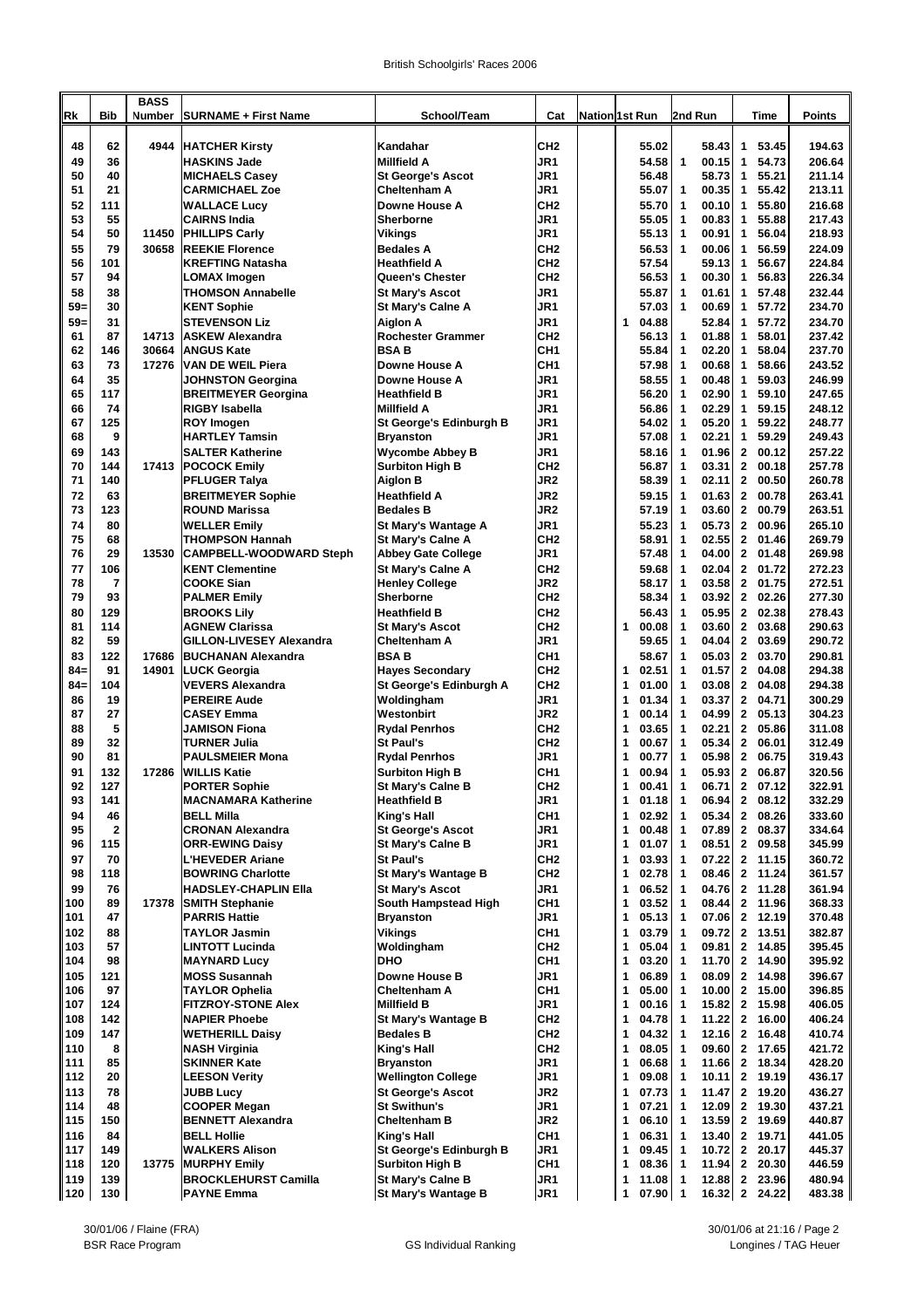|     |            | <b>BASS</b>                   |                                  |                           |                  |                       |   |         |                |         |                |       |               |
|-----|------------|-------------------------------|----------------------------------|---------------------------|------------------|-----------------------|---|---------|----------------|---------|----------------|-------|---------------|
| Rk  | <b>Bib</b> | Number                        | <b>SURNAME + First Name</b>      | School/Team               | Cat              | <b>Nation 1st Run</b> |   |         |                | 2nd Run |                | Time  | <b>Points</b> |
|     |            |                               |                                  |                           |                  |                       |   |         |                |         |                |       |               |
| 121 | 145        |                               | <b>ARMITAGE Augusta</b>          | Downe House B             | CH <sub>2</sub>  |                       | 1 | 11.36   | 1              | 14.17   | $\mathbf{2}$   | 25.53 | 495.67        |
| 122 | 45         |                               | <b>CROOKS Danielle</b>           | <b>Henley College</b>     | JR2              |                       | 1 | 09.81   | 1              | 16.46   | $\mathbf{2}$   | 26.27 | 502.61        |
| 123 | 4          |                               | <b>CRISP Chloe</b>               | St Mary's Wantage A       | JR1              |                       | 1 | 27.44   |                | 59.61   | $\mathbf{2}$   | 27.05 | 509.93        |
| 124 | 65         |                               | <b>EVANS Kim</b>                 | Westonbirt                | JR1              |                       | 1 | 13.23   | $\mathbf{1}$   | 14.61   | $\mathbf{2}$   | 27.84 | 517.35        |
| 125 | 95         |                               | <b>MORTON Lauren</b>             | Woldingham                | CH <sub>2</sub>  |                       | 1 | 13.18   | $\mathbf{1}$   | 15.16   | $\overline{2}$ | 28.34 | 522.04        |
| 126 | 133        |                               | <b>BUTCHER Sian</b>              | <b>Downe House B</b>      | JR1              |                       | 1 | 13.03   | 1              | 15.97   | $\mathbf{2}$   | 29.00 | 528.23        |
| 127 | 58         |                               | <b>ROBERTS Nathalie</b>          | <b>Wellington College</b> | JR2              |                       | 1 | 15.60   | $\mathbf{1}$   | 13.91   | $\mathbf{2}$   | 29.51 | 533.02        |
| 128 | 96         |                               | <b>PROWSE Fenella</b>            | <b>Wellington College</b> | JR2              |                       | 1 | 13.35   | 1              | 22.50   | $\overline{2}$ | 35.85 | 592.51        |
| 129 | 61         |                               | <b>CLAUSON Alexandra</b>         | <b>Snowsports</b>         | CH <sub>2</sub>  |                       | 1 | 18.16   | $\mathbf{1}$   | 21.50   | $\overline{2}$ | 39.66 | 628.27        |
| 130 | 136        |                               | <b>DAVIES Ffion</b>              | <b>Millfield B</b>        | JR <sub>2</sub>  |                       | 1 | 16.48   | $\mathbf{1}$   | 24.74   | $2^{\circ}$    | 41.22 | 642.90        |
| 131 | 138        |                               | <b>WALKER Rebecca</b>            | <b>Cheltenham B</b>       | CH <sub>2</sub>  |                       | 1 | 08.61   | 1              | 44.93   | $\mathbf{2}$   | 53.54 | 758.52        |
| 132 | 43         |                               | <b>ELLIOT Sophie</b>             | <b>Rydal Penrhos</b>      | CH <sub>1</sub>  |                       | 1 | 07.59   | $\mathbf{1}$   | 48.65   | $\mathbf{2}$   | 56.24 | 783.85        |
| 133 | 67         |                               | <b>GARDNER STOCKLEY Georgina</b> | <b>Abbey Gate College</b> | ICH <sub>1</sub> |                       | 1 | 01.47   | $\overline{2}$ | 01.67   | 3              | 03.14 | 848.60        |
| 134 | 131        |                               | <b>FLORMAN Katia</b>             | <b>Wycombe Abbey B</b>    | JR1              |                       |   | 56.06   | $\mathbf{2}$   | 23.47   | 3              | 19.53 | 1002.41       |
| 135 | 108        |                               | <b>KALDERON Rebecca</b>          | <b>St Paul's</b>          | CH <sub>2</sub>  |                       |   | 56.87   | 3              | 03.17   | 4              | 00.04 | 1382.56       |
| 136 | 86         |                               | <b>NORRIS Charlie</b>            | <b>St Swithun's</b>       | JR2              |                       | 1 | 09.22   | 3              | 42.03   | 4              | 51.25 | 1863.12       |
| 137 | 105        |                               | <b>NARICI Sarah</b>              | <b>Abbey Gate College</b> | JR1              |                       | 1 | 05.04   | 4              | 18.76   | 5              | 23.80 | 2168.57       |
|     |            |                               |                                  |                           |                  |                       |   |         |                |         |                |       |               |
|     |            |                               |                                  |                           |                  |                       |   |         |                |         |                |       |               |
|     |            | <b>DID NOT START 1ST RUN</b>  |                                  |                           |                  |                       |   |         |                |         |                |       |               |
|     | 83         |                               | <b>SPURWAY Jocelyn</b>           | <b>Henley College</b>     | JR <sub>2</sub>  |                       |   |         |                |         |                |       |               |
|     | 103        |                               | <b>SEEL Natasha</b>              | Westonbirt                | JR1              |                       |   |         |                |         |                |       |               |
|     | 148        |                               | <b>COATES Beatrix</b>            | <b>Millfield B</b>        | CH <sub>2</sub>  |                       |   |         |                |         |                |       |               |
|     |            | <b>DID NOT FINISH 1ST RUN</b> |                                  |                           |                  |                       |   |         |                |         |                |       |               |
|     | 66         |                               | 30387 ROBERTSON Joanna           | St George's Edinburgh A   | JR <sub>1</sub>  |                       |   |         |                |         |                |       |               |
|     | 112        |                               | <b>JACKSON Francesca</b>         | <b>Millfield A</b>        | JR <sub>1</sub>  |                       |   |         |                |         |                |       |               |
|     | 126        |                               | <b>NOONAN Victoria</b>           | <b>Cheltenham B</b>       | JR1              |                       |   |         |                |         |                |       |               |
|     |            |                               |                                  |                           |                  |                       |   |         |                |         |                |       |               |
|     |            | <b>DID NOT FINISH 2ND RUN</b> |                                  |                           |                  |                       |   |         |                |         |                |       |               |
|     | 51         |                               | 17377 SMITH Harriet              | South Hampstead High      | CH <sub>2</sub>  |                       |   |         |                |         |                |       |               |
|     | 52         |                               | 14872 BULLEN Michelle            | <b>Xscape</b>             | JR1              |                       |   |         |                |         |                |       |               |
|     | 53         |                               | 17431 LLEWELLYN Joanna           | <b>Hayes Secondary</b>    | CH <sub>2</sub>  |                       |   |         |                |         |                |       |               |
|     | 90         |                               | 13711 ESPINOSA Stephanie         | <b>Xscape</b>             | CH <sub>1</sub>  |                       |   |         |                |         |                |       |               |
|     | 135        |                               | <b>WYLD Alexandra</b>            | <b>Bedales B</b>          | JR <sub>1</sub>  |                       |   |         |                |         |                |       |               |
|     |            |                               |                                  |                           |                  |                       |   |         |                |         |                |       |               |
|     |            | <b>DISQUALIFIED 2ND RUN</b>   |                                  |                           |                  |                       |   |         |                |         |                |       |               |
|     | 64         |                               | <b>DONZEL Myrtille</b>           | <b>CdS Flaine</b>         | CH <sub>1</sub>  |                       |   | Gate 9  |                |         |                |       |               |
|     | 137        |                               | <b>RENNIE Jenna</b>              | St George's Edinburgh B   | JR2              |                       |   | Gate 21 |                |         |                |       |               |

**The Technical Delegate Frank Staddle (GBR)**

ī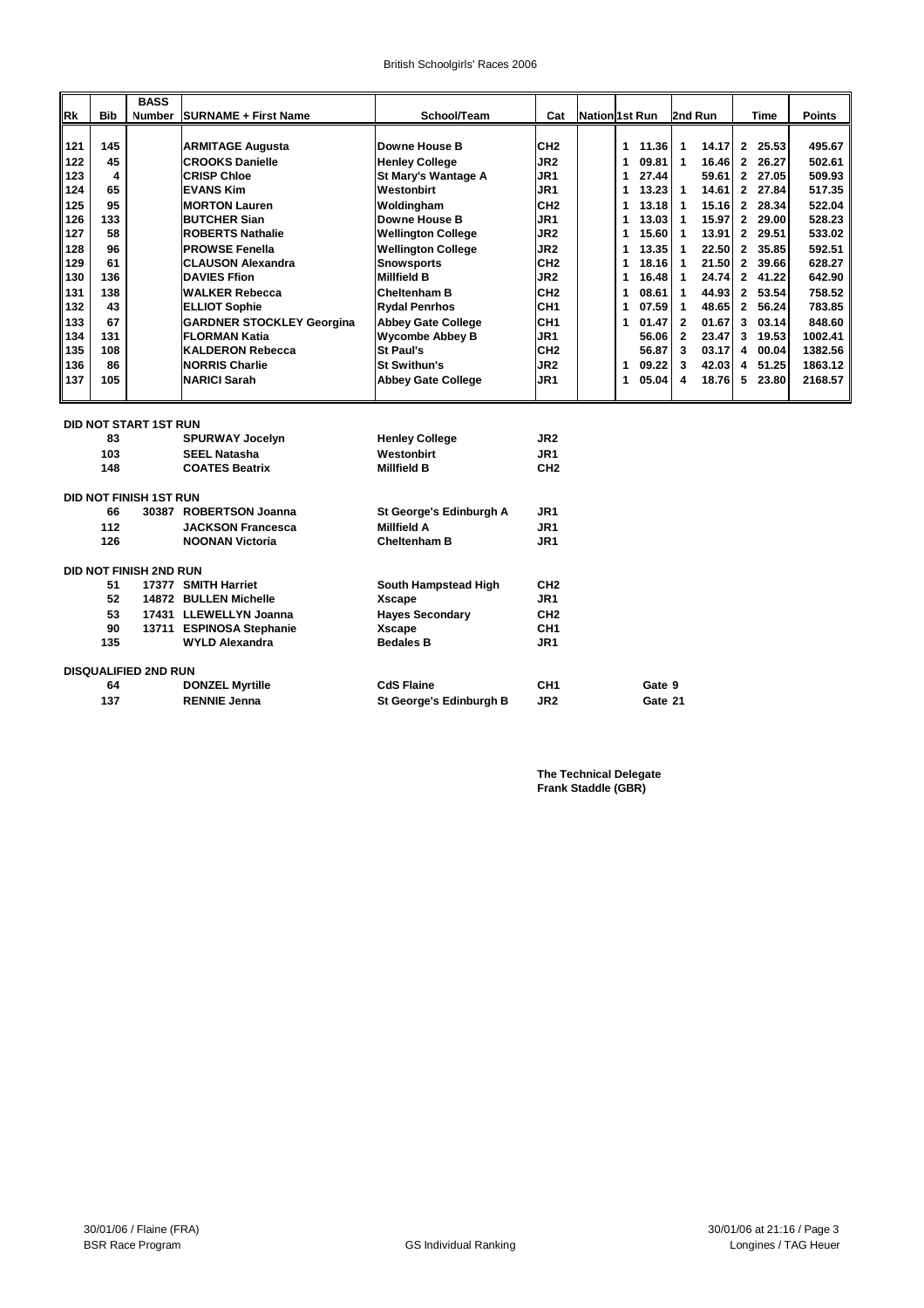

### Giant Slalom Girls - Team Competition Official Results

|                |            | $\mathbb{Z}$<br>Ď |                                                       |                                                      |                                    | $F = 870$     |                             |                       |
|----------------|------------|-------------------|-------------------------------------------------------|------------------------------------------------------|------------------------------------|---------------|-----------------------------|-----------------------|
| Rk             |            | <b>BASS</b>       | Bib Number SURNAME + First Name                       | School/Team                                          | Cat                                | <b>Nation</b> | Individual<br><b>Points</b> | Team<br><b>Points</b> |
| 1              | 1<br>39    |                   | 11706 BRAY Helena<br>12855 EMERTON Alexandra          | <b>Sandown Park</b><br><b>Sandown Park</b>           | JR <sub>2</sub><br>JR1             |               | 44.48<br>77.42              | 121.90                |
| $\overline{2}$ | 77<br>102  |                   | 275015 DAVIS Hanne<br><b>FOURNIER BIDOZ Flora</b>     | <b>Sandown Park</b><br><b>CdS Flaine</b>             | JR <sub>2</sub><br>CH1             |               | 82.02<br>50.39              | 127.34                |
|                | 26         |                   | <b>IMIRADOLI Romane</b>                               | <b>CdS Flaine</b>                                    | CH <sub>1</sub>                    |               | 76.95                       |                       |
| 3              | 64<br>24   |                   | <b>DONZEL Myrtille</b><br>11126 RYDING Joanna         | <b>CdS Flaine</b><br>Kandahar                        | CH <sub>1</sub><br>JR <sub>2</sub> |               | <b>DISQ</b><br>0.00         | 145.27                |
|                | 100        |                   | <b>BARBER Kathryn</b>                                 | Kandahar                                             | JR1                                |               | 145.27                      |                       |
| 4              | 62<br>34   |                   | 4944 HATCHER Kirsty<br>12357 SIMONDS Franki           | Kandahar<br><b>Lady Eleanor Holles</b>               | CH <sub>2</sub><br>JR <sub>1</sub> |               | 194.63<br>66.44             | 179.33                |
|                | 72         |                   | 13027 DIXON Kirsty                                    | <b>Lady Eleanor Holles</b>                           | CH <sub>2</sub>                    |               | 112.89                      |                       |
| 5              | 110<br>6   |                   | <b>13123 PARMENTER Lois</b><br>12570 ALLDRIDGE Amanda | <b>Lady Eleanor Holles</b><br><b>Surbiton High A</b> | JR <sub>1</sub><br>CH <sub>2</sub> |               | 176.23<br>39.79             | 185.53                |
|                | 82         |                   | 13814 GREENHALGH Eloise                               | <b>Surbiton High A</b>                               | CH1                                |               | 145.74                      |                       |
| 6              | 44<br>49   |                   | 13137 MURPHY Alice<br>13765 EVANS Charlotte           | <b>Surbiton High A</b><br><b>Rochester Grammer</b>   | JR <sub>1</sub><br>CH <sub>2</sub> |               | 180.08<br>93.28             | 223.16                |
|                | 11         |                   | 13766 EVANS Emily                                     | <b>Rochester Grammer</b>                             | CH <sub>1</sub>                    |               | 129.88                      |                       |
| $\overline{7}$ | 87<br>56   |                   | 14713 ASKEW Alexandra<br>13134 OKELL Abi              | <b>Rochester Grammer</b><br>Queen's Chester          | CH <sub>2</sub><br>JR <sub>1</sub> |               | 237.42<br>121.62            | 246.62                |
|                | 18         |                   | 13002 CAMPBELL-WOODWARD Lucy                          | Queen's Chester                                      | JR <sub>2</sub>                    |               | 125.00                      |                       |
| 8              | 94<br>3    |                   | LOMAX Imogen<br>17171 WYLD Rachel                     | Queen's Chester<br><b>Bedales A</b>                  | CH <sub>2</sub><br>CH <sub>2</sub> |               | 226.34<br>86.99             | 264.54                |
|                | 41         |                   | <b>WYLD Lotty</b>                                     | <b>Bedales A</b>                                     | JR <sub>2</sub>                    |               | 177.55                      |                       |
|                | 79         |                   | 30658 REEKIE Florence<br>41070 THELWELL Alice         | <b>Bedales A</b>                                     | CH <sub>2</sub>                    |               | 224.09                      |                       |
| 9              | 37<br>75   |                   | 14383 PARKER Hannah                                   | <b>Sheffield High</b><br>Sheffield High              | JR <sub>2</sub><br>JR <sub>1</sub> |               | 123.59<br>146.30            | 269.89                |
|                | 113        |                   | 14381 PARKER Heidi                                    | <b>Sheffield High</b>                                | CH <sub>2</sub>                    |               | 169.10                      |                       |
| 10             | 33<br>109  |                   | 30517 MORAN Alexandria<br><b>HARTLEY Ella</b>         | <b>BSAA</b><br><b>BSAA</b>                           | CH <sub>2</sub><br>CH <sub>1</sub> |               | 114.30<br>162.81            | 277.11                |
|                | 71         |                   | 14351 JESSE Charlotte                                 | <b>BSAA</b>                                          | CH <sub>1</sub>                    |               | 180.36                      |                       |
| 11             | 12<br>50   |                   | 13454 PALFREY Elizabeth<br>11450 PHILLIPS Carly       | Vikings<br>Vikings                                   | CH <sub>2</sub><br>JR <sub>1</sub> |               | 66.06<br>218.93             | 284.99                |
|                | 88         |                   | <b>TAYLOR Jasmin</b>                                  | Vikings                                              | CH <sub>1</sub>                    |               | 382.87                      |                       |
| 12             | 69<br>107  |                   | <b>LARSEN Katja</b><br><b>PARKER Grace</b>            | Aiglon A<br>Aiglon A                                 | JR <sub>2</sub><br>JR1             |               | 129.22<br>167.22            | 296.44                |
|                | 31         |                   | <b>STEVENSON Liz</b>                                  | Aiglon A                                             | JR1                                |               | 234.70                      |                       |
| 13             | 92<br>16   |                   | <b>INGLIS Eliza</b><br><b>ZAFIRIOU Livia</b>          | <b>Wycombe Abbey A</b><br>Wycombe Abbey A            | JR1<br>JR <sub>2</sub>             |               | 151.83<br>159.81            | 311.64                |
|                | 54         |                   | <b>HIGTON Celine</b>                                  | Wycombe Abbey A                                      | JR <sub>2</sub>                    |               | 187.12                      |                       |
| 14             | 116<br>128 |                   | <b>HAWRYLYSHYN Xenia</b><br><b>DUBOIS Alex</b>        | Aiglon B<br>Aiglon B                                 | JR1<br>JR <sub>2</sub>             |               | 139.82<br>181.02            | 320.84                |
|                | 140        |                   | <b>PFLUGER Talya</b>                                  | Aiglon B                                             | JR <sub>2</sub>                    |               | 260.78                      |                       |
| 15             | 22<br>60   |                   | 17396 DUPRAZ Isabelle<br>17399 DUPRAZ Caroline        | <b>DHO</b><br><b>DHO</b>                             | CH <sub>2</sub><br>CH <sub>2</sub> |               | 160.56<br>187.59            | 348.15                |
|                | 98         |                   | <b>MAYNARD Lucy</b>                                   | <b>DHO</b>                                           | CH <sub>1</sub>                    |               | 395.92                      |                       |
| 16             | 17<br>55   |                   | <b>HALLEWELL Rachel</b><br><b>CAIRNS India</b>        | <b>Sherborne</b><br><b>Sherborne</b>                 | JR <sub>2</sub><br>JR1             |               | 138.79<br>217.43            | 356.22                |
|                | 93         |                   | <b>PALMER Emily</b>                                   | <b>Sherborne</b>                                     | CH <sub>2</sub>                    |               | 277.30                      |                       |
| 17             | 99<br>23   |                   | <b>TUDOR-JONES Georgina</b><br>13840 HUGHES Rachel    | <b>Snowsports</b>                                    | JR1<br>CH <sub>2</sub>             |               | 175.48                      | 358.56                |
|                | 61         |                   | <b>CLAUSON Alexandra</b>                              | <b>Snowsports</b><br>Snowsports                      | CH <sub>2</sub>                    |               | 183.08<br>628.27            |                       |
| 18             | 28<br>104  |                   | 30452 RENNIE Amanda<br>VEVERS Alexandra               | St George's Edinburgh A<br>St George's Edinburgh A   | CH <sub>2</sub><br>CH <sub>2</sub> |               | 66.16<br>294.38             | 360.54                |
|                | 66         |                   | 30387 ROBERTSON Joanna                                | St George's Edinburgh A                              | JR1                                |               | <b>DISQ</b>                 |                       |
| 19             | 119<br>143 |                   | 14582 SASSOON Sasha<br><b>SALTER Katherine</b>        | Wycombe Abbey B<br>Wycombe Abbey B                   | JR1<br>JR1                         |               | 109.04<br>257.22            | 366.26                |
|                | 131        |                   | <b>FLORMAN Katia</b>                                  | Wycombe Abbey B                                      | JR1                                |               | 1002.41                     |                       |
| 20             | 25<br>101  |                   | <b>BROOKS Florence</b><br><b>KREFTING Natasha</b>     | <b>Heathfield A</b><br><b>Heathfield A</b>           | JR1<br>CH <sub>2</sub>             |               | 171.82<br>224.84            | 396.66                |
|                | 63         |                   | <b>BREITMEYER Sophie</b>                              | <b>Heathfield A</b>                                  | JR2                                |               | 263.41                      |                       |
| 21             | 42<br>80   |                   | <b>CRISP Lara</b>                                     | St Mary's Wantage A                                  | JR2                                |               | 147.61                      | 412.71                |
|                | 4          |                   | <b>WELLER Emily</b><br><b>CRISP Chloe</b>             | St Mary's Wantage A<br>St Mary's Wantage A           | JR1<br>JR1                         |               | 265.10<br>509.93            |                       |
| 22             | 134        |                   | 14942 FREEZE Danielle                                 | <b>BSAB</b>                                          | JR1                                |               | 188.71                      | 426.41                |
|                | 146<br>122 |                   | 30664 ANGUS Kate<br>17686 BUCHANAN Alexandra          | <b>BSAB</b><br><b>BSAB</b>                           | CH1<br>CH1                         |               | 237.70<br>290.81            |                       |
| 23             | 36         |                   | <b>IHASKINS Jade</b>                                  | <b>Millfield A</b>                                   | JR1                                |               | 206.64                      | 454.76                |
|                | 74<br>112  |                   | <b>RIGBY Isabella</b><br><b>JACKSON Francesca</b>     | <b>Millfield A</b><br><b>Millfield A</b>             | JR1<br>JR1                         |               | 248.12<br><b>DISQ</b>       |                       |
| 24             | 111        |                   | <b>WALLACE Lucy</b>                                   | Downe House A                                        | CH <sub>2</sub>                    |               | 216.68                      | 460.20                |
|                | 73<br>35   |                   | 17276 VAN DE WEIL Piera<br>JOHNSTON Georgina          | Downe House A<br>Downe House A                       | CH1<br>JR1                         |               | 243.52<br>246.99            |                       |
| 25             | 15         |                   | 14900 LUCK Stacey                                     | <b>Hayes Secondary</b>                               | JR1                                |               | 193.22                      | 487.60                |
|                | 91<br>53   |                   | 14901 LUCK Georgia<br>17431 LLEWELLYN Joanna          | <b>Hayes Secondary</b><br><b>Hayes Secondary</b>     | CH <sub>2</sub><br>CH <sub>2</sub> |               | 294.38<br><b>DISQ</b>       |                       |
| 26             | 21         |                   | <b>CARMICHAEL Zoe</b>                                 | Cheltenham A                                         | JR1                                |               | 213.11                      | 503.83                |
|                | 59<br>97   |                   | GILLON-LIVESEY Alexandra<br><b>TAYLOR Ophelia</b>     | <b>Cheltenham A</b><br><b>Cheltenham A</b>           | JR1<br>CH1                         |               | 290.72<br>396.85            |                       |
|                |            |                   |                                                       |                                                      |                                    |               |                             |                       |